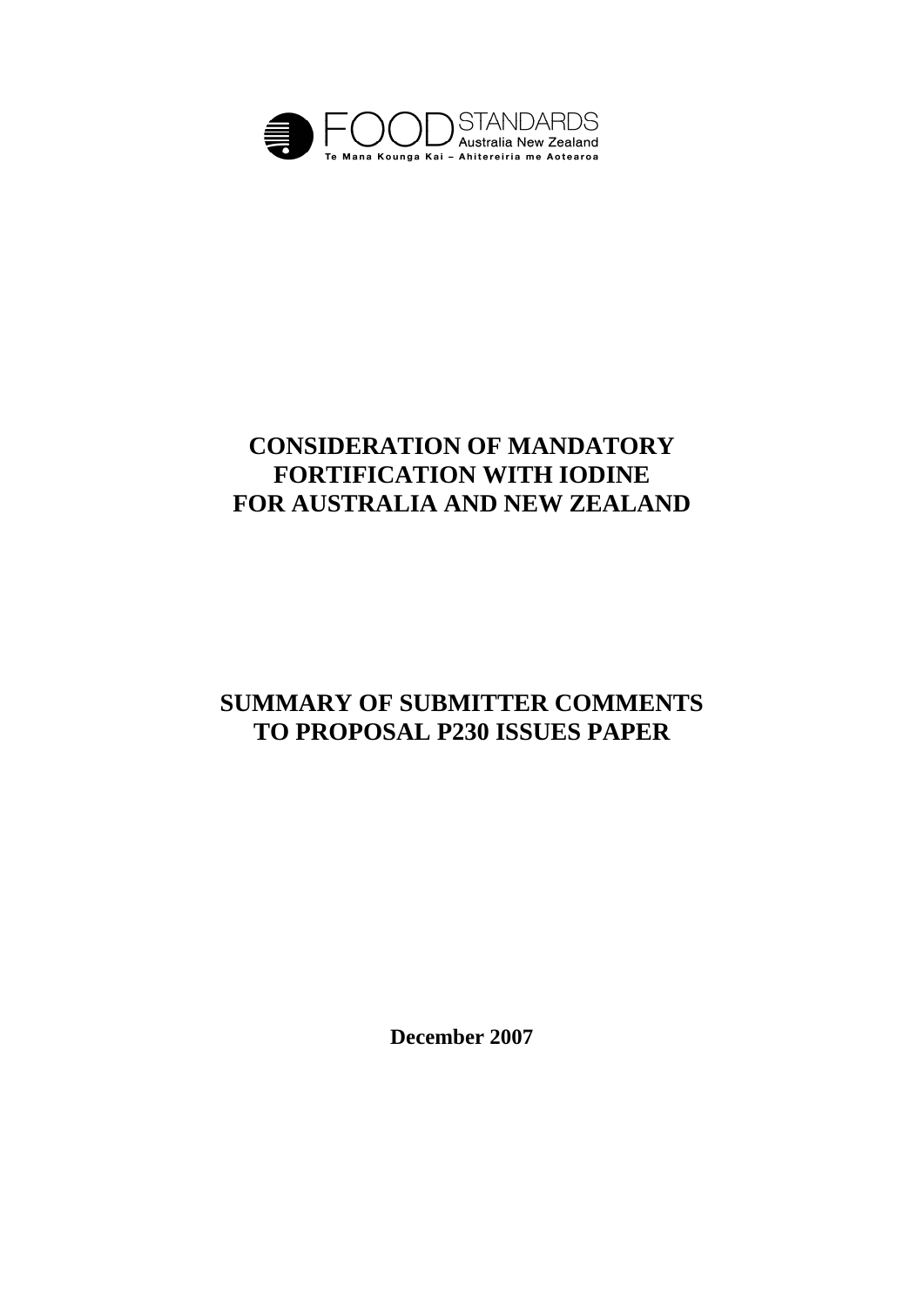# **Summary of Submitter Comments**

In May 2007, FSANZ, received **48** responses to the Issues Paper for Proposal P230 – Consideration of Mandatory Fortification with Iodine, outlining the proposed changes under consideration for Final Assessment. The paper addressed the major themes that arose from submissions to the Draft Assessment and additional work undertaken. Six responses were received from government, 17 from industry, 19 from public health and academia and six from interested individuals and consumer groups. A summary of submitter comments is provided in the table below.

The Issues Paper outlined that at Draft Assessment, FSANZ proposed the mandatory replacement of salt with iodised salt in bread, breakfast cereals and biscuits. However, at Final Assessment, FSANZ proposed removing biscuits and breakfast cereals as food vehicles. The Issues Paper outlined the following proposed approach:

- the mandatory replacement of salt with iodised salt in bread as the preferred approach to address the re-emergence of iodine deficiency in Australia and New Zealand, with a salt iodisation range from 35-55 mg of iodine per kg of salt.
- retaining the *voluntary* permission for iodine in iodised salt and reduced sodium salt but adjusting it from the current range of 25-65 mg per kg to 35-55 mg per kg, to make it consistent with the mandatory requirement.

#### **Key Issues Identified from Submitter Comments**

#### **1. Regulatory options**

The majority of government stakeholders, public health professionals and consumer groups indicated qualified support for the Proposal. There was general acknowledgement among stakeholders on the inability of the Proposal to fully meet the substantially increased iodine requirements of pregnant and lactating women, and breast-fed infants. The need to address deficiency in non-bread eaters was also raised.

Some public health stakeholders viewed the current Proposal as an initial step and only part of the solution to addressing the current iodine deficiency. They noted that mandatory fortification is preferable to voluntary fortification as it provides greater certainty, sustainability, equity, and reach. However, a number of public health stakeholders believed that Universal Salt Iodisation (USI) would provide higher iodine intakes for pregnant and lactating women. Consumer organisations were generally supportive of the mandatory fortification option but noted the need for effective monitoring and education/health promotion strategies.

Most industry stakeholders opposed mandatory fortification, citing the increased regulatory burden, removal of consumer choice, and trade impacts as reasons for their opposition. They considere*d mandatory fortification is not the most effective public health strategy, preferring voluntary fortification, in conjunction with the promotion of iodine as a processing aid.*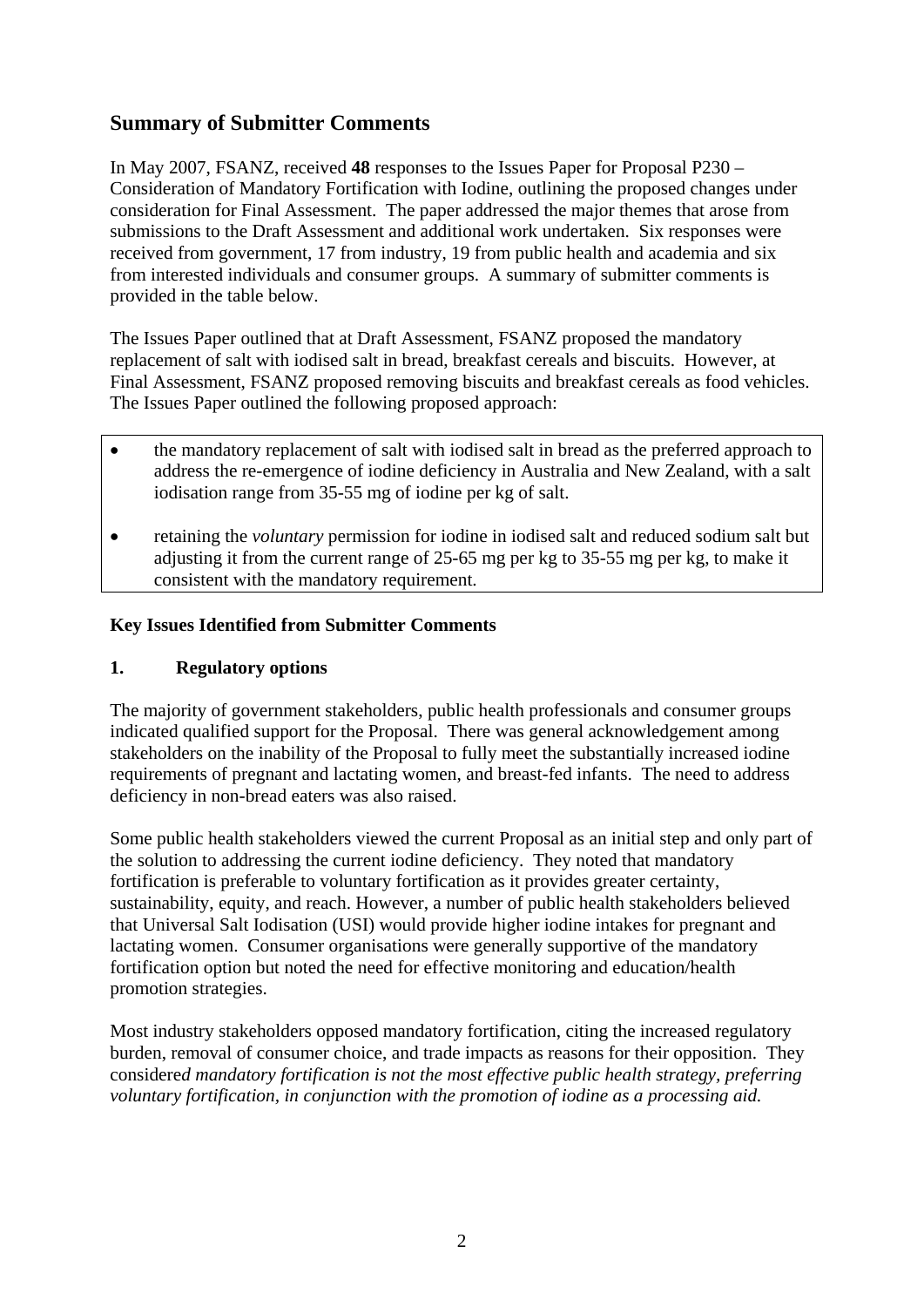A Memorandum of Understanding (MoU) and an education campaign are also an integral part of this alternate approach. Industry considered international studies and the voluntary Tasmanian experience demonstrate the success of voluntary fortification in decreasing iodine deficiency.

Industry and some government stakeholder also argued that the current proposal is inconsistent with the Australian Government's Best Practice Regulation Requirements, and that to meet these requirements, all strategies for addressing iodine deficiency would need to be evaluated.

## **2. Food vehicles**

Most stakeholders supported the decision not to include breakfast cereals or biscuits in the current mandatory fortification proposal. Some, however, expressed concern regarding the medicalisation of the food supply if bread is fortified with thiamin, folic acid and iodised salt.

Many considered that the addition of iodine should not legitimise the consumption of unhealthy foods and supported the addition of iodine to foods consistent with nutritional guidelines. Public health stakeholders expressed concern about the wide variation in salt and therefore iodine content of different bread, in particular, in low salt bread. Some expressed concern with salt as the food vehicle.

Industry stakeholders raised concern that many women in the target group are low bread eaters. Stakeholders identified the need to explore direct addition of iodine or additional food vehicles such as breakfast cereals, milk and water. However, others did not support direct addition of iodine to bread in Australia due to inadequate equipment and resources of small, in-store bakeries.

#### **3. Safety and efficacy**

Many stakeholders commented that the substantially increased iodine needs of pregnant and breastfeeding women, and therefore breast fed infants, were not fully met by the Proposal. They also noted that those who do not eat bread with iodised salt will not benefit from iodine fortification and considered that FSANZ should consider how iodine intake could be increased in these groups.

A small number of consumers, with a history of thyroid disorders, expressed concern about potential adverse effects from increased amounts of iodine in the food supply. These individuals viewed mandatory fortification as an infringement of their rights. They considered that there was limited data available on the adverse effects of mandatory fortification or on the number of people affected by hyperthyroidism. Government stakeholders requested age-related information on the extent of iodine deficiency in Australia.

Some health professional stakeholders questioned the relevance of the currently established Upper Level of Intake (UL) for iodine in young children. They noted that the UL was extrapolated from adult data on a metabolic body weight basis, with no regard to the relatively greater iodine requirement in early childhood. FSANZ was urged to ask the National Health and Medical Research Council (NHMRC) to consider reviewing the UL for iodine in children.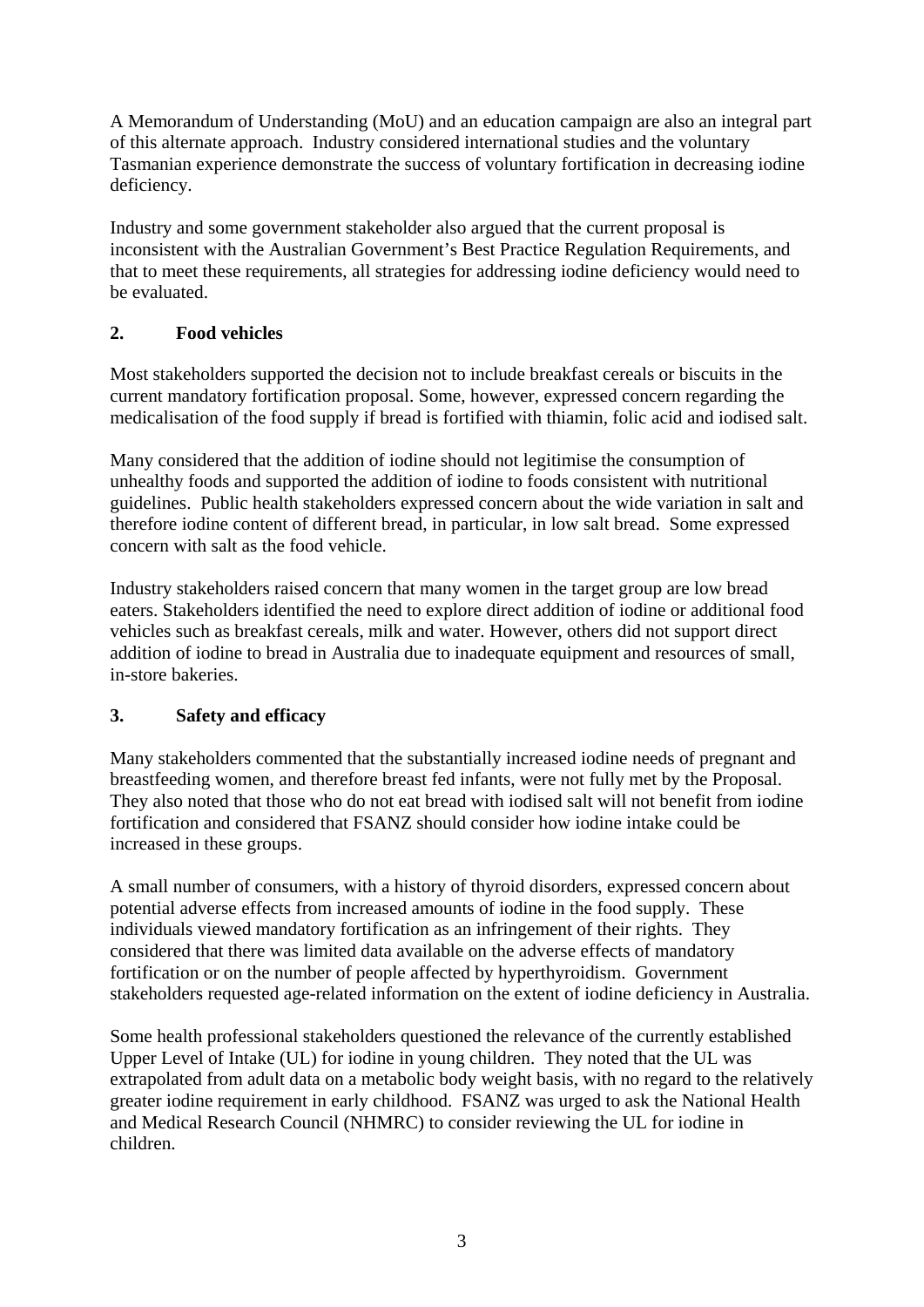Public health and government stakeholders also recommended FSANZ review the availability of appropriate supplements, including pregnancy supplements containing iodine.

## **4. Consumer choice**

Consumer choice was a major reason given by many stakeholders who did not support mandatory fortification. Organic, unleavened or gluten-free bread was not considered to provide 'real' choice. Some expressed the view that excluding organic bread from mandatory fortification created inequity, as these products are more expensive than non-organic bread.

# **5. Trade**

Some industry stakeholders expressed concern about the potential impact of mandatory fortification on imports and exports, especially on crumbed products exported to Japan.

# **6. Labelling and Claims**

Some consumers and groups expressed concern that using iodised salt could encourage manufacturers to increase salt levels to make health claims. Mandatory requirements should not discourage the food industry from reducing the amount of salt in bread.

A number of public health and consumer groups supported including iodine in the nutrition information panel (NIP). In contrast, industry did not support the inclusion of iodine in the NIP. There was general agreement for the inclusion of 'iodised salt' in the ingredient list to inform those wishing to avoid iodine fortified foods.

Some public health professionals did not support the use of nutrition and related claims on fortified foods. However, industry stakeholders requested a review of the current restrictions on iodine content claims and supported the development of a general level health claim. Industry considered that the proposed wording of the current health claim statement was not meaningful for consumers and put forward alternate wording.

# **7. Implementation and Transition Period**

The majority of stakeholders supported the proposed two-year implementation period. Industry sought clarification of the definition of bread and the requirement for fortification of breadcrumbs, seasonings and toppings and associated labelling provisions. Government stakeholders raised concern regarding the lack of resources for Local Government Agencies who will have responsibility for enforcement activities.

Industry questioned the feasibility of iodised salt use by a very small number of bakeries that use a brining system to add salt to bread. It was recommended that FSANZ investigate this matter further. One major salt manufacturer reported that their quality control data indicated that the salt iodisation range of 35-55 mg of iodine per kg of salt could not be achieved 100% of the time. They requested the current range of 25-65 mg/kg be maintained.

There was general support among stakeholders for the exemption of 'organic' bread, although some questioned the lack of a FSANZ definition of 'organic' or 'heavy health bread'. New Zealand recommended a more specific provision to exempt bread made under or aligned with an organic certification agency to assist with compliance and enforcement.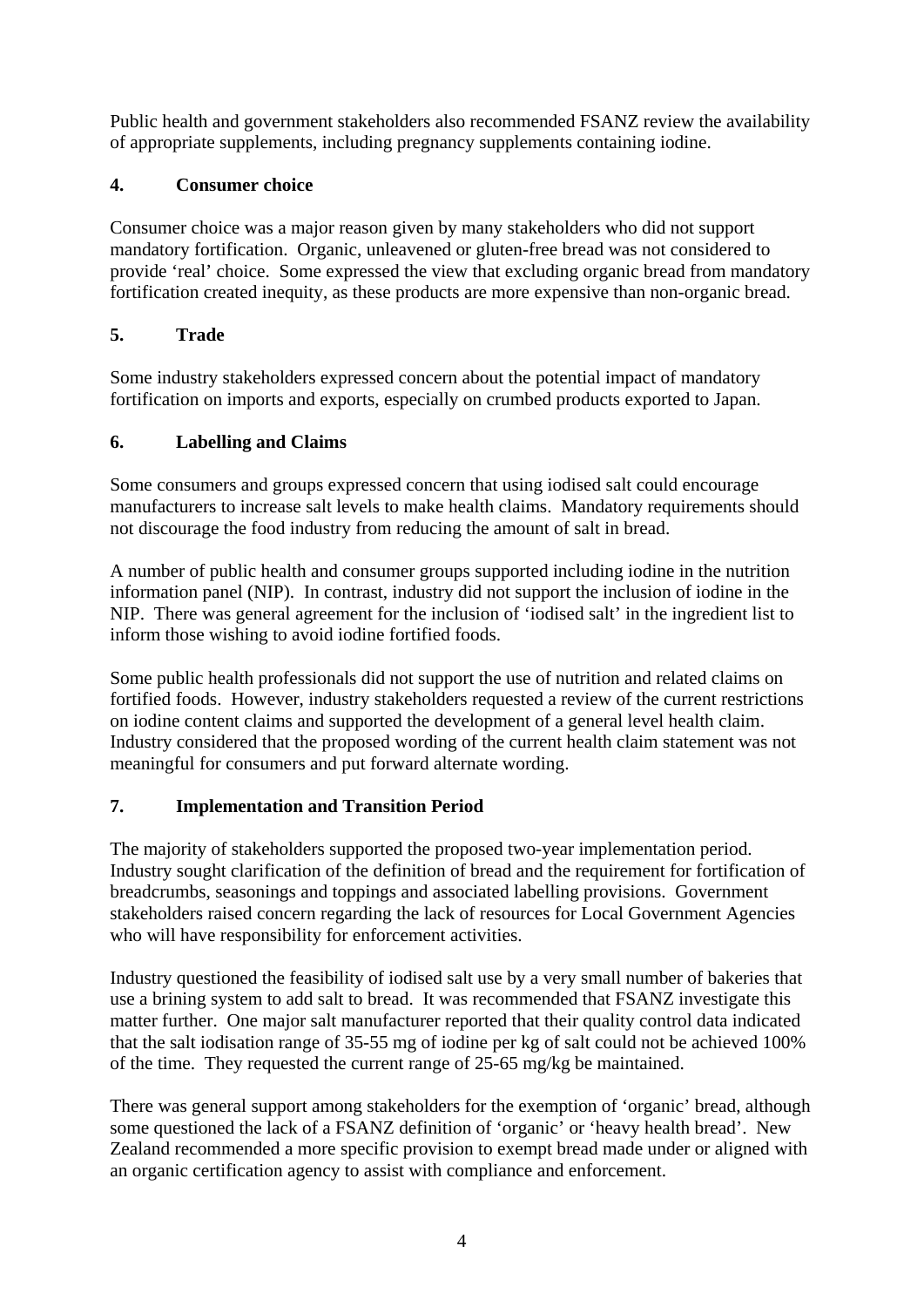New Zealand industry requested clarification of the definition of 'natural' to ensure the addition of iodised salt to these products would still allow this claim.

Industry stakeholders requested sufficient time to align packaging changes to minimise the write off of existing stock. Some government stakeholders recommended a stock-in-trade provision to allow industry to manage content and label changeover within the phase-in period. Development of a Users' Guide was also supported.

#### **8. Costs**

A number of stakeholders considered the lack of quantitative estimates for ascertaining the health benefit of the Proposal makes it difficult for FSANZ to rationalise the costs imposed by the proposed fortification. One public health stakeholder considered that the economic cost of a decrease in IQ caused by iodine deficiency had been underestimated in the report. Industry recommended FSANZ commission a cost effectiveness analysis which addresses restriction of consumer choice, potential adverse effects, costs of monitoring intake and health outcome, and complementary policies necessary, but outside the purview of FSANZ. Some stakeholders questioned the industry costs included in the report. The risk of litigation and possible compensation for losses by manufacturers as a result of mandatory fortification were raised by a small number of stakeholders.

Some individuals with thyroid related medical conditions noted that mandatory fortification would increase the cost of monitoring their condition through extra medical consultations, pathology tests and time spent attending appointments. They also considered that these costs and purchasing more expensive non-iodised alternatives had not been taken into account in the cost benefit analysis. Those with low socio-economic status or who live in rural areas would be disadvantaged by the proposed mandatory fortification approach.

Government stakeholders suggested FSANZ include the costs of introducing further regulatory changes if the current proposal proves unsuccessful e.g. increasing iodine concentration in salt, or trade impacts arising from using iodised salt in breakfast cereals.

#### **9. Monitoring and Compliance**

There was general agreement on the need for an effective and integrated Trans-Tasman monitoring program to assess iodine in the food supply and the impact of iodine fortification on the population. While acknowledging that monitoring is not wholly within FSANZ's remit, many comments noted the lack of a national framework and a firm commitment to fund and coordinate such a program by the Commonwealth, state and territory governments. The collection of baseline data on food and water was identified as a priority, along with the need to monitor the impact of salt reduction programs.

Stakeholders supported monitoring at-risk individuals to determine any increase in the incidence of iodine-related conditions. They also supported monitoring groups who do not eat fortified bread. Some industry stakeholders recommended a sunset provision to enable a review of compliance, safety and efficacy data for mandatory fortification.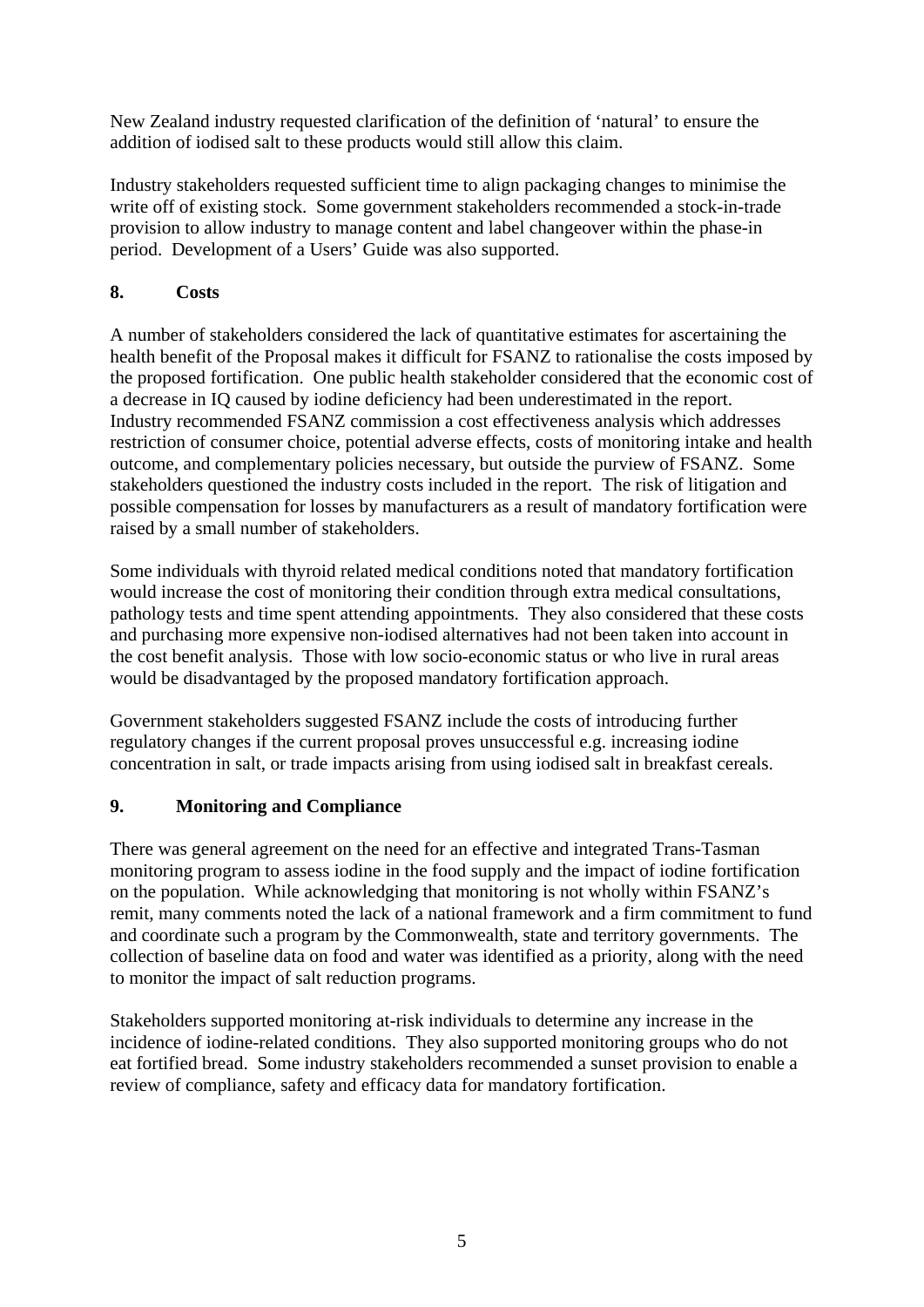## **10. Communication and Education**

Most stakeholders acknowledged the need for an effective communication and education strategy, including at-risk groups. Several stakeholders expressed concern regarding inconsistent messages, as consumers are encouraged to moderate salt intake.

Public health professionals recommended integrating advice to pregnant women, for example, including information on iodine, folic acid and mercury, supplements, and advice for nonbread eaters. Messages should be developed in collaboration with target groups. Many stakeholders supported collaboration between industry, government, medical, health and consumer organisations to develop and implement the strategy.

## **11. Dietary Intake Assessment**

Some industry stakeholders expressed concern regarding the lack of data on bread consumption (total consumption and by population group), estimates of total salt consumption and the iodine content of Australian and New Zealand foods. Government stakeholders requested additional dietary modelling scenarios to compare outcomes with those presented at Draft Assessment. They also requested information on the iodine content of infant formulas. Industry stakeholders questioned the dietary modelling undertaken by FSANZ on the alternate voluntary approach proposed by industry and supported reconsideration of this approach promoting iodine as a processing aid.

# **12. Consistency with Policy Guidelines**

A number of stakeholders who did not support the preferred option, stated that they believed it was inconsistent with the FSANZ Act and the Policy Guidelines on fortification. They specifically questioned whether mandatory fortification is the most effective public health strategy and requested FSANZ include a comprehensive assessment of all options for improving iodine status in the Final Assessment.

## **13. Voluntary Permission for Iodine in Iodised Salt**

The majority of stakeholders supported retaining the voluntary permission for iodised salt as it allows industry to add iodised salt to a broader range of foods. It also provides a source of iodine for those who do not eat bread for medical or cultural reasons. Removal of this permission would restrict consumer choice and create confusion, especially in New Zealand where currently 74.5% of discretionary salt it iodised.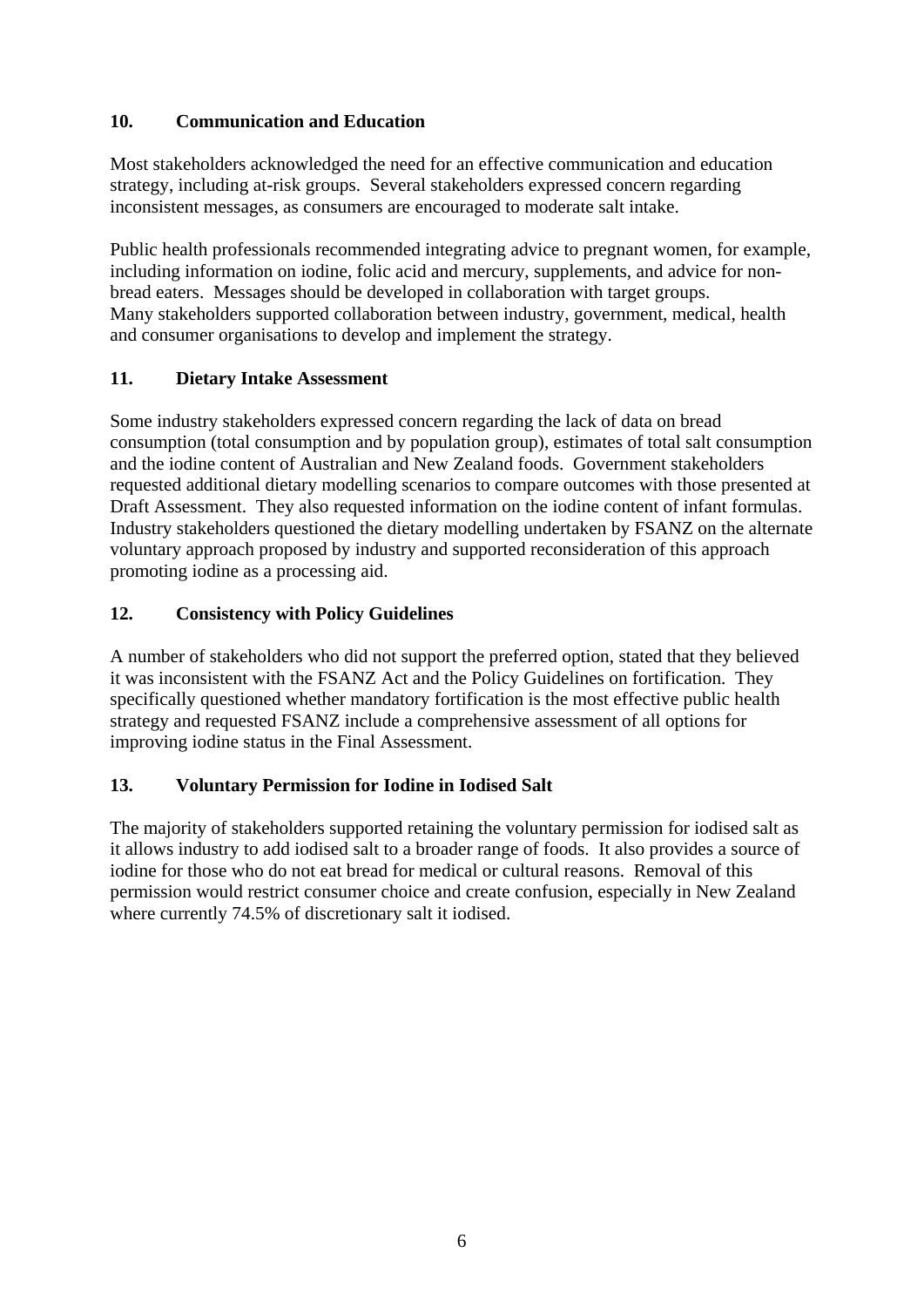| <b>SUBMITTER</b>                        | <b>SUBMITTER COMMENTS</b>                                                                                                                                                                                      |
|-----------------------------------------|----------------------------------------------------------------------------------------------------------------------------------------------------------------------------------------------------------------|
| Australian<br>Consumers'<br>Association | Supports mandatory fortification with iodine, if commitment made to monitoring and<br>evaluation                                                                                                               |
| (ACA)                                   | Food vehicle                                                                                                                                                                                                   |
| Australia                               | Iodine should be added to foods consistent with the nutritional guidelines.                                                                                                                                    |
| <b>Clare Hughes</b>                     | The addition of iodine should not legitimise the consumption of unhealthy foods.<br>$\bullet$                                                                                                                  |
|                                         | The use of iodised salt should not encourage manufacturers to increase the salt level in<br>$\bullet$<br>order to make a health claim.                                                                         |
|                                         | The mandatory requirements should not discourage the food industry from reducing the<br>$\bullet$<br>amount of salt in bread.                                                                                  |
|                                         | Supports the decision not to fortify breakfast cereals or biscuits.<br>$\bullet$                                                                                                                               |
|                                         | Safety and efficacy                                                                                                                                                                                            |
|                                         | Concerns that those who do not eat bread will not benefit from iodine fortification.                                                                                                                           |
|                                         | Concerns that many pregnant and lactating women will not eat enough bread to get<br>$\bullet$<br>adequate iodine.                                                                                              |
|                                         | FSANZ should consider how iodine intake could be increased in these groups.                                                                                                                                    |
|                                         | Monitoring and compliance                                                                                                                                                                                      |
|                                         | Monitoring should assess iodine in the food supply and the impact of iodine fortification<br>$\bullet$<br>on the population.                                                                                   |
|                                         | Appreciates that a monitoring and evaluation program is not wholly within the scope of<br>$\bullet$<br>FSANZ responsibilities.                                                                                 |
|                                         | Not aware of any firm commitment from the Commonwealth, state and territory<br>$\bullet$<br>governments of funding or other resources for monitoring or evaluation.                                            |
|                                         | Monitoring of individuals is essential to assess the impact of the intervention and<br>$\bullet$<br>determine if there has been an increase in the number if individuals with excessive<br>iodine consumption. |
|                                         | Communication and education                                                                                                                                                                                    |
|                                         | Any intervention to fortify the food supply should be accompanied by a public<br>awareness campaign outlining the health benefits of iodine and food sources of iodine.                                        |
|                                         | It should also explain why foods are fortified and how consumers can increase<br>$\bullet$<br>consumption of iodine through fortified foods.                                                                   |
| Ellen McEwen                            | Does not support mandatory fortification with iodine                                                                                                                                                           |
| Private<br>Australia                    | Considers the justification for mandatory fortification is expediency. Believes that<br>mandatory fortification tramples on the rights of minorities for the benefit of the majority.                          |
|                                         | Safety and efficacy                                                                                                                                                                                            |
|                                         | Monitoring those people with existing thyroid conditions will not help those who have<br>not yet been diagnosed with an overactive thyroid.                                                                    |
|                                         | Hyperthyroidism may be difficult to diagnose and is similar to general fatigue.<br>$\bullet$                                                                                                                   |
|                                         | Monitoring and compliance                                                                                                                                                                                      |
|                                         | Does not include tracking the impact of iodine fortification on those at risk of<br>hyperthyroidism.                                                                                                           |
|                                         |                                                                                                                                                                                                                |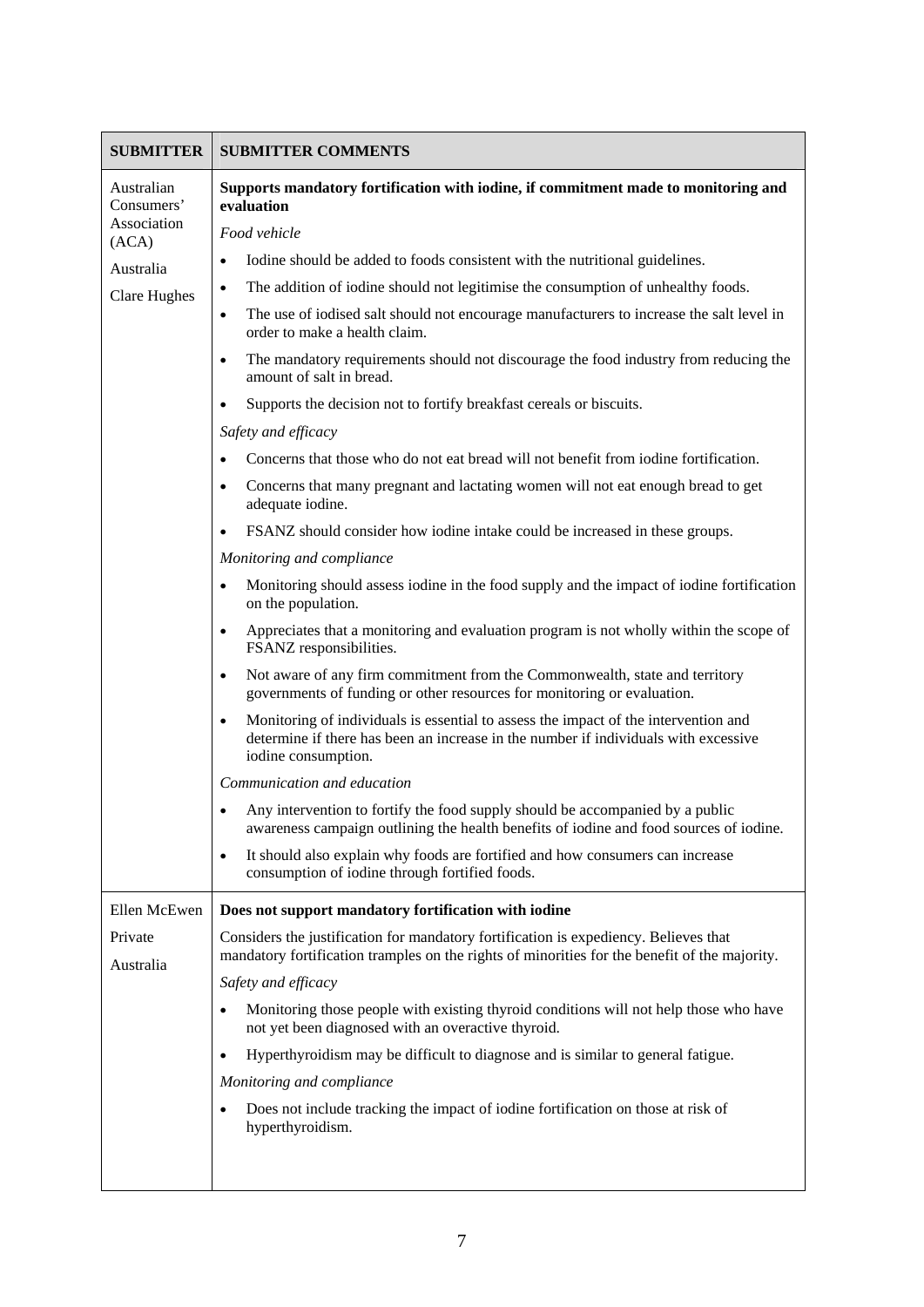| <b>SUBMITTER</b>               | <b>SUBMITTER COMMENTS</b>                                                                                                                                                                                                        |
|--------------------------------|----------------------------------------------------------------------------------------------------------------------------------------------------------------------------------------------------------------------------------|
|                                | Communication and education                                                                                                                                                                                                      |
|                                | Need to educate those in retail and hospitality sector about the needs of those with<br>hyperthyroidism. Difficult to select foods without iodine fortification, especially if<br>uptake of voluntary permissions is widespread. |
|                                | Costs                                                                                                                                                                                                                            |
|                                | There would be increased costs for those with hyperthyroidism:                                                                                                                                                                   |
|                                | - extra doctors consultations;                                                                                                                                                                                                   |
|                                | - more pathology tests;                                                                                                                                                                                                          |
|                                | time lost from work and family sitting in doctors' waiting rooms;<br>$\qquad \qquad -$                                                                                                                                           |
|                                | extra cost of organic or yeast free bread; and                                                                                                                                                                                   |
|                                | those with Graves disease will be forced to choose from a limited range of bread.<br>$\overline{\phantom{a}}$                                                                                                                    |
|                                | The above will disadvantage those with low socio-economic status and /or living in<br>rural areas.                                                                                                                               |
| Alison Joy                     | <b>Supports mandatory fortification with iodine</b>                                                                                                                                                                              |
| Mace<br>Private                | Concerns about the reliance on iodised table salt when many health conscious people are<br>using less table salt.                                                                                                                |
| New Zealand                    | Believes that mandatory iodisation may assist in correcting inadequate iodine status in the<br>South Island of New Zealand.                                                                                                      |
| Peter                          | Preference not specified                                                                                                                                                                                                         |
| Chamberlain                    | Believes the alternatives to mandatory fortification are:                                                                                                                                                                        |
| Private                        | a major public education campaign, which has worked in the past; and                                                                                                                                                             |
| Australia                      | voluntary fortification of bread or other staple foods.                                                                                                                                                                          |
|                                | Safety and efficacy                                                                                                                                                                                                              |
|                                | Many people are concerned with the level of sodium in their diet. They may choose<br>$\bullet$<br>organic bread and therefore miss out on iodisation.                                                                            |
|                                | States there are many people who will be eating bread that is not iodised i.e. bread<br>$\bullet$<br>without yeast or organic bread.                                                                                             |
|                                | No attempt has been made to quantify the numbers of people who will miss out on<br>$\bullet$<br>iodine fortification. Many more people are eating organic bread now.                                                             |
|                                | Monitoring and compliance                                                                                                                                                                                                        |
|                                | FSANZ should monitor those people who do not eat bread that is fortified with iodine.                                                                                                                                            |
| Patricia St                    | Does not support mandatory fortification with iodine                                                                                                                                                                             |
| John<br>Private<br>New Zealand | Mandatory fortification should only be undertaken when the deficiency is severe and other<br>alternatives have been tried and failed.                                                                                            |
|                                | Safety and efficacy                                                                                                                                                                                                              |
|                                | A 'significant proportion' of the population has autoimmune thyroid disease and would<br>$\bullet$<br>be adversely affected by fortification of bread with iodine.                                                               |
|                                | Iodine fortification may create (new) thyroid problems in the population.<br>$\bullet$                                                                                                                                           |
|                                | Adequate alternatives must be provided for those who will be adversely affected by<br>$\bullet$<br>iodine fortification.                                                                                                         |
|                                | Access Economics said data presented in draft proposal was based on unconvincing and<br>٠                                                                                                                                        |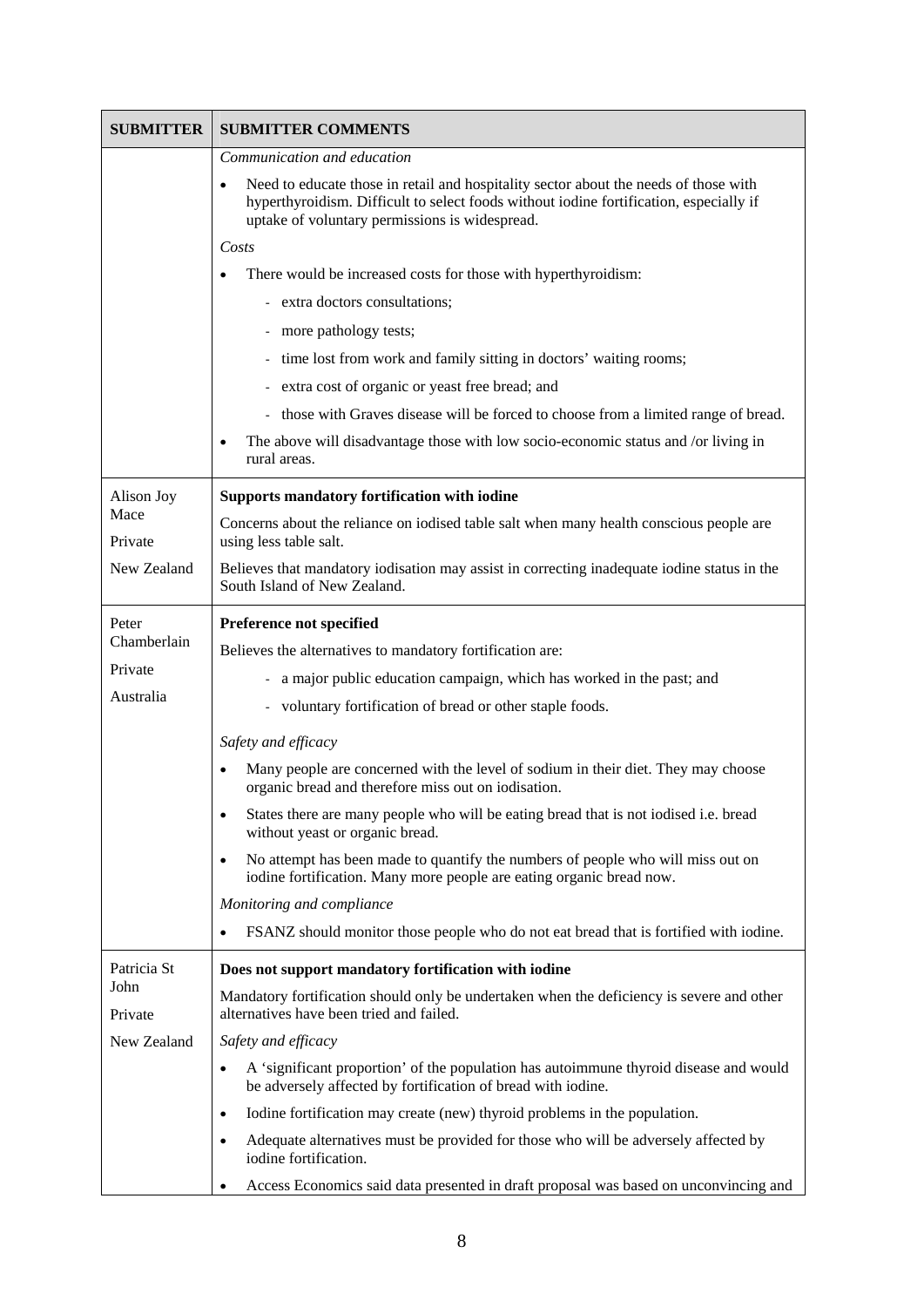| <b>SUBMITTER</b> | <b>SUBMITTER COMMENTS</b>                                                                                                                                                                                                                                                                                                                                                                                    |
|------------------|--------------------------------------------------------------------------------------------------------------------------------------------------------------------------------------------------------------------------------------------------------------------------------------------------------------------------------------------------------------------------------------------------------------|
|                  | uncertain evidence.                                                                                                                                                                                                                                                                                                                                                                                          |
|                  | Clinical effects of mild iodine deficiency are uncertain but cannot result in iodine<br>$\bullet$<br>deficiency diseases which are only a result of severe iodine deficiency, starvation and<br>lack of variety of food choices. Even as population iodine status decreases to marginal<br>'there is no clear evidence of impaired intellectual function or growth retardation'<br>(referenced in comments). |
|                  | FSANZ's claims that increased motor skills, cognition skills and concentration would<br>$\bullet$<br>ensue from iodine fortification are misleading, as the benefits are unquantifiable (Access<br>Economics).                                                                                                                                                                                               |
|                  | High iodine intakes are undesirable especially for children under eight whose safe<br>$\bullet$<br>maximum intake is half that of adults.                                                                                                                                                                                                                                                                    |
|                  | Approach to improve iodine status should be cautious to avoid iodine induced<br>$\bullet$<br>hyperthyroidism (IIH).                                                                                                                                                                                                                                                                                          |
|                  | Data is lacking on the effects of IIH.<br>$\bullet$                                                                                                                                                                                                                                                                                                                                                          |
|                  | Many health problems identified in the Access Economics report are ignored in the<br>$\bullet$<br>Issues Paper.                                                                                                                                                                                                                                                                                              |
|                  | There is no Australian or New Zealand data on adverse effects of Proposal.<br>$\bullet$                                                                                                                                                                                                                                                                                                                      |
|                  | The majority of children are not iodine deficient and eat more bread than adults.<br>$\bullet$                                                                                                                                                                                                                                                                                                               |
|                  | No data on the number of people affected by hyperthyroidism. Community surveys<br>$\bullet$<br>show an incidence from 7-22%. A larger proportion can have latent or subclinical<br>disease, and up to 36% of adult women are estimated to have thyroid antibodies. The<br>Proposal used data from the Wickham Survey showing 9% could have hypothyroidism<br>or hyperthyroidism.                             |
|                  | Thyroid medications are increased with caution, as increasing thyroid hormones can<br>$\bullet$<br>cause sudden death from heart failure in those with thyroid and heart conditions.                                                                                                                                                                                                                         |
|                  | The problem of insufficient iodine intake for pregnant and lactating women is outside<br>$\bullet$<br>the scope of this Proposal and it should be for health professionals to assess the need for<br>supplementation.                                                                                                                                                                                        |
|                  | Many thyroid problems of pregnancy are not simple thyroid deficiency but are the result<br>$\bullet$<br>of latent thyroid disease.                                                                                                                                                                                                                                                                           |
|                  | Believes the recent problem with insufficient dietary iodine stems from increased cost of<br>fish and milk, decreased consumption of table salt, decreased awareness of the<br>importance of adequate dietary iodine and an increase in the consumption of soy<br>products which are goitrogenic.                                                                                                            |
|                  | Does not know whether current iodine status reflects a steady state or is decreasing over<br>$\bullet$<br>time.                                                                                                                                                                                                                                                                                              |
|                  | Implementation                                                                                                                                                                                                                                                                                                                                                                                               |
|                  | Considers clarification is needed on definitions for organic bread and bread.<br>$\bullet$                                                                                                                                                                                                                                                                                                                   |
|                  | Questions if aerated frozen dough will be exempt.<br>$\bullet$                                                                                                                                                                                                                                                                                                                                               |
|                  | A New Zealand bakery does not use a yeast leavened process. If their product is not<br>$\bullet$<br>defined as bread they will maintain their markets and have a cost advantage over<br>competitors, however if defined as bread this will impact on trade especially to USA<br>and Japan.                                                                                                                   |
|                  | Suggests bread from small niche bakeries should not be iodised to give more consumer<br>$\bullet$<br>choice, as this would only affect 5% of the market.                                                                                                                                                                                                                                                     |
|                  | Concerns that producers may increase the level of iodine in bread to make a good source                                                                                                                                                                                                                                                                                                                      |

٦

ŕ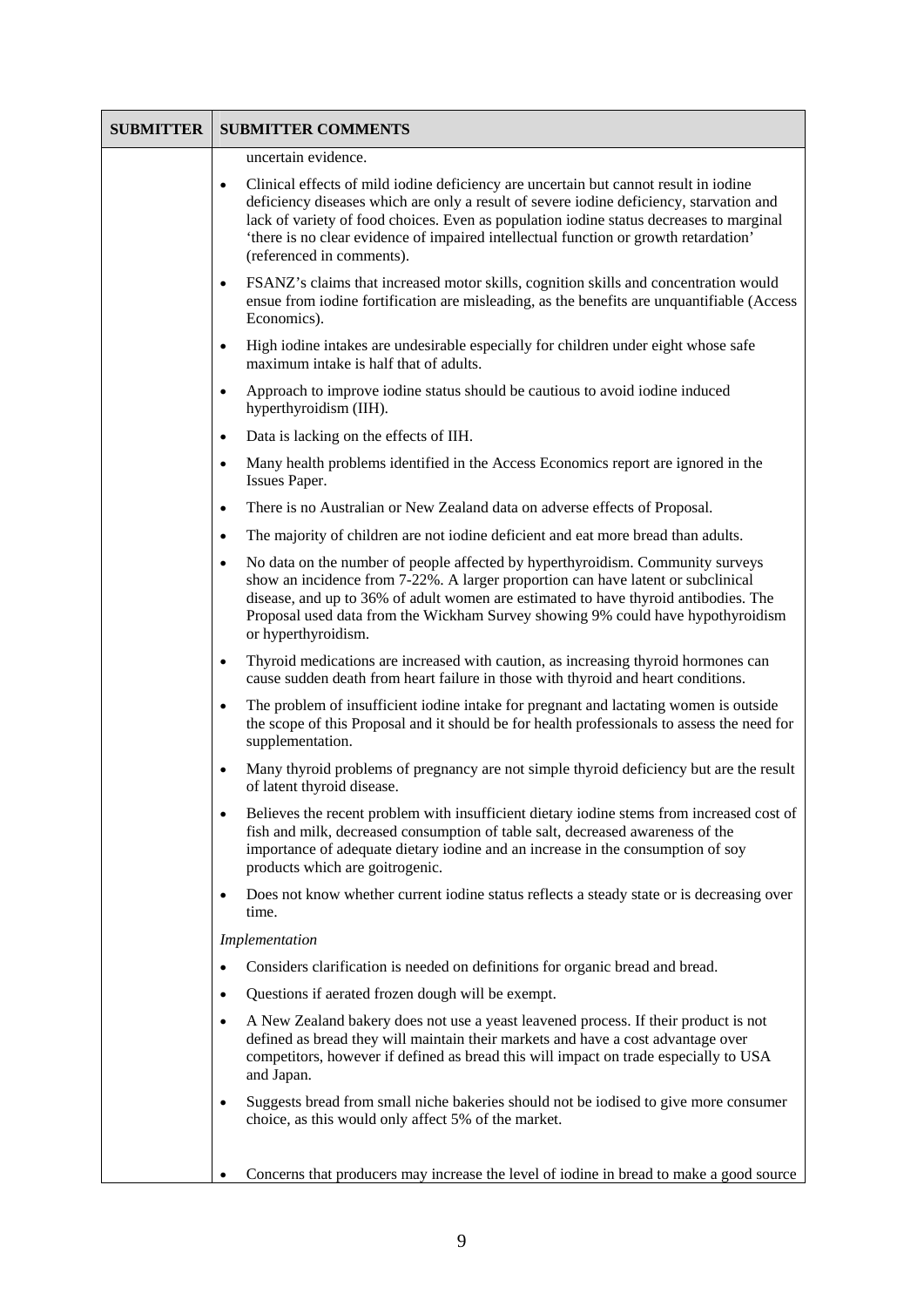| <b>SUBMITTER</b>               | <b>SUBMITTER COMMENTS</b>                                                                                                                                                                                                                                                                                              |
|--------------------------------|------------------------------------------------------------------------------------------------------------------------------------------------------------------------------------------------------------------------------------------------------------------------------------------------------------------------|
|                                | claim, which would lead to an increased level of salt in bread.                                                                                                                                                                                                                                                        |
|                                | Considers health warnings on the label will be necessary.<br>$\bullet$                                                                                                                                                                                                                                                 |
|                                | Costs                                                                                                                                                                                                                                                                                                                  |
|                                | Access Economics report refers to a lack of data on health costs of the Proposal.                                                                                                                                                                                                                                      |
|                                | Cost estimates for monitoring population health were not covered.                                                                                                                                                                                                                                                      |
|                                | FSANZ need to include the increased costs for those with autoimmune disease for<br>alternative organic bread.                                                                                                                                                                                                          |
|                                | Monitoring and compliance                                                                                                                                                                                                                                                                                              |
|                                | Concerns that FSANZ does not propose to monitor iodine in bread, only in salt and the<br>use of iodised salt.                                                                                                                                                                                                          |
|                                | Concerns that FSANZ considers monitoring the effects of iodisation on population<br>$\bullet$<br>health as a government responsibility.                                                                                                                                                                                |
|                                | Dietary modelling                                                                                                                                                                                                                                                                                                      |
|                                | Data used is poor and old (Australia 1995 and New Zealand 1997 National Nutrition<br>$\bullet$<br>Surveys). No urine excretion tests were carried out.                                                                                                                                                                 |
| Susan                          | Does not support mandatory fortification with iodine                                                                                                                                                                                                                                                                   |
| McGahan                        | Requests that FSANZ reconsider adding iodine to bread as it is already difficult for those                                                                                                                                                                                                                             |
| Private                        | sensitive to iodine to avoid iodine in other foods, medications and supplements.                                                                                                                                                                                                                                       |
| Australia                      |                                                                                                                                                                                                                                                                                                                        |
|                                |                                                                                                                                                                                                                                                                                                                        |
| Australian                     | Does not support mandatory fortification with iodine                                                                                                                                                                                                                                                                   |
| Food and<br>Grocery            | Preferred approach                                                                                                                                                                                                                                                                                                     |
| Council<br>(AFGC)<br>Australia | Recommends a voluntary approach, led by industry, to promote iodine as a processing<br>$\bullet$<br>aid, together with the AFGC proposed Memorandum of Understanding (MoU) -                                                                                                                                           |
| David Roberts                  | attached to response. The MoU with industry for voluntary use of iodised salt in food<br>manufacture could be applied regionally, as only some parts of Australia are iodine<br>replete.                                                                                                                               |
|                                | States that new evidence of the effect of voluntary fortification in pregnant women from<br>Tasmania supports the AFGC proposal to utilise a wide variety of voluntary permissions<br>under a MoU, and suggests that a mandatory focus on a single food vehicle will not<br>deliver an effective outcome (referenced). |
|                                | Recommends FSANZ reconsider the likely uptake of a voluntary scheme based on the<br>$\bullet$<br>outcome from Tasmania and the likely incentive of a general level health claim.                                                                                                                                       |
|                                | States that most countries where iodised salt is recommended do so under a voluntary<br>$\bullet$<br>scheme.                                                                                                                                                                                                           |

٦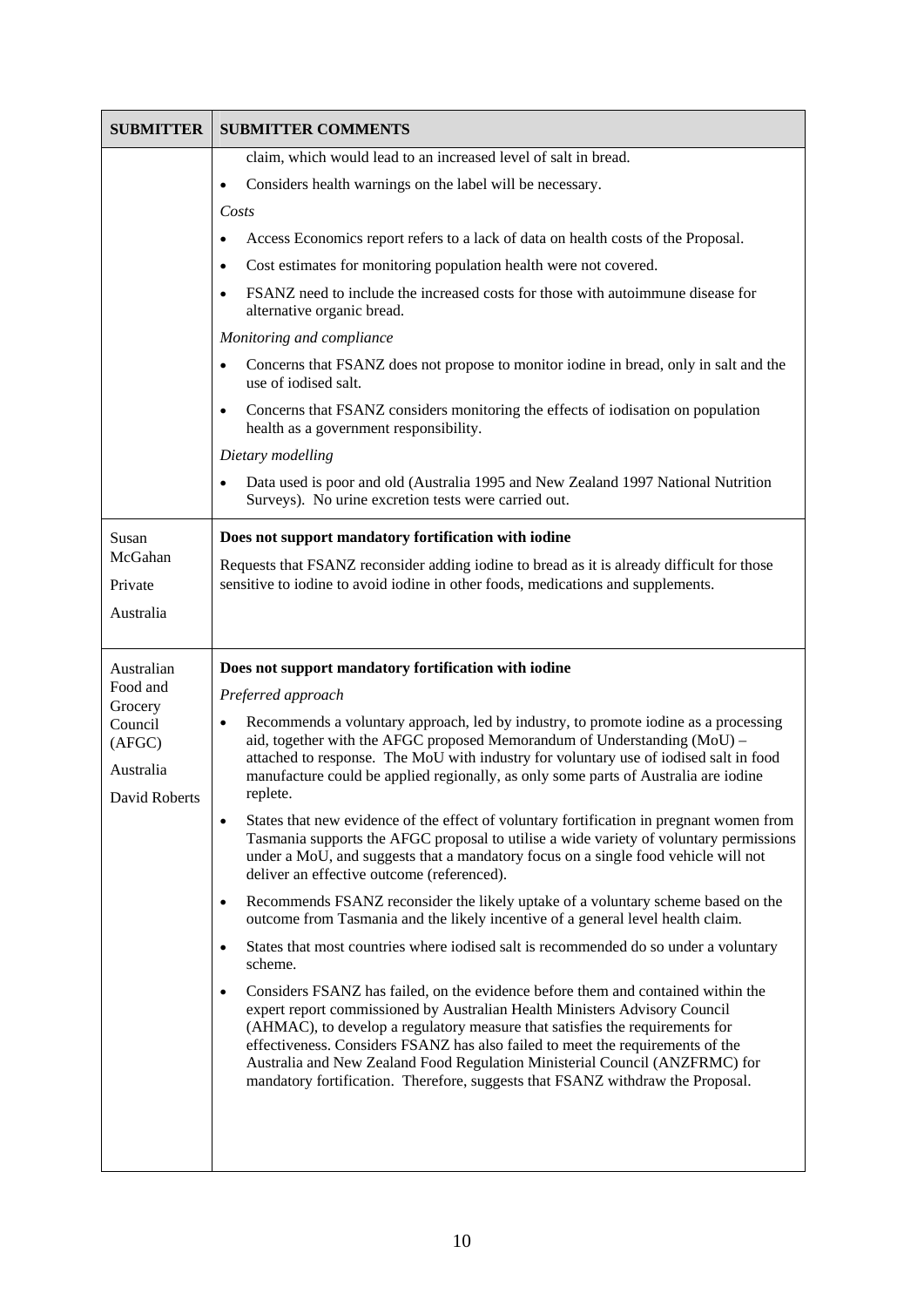| SUBMITTER | <b>SUBMITTER COMMENTS</b>                                                                                                                                                                                                                                                                                                           |
|-----------|-------------------------------------------------------------------------------------------------------------------------------------------------------------------------------------------------------------------------------------------------------------------------------------------------------------------------------------|
|           | Labelling/claims                                                                                                                                                                                                                                                                                                                    |
|           | Recommends amending Standard 2.10.2 to allow iodised salt to make an iodine content<br>claim indicating the amount of iodine per 100g without this triggering the need for a full<br>Nutrition Information Panel (NIP).                                                                                                             |
|           | Recommends that products containing iodised salt be allowed to make iodine content<br>$\bullet$<br>claims.                                                                                                                                                                                                                          |
|           | Considers the proposed pre-approved general level claim will not be understood by<br>$\bullet$<br>consumers.                                                                                                                                                                                                                        |
|           | Recommends the following general level health claims be permitted:<br>$\bullet$                                                                                                                                                                                                                                                     |
|           | - iodine is necessary for normal/active metabolism;                                                                                                                                                                                                                                                                                 |
|           | - iodine is necessary for normal/active brain development; and                                                                                                                                                                                                                                                                      |
|           | - iodine is necessary for normal/active metabolism, growth and brain development.                                                                                                                                                                                                                                                   |
|           | Considers that current restrictions on vitamin and mineral claims in Standard 1.3.2<br>$\bullet$<br>restricts the role the food industry can play in communicating iodine content to<br>consumers.                                                                                                                                  |
|           | Consumer choice                                                                                                                                                                                                                                                                                                                     |
|           | Does not consider that exempting organic bread retains consumer choice as:                                                                                                                                                                                                                                                          |
|           | - not all consumers value organic bread;                                                                                                                                                                                                                                                                                            |
|           | - organic bread are limited in offering and availability; and                                                                                                                                                                                                                                                                       |
|           | - organic bread is more expensive and therefore the consumer will incur a price<br>penalty.                                                                                                                                                                                                                                         |
|           | Costs                                                                                                                                                                                                                                                                                                                               |
|           | Recommends that FSANZ commission a cost effectiveness analysis that includes<br>restriction of consumer choice; potential adverse effects; costs of monitoring intake and<br>health outcome; and complementary policies necessary but outside the purview of<br>FSANZ, to complement the analysis that has been undertaken to date. |
|           | Dietary modelling                                                                                                                                                                                                                                                                                                                   |
|           | Questions the dietary modelling undertaken by FSANZ on the proposed AFGC<br>٠<br>voluntary approach, and supports reconsideration of this approach promoting iodine as a<br>processing aid.                                                                                                                                         |
|           | Implementation                                                                                                                                                                                                                                                                                                                      |
|           | Recommends the draft Standard be reviewed to clarify the intent that all salt added to<br>bread dough must be fortified, and therefore salt added as a topping is excluded.                                                                                                                                                         |
|           | Monitoring and compliance                                                                                                                                                                                                                                                                                                           |
|           | If mandatory approach is adopted, recommends that the Standard should lapse after 4<br>years if:                                                                                                                                                                                                                                    |
|           | - no measurement of the health effect has been undertaken; or                                                                                                                                                                                                                                                                       |
|           | - if measurement has occurred, such measurement fails to demonstrate a significant<br>improvement in health effect.                                                                                                                                                                                                                 |
|           | Rejects the use of food intake measurement as a surrogate for the health outcome.                                                                                                                                                                                                                                                   |
|           |                                                                                                                                                                                                                                                                                                                                     |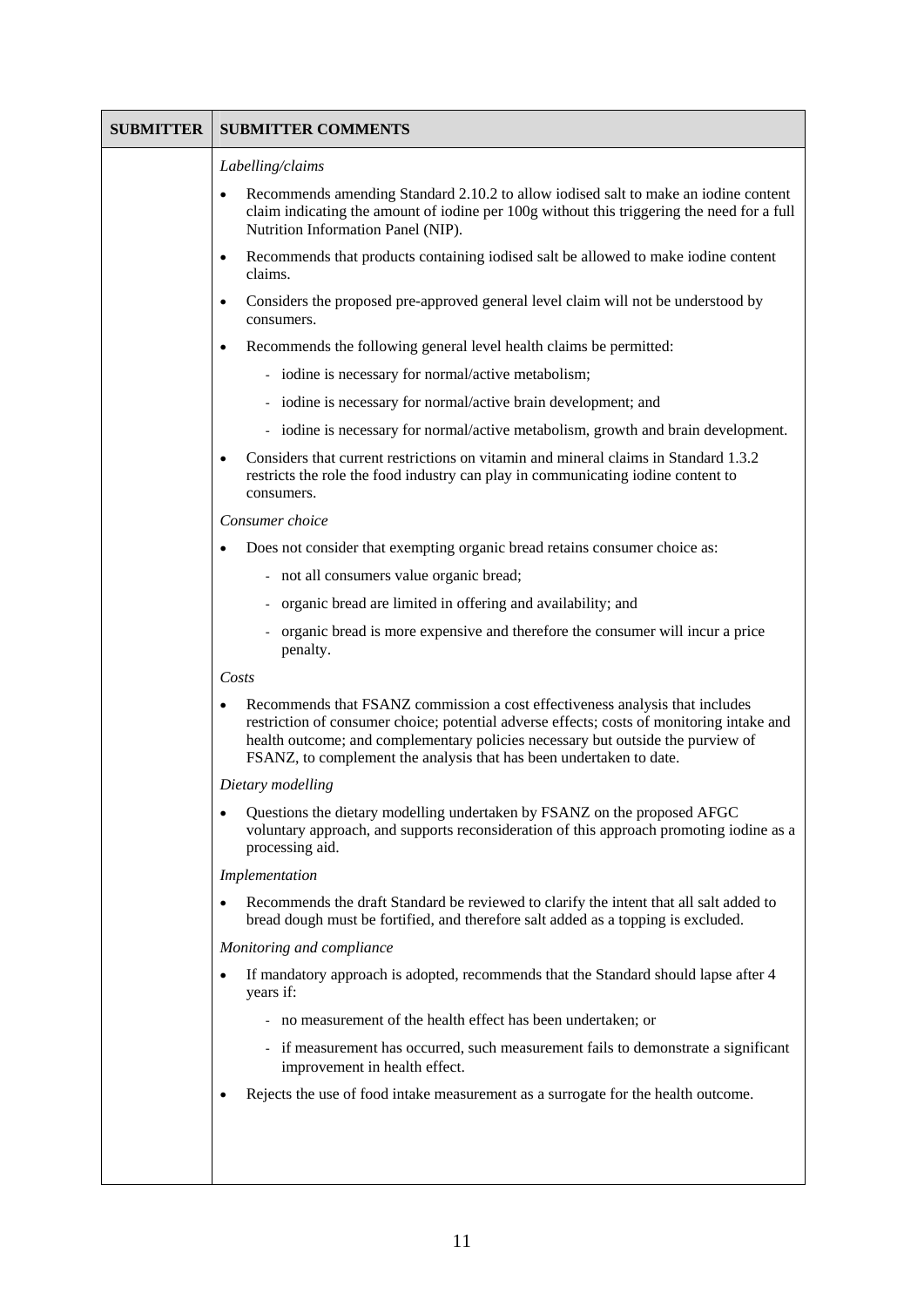| <b>SUBMITTER</b>         | <b>SUBMITTER COMMENTS</b>                                                                                                                                                                       |
|--------------------------|-------------------------------------------------------------------------------------------------------------------------------------------------------------------------------------------------|
|                          | <b>Additional comments</b>                                                                                                                                                                      |
|                          | Does not believe that FSANZ will consider issues raised by submitters in response to<br>the Issues Paper in the same manner as if a Preliminary Final Assessment Report<br>(PFAR) was released. |
| Campbell                 | Does not support mandatory fortification with iodine                                                                                                                                            |
| Arnott's Asia<br>Pacific | Supports voluntary fortification with iodised salt or other iodine source.                                                                                                                      |
| Australia                | Safety and efficacy                                                                                                                                                                             |
| Michael<br>Depalo        | Concerns regarding mandatory fortification across a broad range of foods and impact on<br>individuals with hyperthyroidism.                                                                     |
|                          | Costs                                                                                                                                                                                           |
|                          | Concerns regarding underestimation of education, monitoring and enforcement costs.                                                                                                              |
|                          | Trade                                                                                                                                                                                           |
|                          | Concerns regarding potential impact of mandatory fortification on imports and exports<br>(especially to Japan).                                                                                 |
|                          | Consumer choice                                                                                                                                                                                 |
|                          | Concerns regarding impact of mandatory fortification on consumer choice.                                                                                                                        |
|                          | Supports removal of biscuits as a vehicle for mandatory fortification.<br>٠                                                                                                                     |
|                          | Communication and education                                                                                                                                                                     |
|                          | Supports education campaigns promoting benefits of iodine and natural sources which<br>$\bullet$<br>are consistent with nutrition guidelines.                                                   |
|                          | Concerns about inconsistent messages, as consumers are being encouraged to moderate<br>٠<br>salt intake.                                                                                        |
| Cerebos Foods            | Does not support mandatory fortification with iodine                                                                                                                                            |
| Australia                | Supports the AFGC comments and a voluntary approach with a MoU.                                                                                                                                 |
| Patricia                 | Reasons for not supporting mandatory fortification include:                                                                                                                                     |
| Verhoeven                | not the most effective public health strategy;                                                                                                                                                  |
|                          | removes consumer choice;                                                                                                                                                                        |
|                          | exemption of organic bread does not address consumer choice (limited availability<br>and increased cost);                                                                                       |
|                          | impact on select population groups e.g. coeliacs, those with Grave's disease; and<br>$\overline{\phantom{0}}$                                                                                   |
|                          | international studies indicate voluntary fortification is successful (further<br>supported by results of Tasmanian MoU – decrease in iodine deficiency from 21%<br>to 10.5% in four years).     |
|                          | Voluntary permissions                                                                                                                                                                           |
|                          | Supports retention of voluntary permission for iodised salt as:                                                                                                                                 |
|                          | demonstrated as an effective strategy internationally;<br>$\equiv$                                                                                                                              |
|                          | retains consumer choice;                                                                                                                                                                        |
|                          | allows industry to select most suitable food vehicles for target group;                                                                                                                         |
|                          | retail salt scan data indicates consumers are choosing more iodised salt, but this is<br>not resulting in growth of overall discretionary salt sales;                                           |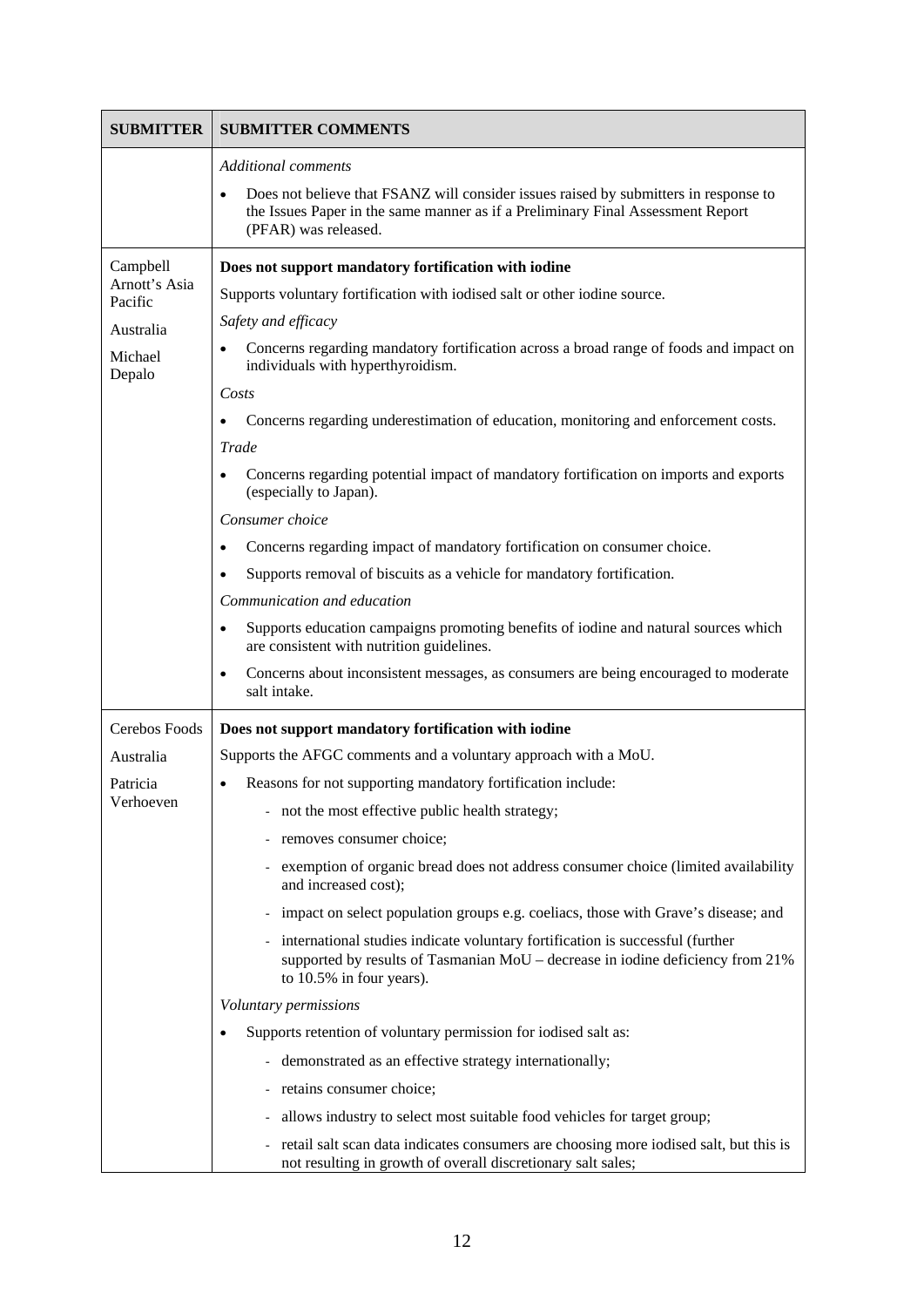| <b>SUBMITTER</b> | <b>SUBMITTER COMMENTS</b>                                                                                                                                                                                                                                                                           |
|------------------|-----------------------------------------------------------------------------------------------------------------------------------------------------------------------------------------------------------------------------------------------------------------------------------------------------|
|                  | - readily available and economical source of iodine for at risk groups;                                                                                                                                                                                                                             |
|                  | - removal of permission would restrict consumer choice and create consumer<br>confusion, especially in New Zealand where currently 74.5% of discretionary salt<br>is iodised;                                                                                                                       |
|                  | source of iodine for those with coeliac disease; and                                                                                                                                                                                                                                                |
|                  | - allows manufacturers to legally add iodised salt to manufactured foods.                                                                                                                                                                                                                           |
|                  | Implementation                                                                                                                                                                                                                                                                                      |
|                  | Recommends redrafting the proposed variation to Standard 2.1.1 to clearly indicate<br>FSANZ intent that salt added to bread dough must be iodised while salt used as a<br>seasoning on top of focaccia-style bread is exempt.                                                                       |
|                  | Labelling/claims                                                                                                                                                                                                                                                                                    |
|                  | Food labels are an important communication medium, providing consumers with<br>$\bullet$<br>information on the iodine content of foods.                                                                                                                                                             |
|                  | Supports development and introduction of a general level health claim to use on a<br>$\bullet$<br>variety of foods containing iodised salt.                                                                                                                                                         |
|                  | Considers FSANZ proposed wording for a health claim statement is not meaningful for<br>$\bullet$<br>consumers and proposes preferred alternate wording or modification of the FSANZ<br>wording.                                                                                                     |
|                  | Seeks a review of current restrictions on iodine content claims to enable food<br>$\bullet$<br>manufacturers to use food labels to communicate education messages to consumers on a<br>wider range of manufactured foods.                                                                           |
|                  | No incentive for manufacturers to voluntarily add iodised salt to products unless they<br>$\bullet$<br>can promote awareness of the importance of iodine on labels. (includes products such as<br>gravies and gravy mixes, sauce and sauce mixes, meal bases, salad dressings and<br>cooking aids). |
|                  | Recommends amendment of Standard 2.10.2 to permit iodised salt to make a content<br>$\bullet$<br>claim per 100g salt without triggering a NIP to encourage use of iodised discretionary<br>salt.                                                                                                    |
|                  | Recommends amendment of Standard 1.3.2 to allow products containing iodised salt to<br>make iodine content claims when a serve of the food has 10% RDI.                                                                                                                                             |
|                  | No evidence to suggest that allowing health claims would impede attempts to lower the<br>$\bullet$<br>salt content of foods.                                                                                                                                                                        |
|                  | Seeks assurance that comments regarding health claims will be considered despite being<br>$\bullet$<br>after the closing date for submissions on Proposal P293.                                                                                                                                     |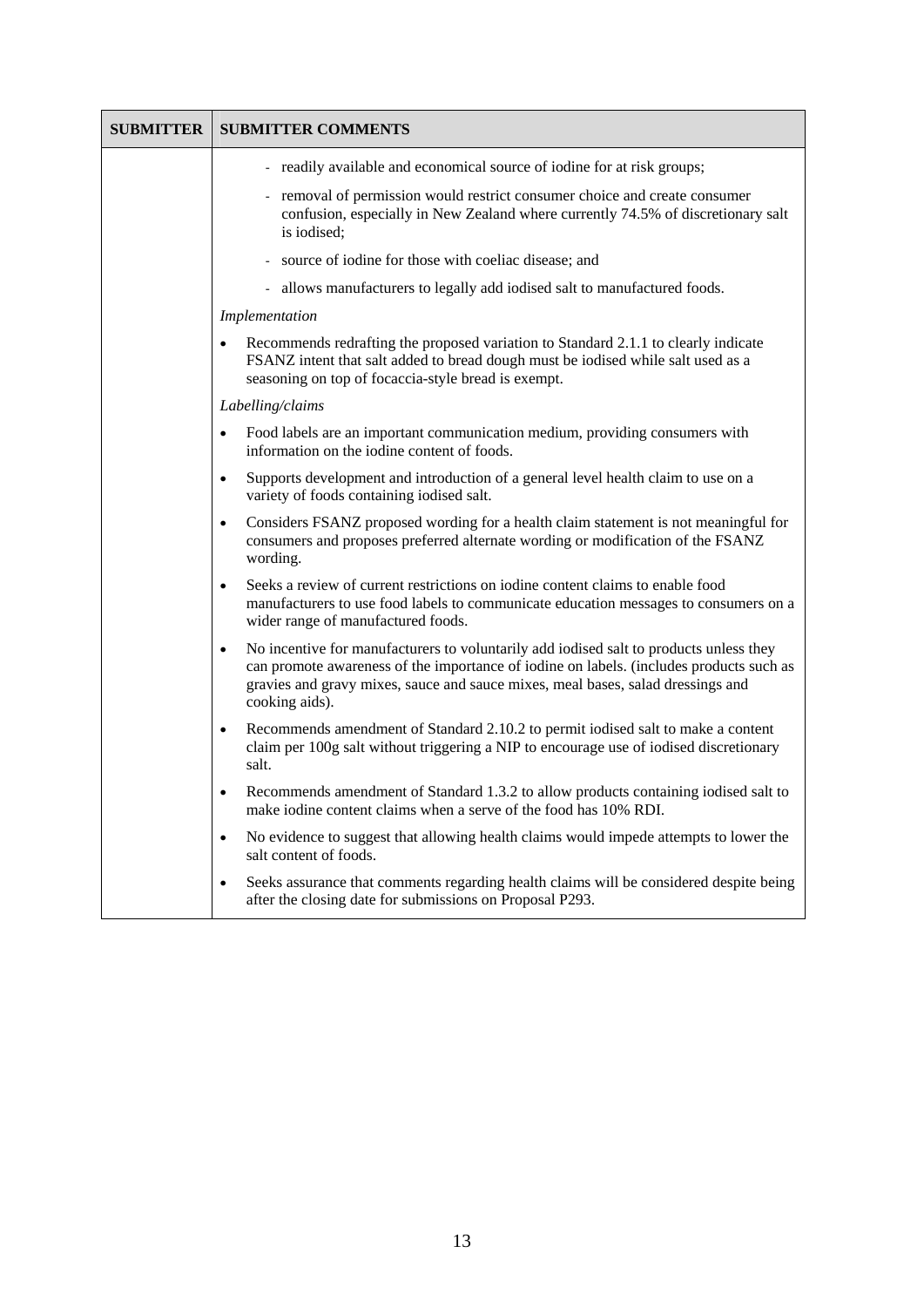| <b>SUBMITTER</b>             | <b>SUBMITTER COMMENTS</b>                                                                                                                                    |
|------------------------------|--------------------------------------------------------------------------------------------------------------------------------------------------------------|
| Cheetham Salt                | Supports mandatory fortification with iodine                                                                                                                 |
| Australia                    | Costs                                                                                                                                                        |
| John Murray                  | Costs spread over a smaller volume with removal of breakfast cereals and biscuits.                                                                           |
|                              | Level of fortification                                                                                                                                       |
|                              | States that the reduced fortification range of 35-55 mg/kg is unachievable and<br>recommends retaining current level of 25-65 mg/kg (2 standard deviations). |
|                              | Advised that testing showed that calculated mean of 44 mg/kg, but standard deviation<br>was 9.9.                                                             |
|                              | Three standard deviations is the normal measure of process capability.                                                                                       |
|                              | Iodine is added as milled potassium iodate (solid), but not sure of practice of other<br>manufacturers.                                                      |
| Food                         | Preference not specified                                                                                                                                     |
| Technology<br>Association of | Consumer choice                                                                                                                                              |
| Australia                    | Considers mandatory fortification does not give consumers a choice.                                                                                          |
| Australia                    | Food vehicle                                                                                                                                                 |
| Tony Zipper                  | Why only fortify bread which will also be fortified with thiamin and folic acid - bread<br>will have 'medical connotations' rather than be a staple food.    |
|                              | Should other methods of addition of iodine be permitted in other foods e.g. add directly<br>$\bullet$<br>to breakfast cereals or to water, milk?             |
|                              | Concerns with exempting organic and 'heavy health' (New Zealand) bread as FSANZ<br>has not defined organic/heavy health bread.                               |
|                              | Consumer choice                                                                                                                                              |
|                              | People who can't tolerate salt or iodine will have choice of a staple food restricted.                                                                       |
|                              | Labelling/claims                                                                                                                                             |
|                              | Allowing claims would be some compensation to manufacturers.                                                                                                 |
|                              | Would crumbed foods require labelling with 'iodine' if less than 5% crumbs?                                                                                  |
|                              | Level of fortification                                                                                                                                       |
|                              | Will salt reduced bread have a higher level of iodine fortification?                                                                                         |
|                              | Implementation                                                                                                                                               |
|                              | A two year introduction will mean more people will suffer from iodine deficiency.                                                                            |
|                              | Will gluten free bread be exempt?                                                                                                                            |
|                              | Monitoring and compliance                                                                                                                                    |
|                              | Enforcement to start upon gazettal to better track fortification effects.                                                                                    |
|                              | Bread manufacturers will be legally liable for any associated litigation.                                                                                    |
|                              | Who will pay for follow-up surveys?                                                                                                                          |
|                              | Communication and education                                                                                                                                  |
|                              | Will an education program on iodine lead to increased iodised salt in foods which would<br>lead to consumption of more salt and a negative health outcome?   |
|                              | Who will pay for education?                                                                                                                                  |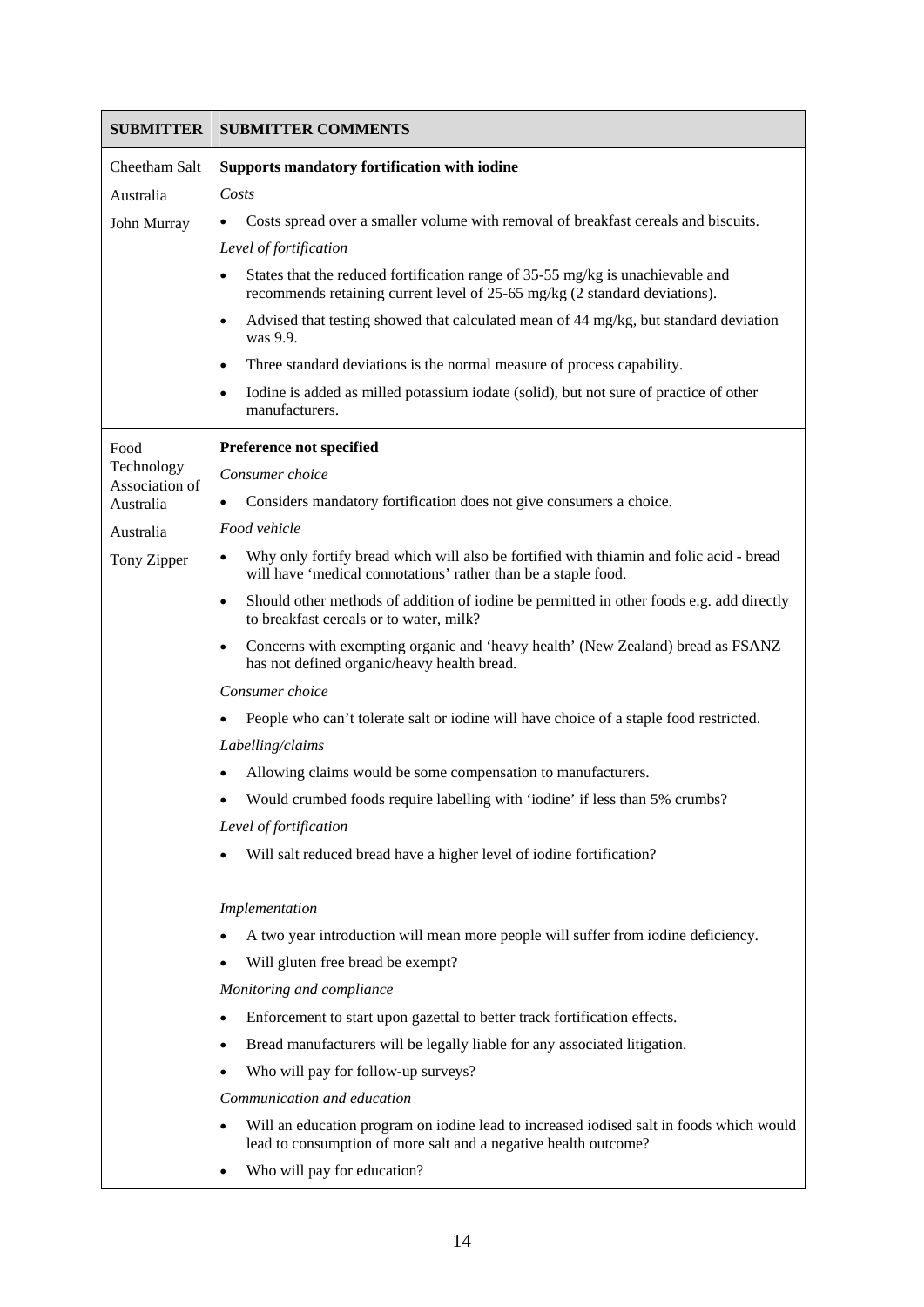| <b>SUBMITTER</b> | <b>SUBMITTER COMMENTS</b>                                                                                                                                                                                                                  |
|------------------|--------------------------------------------------------------------------------------------------------------------------------------------------------------------------------------------------------------------------------------------|
|                  | Costs                                                                                                                                                                                                                                      |
|                  | It will be difficult for manufacturers to justify the recovery of extra costs of iodisation.                                                                                                                                               |
|                  | Questions if Government compensation is available for industry for this enforced<br>٠<br>action?                                                                                                                                           |
|                  | Industry will have to increase analytical work to ensure uniformity etc.<br>٠                                                                                                                                                              |
| Coles Myer       | Does not support mandatory fortification with iodine                                                                                                                                                                                       |
| Limited          | Preferred approach                                                                                                                                                                                                                         |
| Australia        | Supports:                                                                                                                                                                                                                                  |
| Kim Tikellis     | Extending voluntary provisions.<br>$\bullet$                                                                                                                                                                                               |
|                  | Education campaign to promote:<br>٠                                                                                                                                                                                                        |
|                  | - increased supplement use by target group;                                                                                                                                                                                                |
|                  | - voluntary fortification of table salt and naturally occurring sources of iodine.                                                                                                                                                         |
|                  | Retaining voluntary permission for iodised table salt, but adjusting range to 35-55µg<br>$\bullet$<br>iodine per kg, consistent with mandatory requirement.                                                                                |
|                  | If mandatory fortification is the preferred option, supports fortification of salt in bread,<br>$\bullet$<br>subject to an active salt reduction policy across the food supply.                                                            |
|                  | Food vehicle                                                                                                                                                                                                                               |
|                  | Supports voluntary fortification of bread and milk with iodine.                                                                                                                                                                            |
|                  | Opposes the direct addition of iodine to bread in Australia due to inadequate equipment<br>$\bullet$<br>and resources of small in-store bakeries.                                                                                          |
|                  | Implementation                                                                                                                                                                                                                             |
|                  | Suggests documentation of minimum tolerance level of 20% in the user guide to the<br>$\bullet$<br>Standard for enforcement purposes.                                                                                                       |
|                  | Include position in relation to 'natural', 'organic' and 'no added salt' claims in the<br>$\bullet$<br>explanatory notes and user guide.                                                                                                   |
|                  | Recommends availability of a User Guide at gazettal.<br>٠                                                                                                                                                                                  |
|                  | Monitoring and compliance                                                                                                                                                                                                                  |
|                  | Willing to assist in the development of a national enforcement approach.                                                                                                                                                                   |
|                  | Recommends a sunset provision for review to examine compliance, safety, dietary<br>$\bullet$<br>intake and efficacy data for mandatory fortification.                                                                                      |
|                  | Labelling                                                                                                                                                                                                                                  |
|                  | Does not support iodine in the NIP for mandatory iodine fortification, but supports<br>mandatory iodine NIP declaration for voluntary iodine fortification or foods making<br>nutrition or health claims about naturally occurring iodine. |
|                  | Costs                                                                                                                                                                                                                                      |
|                  | Requests consideration of cost effects of adding 'iodised salt' to the digi-labels in in-<br>store bakeries where space is limited.                                                                                                        |
|                  | Communication and education                                                                                                                                                                                                                |
|                  | Welcomes opportunities to support health promotion initiatives via range of methods<br>٠<br>e.g. in store signage, check-out screens, newsletters, catalogues, sponsored magazine<br>articles etc.                                         |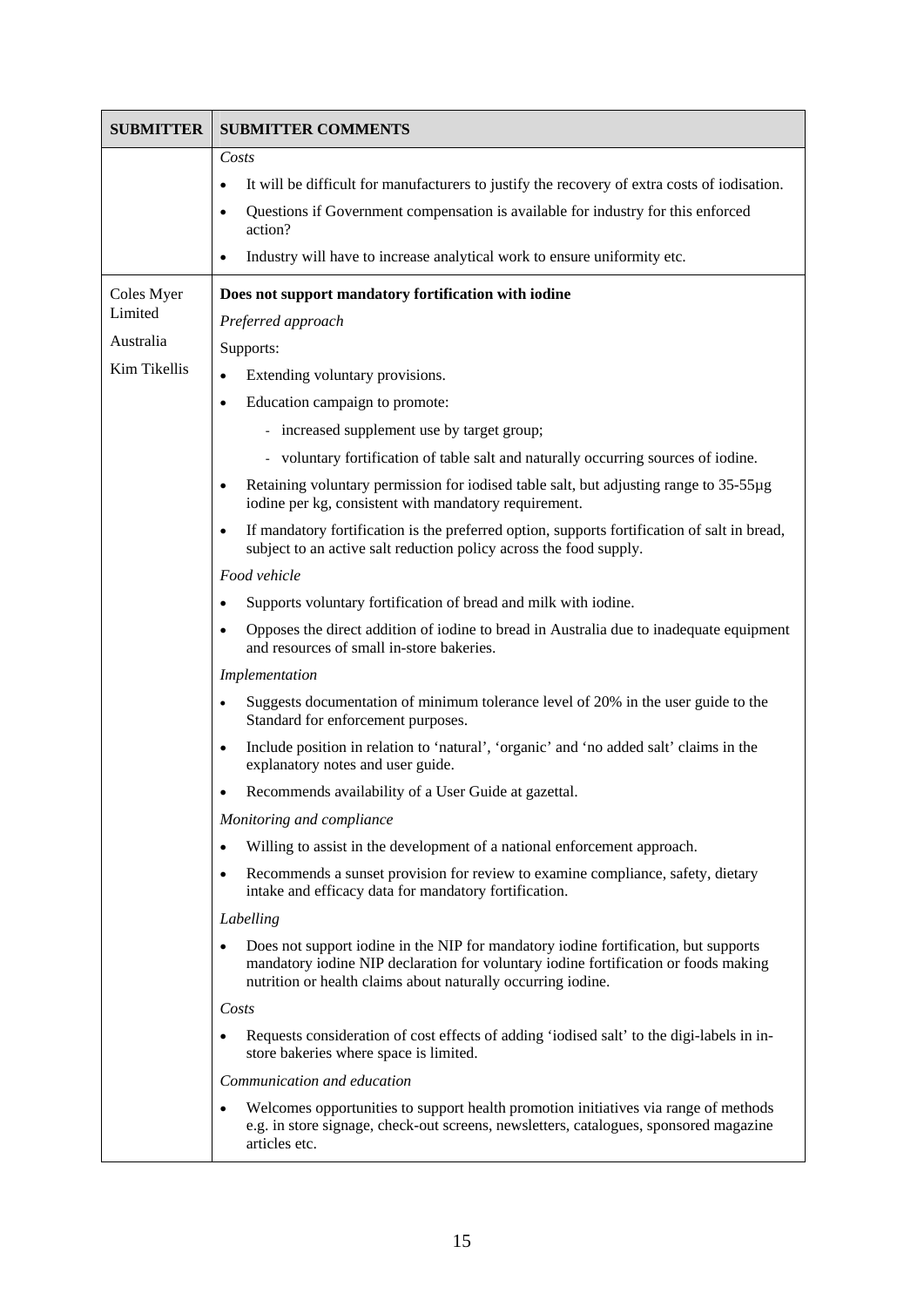| <b>SUBMITTER</b>        | <b>SUBMITTER COMMENTS</b>                                                                                                                                                                                     |
|-------------------------|---------------------------------------------------------------------------------------------------------------------------------------------------------------------------------------------------------------|
| Food and<br>Beverage    | Does not support mandatory fortification with iodine                                                                                                                                                          |
| Importers<br>Australia  | Believes a MoU for voluntary use of iodised salt in food manufacture should be tried before<br>mandatory iodisation is implemented.                                                                           |
| Australia               | Food vehicle                                                                                                                                                                                                  |
| A J Beaver              | Supports removal of biscuits as a food vehicle because of the impact on trade.<br>$\bullet$<br>Cost                                                                                                           |
|                         | Concerns that the proposal will still have trade implications as some products defined as<br>bread may be imported into Australia.                                                                            |
| <b>Flour Millers</b>    | Does not support mandatory fortification with iodine                                                                                                                                                          |
| Council of<br>Australia | Does not support mandatory fortification with iodine as a public health strategy to address a<br>health problem that is not shared by the whole population.                                                   |
| Australia               | Food vehicle                                                                                                                                                                                                  |
| Graeme Lukey            | With more research we will know whether the iodine deficiency would be better<br>$\bullet$<br>addressed with fortifying food or by modifying agricultural practices.                                          |
|                         | Consumers should be able to choose whether or not their food is iodised.<br>$\bullet$                                                                                                                         |
|                         | Safety and efficacy                                                                                                                                                                                           |
|                         | Reasons for the current deficiency are not fully understood. The necessary data should<br>be available to government for research so that best decisions can be made.                                         |
|                         | Monitoring and compliance                                                                                                                                                                                     |
|                         | Ongoing monitoring and surveillance of dietary intake should be a key element of<br>$\bullet$<br>mandatory fortification.                                                                                     |
| Dairy                   | Does not support mandatory fortification with iodine                                                                                                                                                          |
| Australia<br>Australia  | Is unconvinced that mandatory fortification is the best solution based on available<br>$\bullet$<br>information.                                                                                              |
| Jacinta Orr             | Strongest contemporary evidence of successful population intervention in Australia is<br>$\bullet$<br>voluntary iodine fortification program in Tasmania.                                                     |
|                         | Unaware of information suggesting voluntary fortification is less effective than<br>$\bullet$<br>mandatory.                                                                                                   |
|                         | Considers statement on the re-emergence of iodine deficiency correlating with changes<br>$\bullet$<br>in dairy industry practices distracts attention from the current determinants of poor<br>iodine status. |
|                         | Interested in developing innovative iodine enriched food products providing technical<br>$\bullet$<br>and safety issues are adequately addressed.                                                             |
|                         | Safety and efficacy                                                                                                                                                                                           |
|                         | No basis for prediction in Issues Paper regarding 'current levels of iodine deficiency<br>will become more serious'.                                                                                          |
|                         | Concerns regarding the lack of understanding and speculative explanations of regional<br>$\bullet$<br>differences in iodine status.                                                                           |
|                         | Monitoring and compliance                                                                                                                                                                                     |
|                         | Supports appropriately resourced research via the iodine monitoring strategy to identify<br>$\bullet$<br>nutrition issues which may be masked by mandatory fortification.                                     |
|                         | Supports assessment based on health improvement not dietary intake.<br>$\bullet$                                                                                                                              |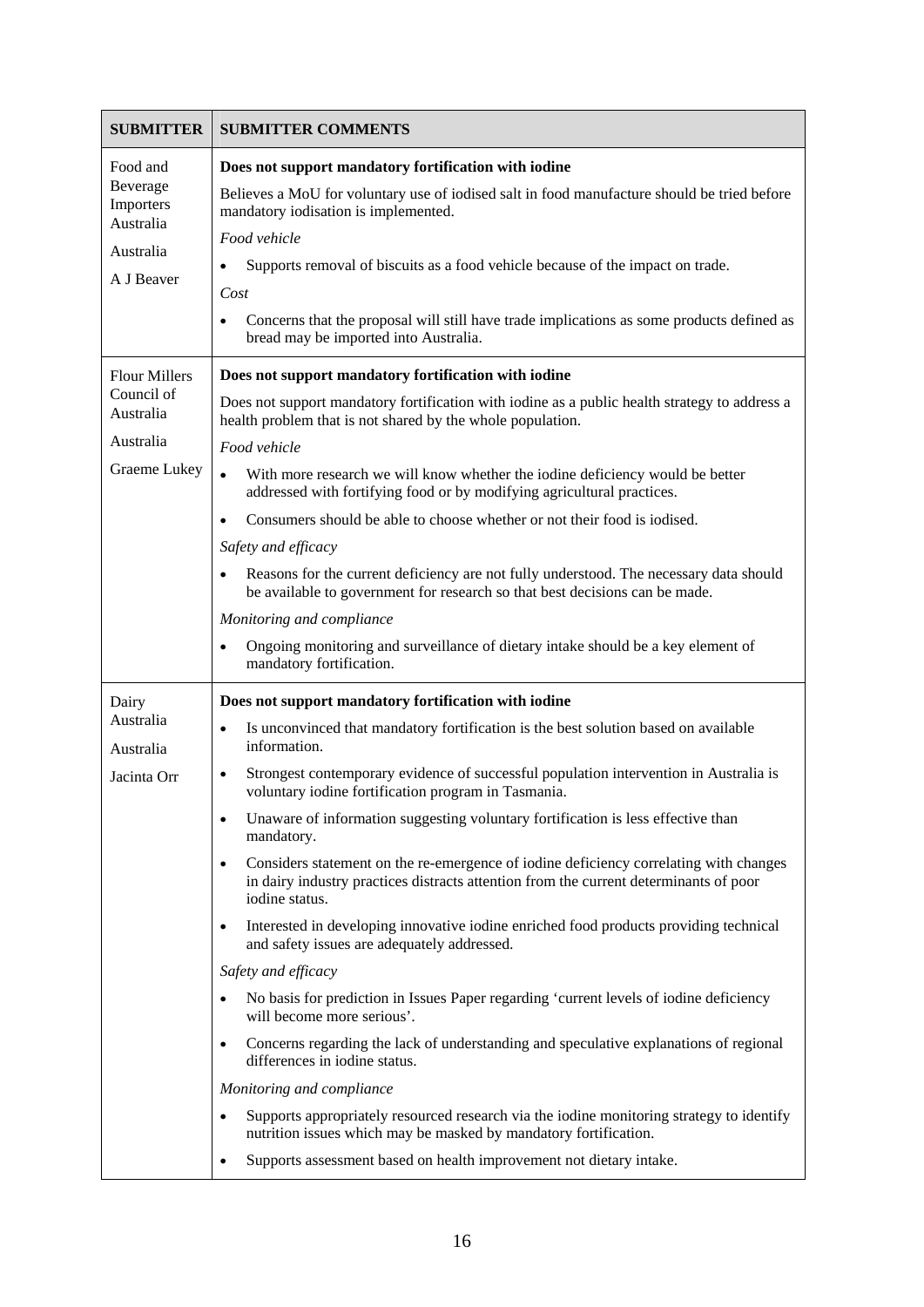| <b>SUBMITTER</b>                     | <b>SUBMITTER COMMENTS</b>                                                                                                                                              |
|--------------------------------------|------------------------------------------------------------------------------------------------------------------------------------------------------------------------|
|                                      | Supports a 'sunset clause' to rescind the Standard if the intervention is not shown to be<br>$\bullet$<br>effective on direct health parameters.                       |
|                                      | Labelling/claims                                                                                                                                                       |
|                                      | Supports a general level health claim to encourage 'on pack' information about the<br>$\bullet$<br>nutritional need for iodine.                                        |
| <b>Dominion Salt</b>                 | Supports mandatory fortification with iodine                                                                                                                           |
| New Zealand                          | Level of fortification                                                                                                                                                 |
| <b>Brett Hobson</b>                  | Supports an iodine range in bread salt equivalent to voluntary permissions.<br>$\bullet$                                                                               |
|                                      | Iodine range of 35-55 mg/kg is achievable.<br>$\bullet$                                                                                                                |
|                                      | Technical issues                                                                                                                                                       |
|                                      | Iodine delivered in a brine solution – variation could be due to difference in solubility<br>between salt and potassium iodate.                                        |
|                                      | Iodide is more soluble, but less stable - may release free iodine gas under certain<br>$\bullet$<br>circumstances.                                                     |
|                                      | Technical solution may be batch mixing of iodised salt containing iodate or iodide in a<br>$\bullet$<br>brine, ensuring all solids are dissolved before use.           |
|                                      | Implementation                                                                                                                                                         |
|                                      | One or two year implementation is achievable.                                                                                                                          |
| George                               | Does not support mandatory fortification with iodine                                                                                                                   |
| <b>Weston Foods</b><br>Australia and | Accepts that the use of iodised salt in place of non-iodised salt can be an effective<br>$\bullet$<br>strategy to address iodine deficiency in affected populations.   |
| New Zealand<br>Fiona Fleming         | Believes that this is an opportunity for industry, Government and FSANZ to work<br>$\bullet$<br>together to achieve a successful outcome in Australia and New Zealand. |
|                                      | Does not support the Mandatory Fortification Proposal as it:<br>$\bullet$                                                                                              |
|                                      | - fails to meet the policy requirements which support an assessment of alternative<br>strategies prior to choosing mandatory fortification;                            |
|                                      | - removes consumer choice from those products;                                                                                                                         |
|                                      | fails to be an effective solution for those with coeliac disease, those who are wheat<br>intolerant or who do not consume wheat based products;                        |
|                                      | - fails to be an effective solution for pregnant and lactating women who will still<br>require a supplement to reach their needs; and                                  |
|                                      | - places the burden of responsibility of a public health issue on the food industry.<br>Also:                                                                          |
|                                      | - iodine deficiency appears regionally rather than nation-wide; and                                                                                                    |
|                                      | - it is not mandatory in most countries where the salt has been adopted as the<br>delivery vehicle for iodine.                                                         |
|                                      | Preferred approach                                                                                                                                                     |
|                                      | Strongly supports the recommendations of the AFGC to:                                                                                                                  |
|                                      | - develop a MoU with industry for voluntary use of iodised salt in food<br>manufacture;                                                                                |
|                                      | promote the use of iodine as a processing aid;                                                                                                                         |
|                                      | develop and maintain an industry awareness campaign of the need to use iodised                                                                                         |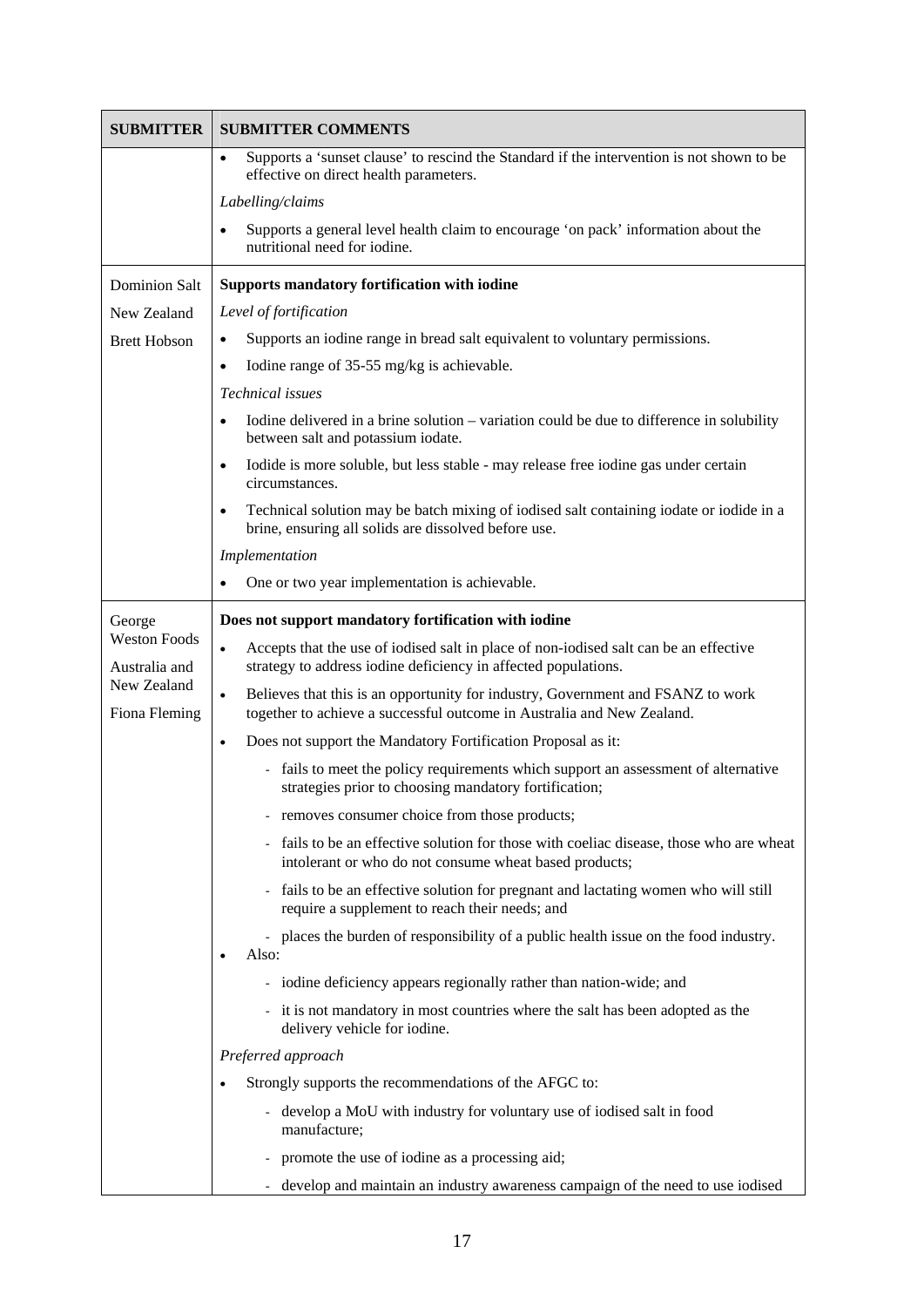| <b>SUBMITTER</b> | <b>SUBMITTER COMMENTS</b>                                                                                                                                                                                                                                                    |
|------------------|------------------------------------------------------------------------------------------------------------------------------------------------------------------------------------------------------------------------------------------------------------------------------|
|                  | salt in food manufacture;                                                                                                                                                                                                                                                    |
|                  | retain the current permission for iodised salt for discretionary use, and promote<br>substitution of iodised salt for non-iodised salt for such use;                                                                                                                         |
|                  | - develop and maintain a consumer education campaign aimed at the target<br>population about the importance of iodine in the diet; and                                                                                                                                       |
|                  | develop and maintain a trans-Tasman monitoring program for urinary iodine status<br>in the target population to estimate prevalence of iodine deficiency disorders<br>(IDD).                                                                                                 |
|                  | Also supports a clause in the legislation, if mandatory fortification is implemented, such<br>$\bullet$<br>that the Standard should lapse after 4 years if:                                                                                                                  |
|                  | - no measurement of the health effect has been undertaken; or                                                                                                                                                                                                                |
|                  | - if measurement has occurred, such measurement fails to demonstrate a significant<br>improvement in the health effect.<br>Supports the AFGC's recommendation of an agreed MoU with industry to voluntarily<br>$\bullet$<br>use iodised salt in food manufacture because it: |
|                  | - has evidence of effectiveness in the Australian market;                                                                                                                                                                                                                    |
|                  | - retains consumer choice;                                                                                                                                                                                                                                                   |
|                  | - it allows for those with coeliac disease to be reached through use in non wheat<br>based products; and                                                                                                                                                                     |
|                  | - has been shown to be effective internationally.<br>Also supports the AFGC recommendation to promote iodine as a processing aid<br>$\bullet$<br>(permitted for use for fruits, vegetables and eggs under Standard 1.3.3) as:                                                |
|                  | - it is in line with national nutrition guidelines to increase consumption of fruits and<br>vegetables; and                                                                                                                                                                  |
|                  | - it has the potential to improve the reach of iodine to those who do not consume<br>bread.                                                                                                                                                                                  |
|                  | Consistency with policy principles                                                                                                                                                                                                                                           |
|                  | Requests that FSANZ adequately assess other options for increasing iodine intakes in<br>line with the policy principles for mandatory fortification.                                                                                                                         |
|                  | Food vehicle                                                                                                                                                                                                                                                                 |
|                  | Requests that FSANZ discuss the issue of fortification of the water supply as a possible<br>way of alleviating iodine deficiency with the appropriate authorities.                                                                                                           |
|                  | Dietary modelling                                                                                                                                                                                                                                                            |
|                  | Questions whether the use of dietary supplements including iodine was included in the<br>$\bullet$<br>modelling.                                                                                                                                                             |
|                  | Questions whether the average salt content of bread was updated in FSANZ's latest<br>$\bullet$<br>dietary modelling since at draft assessment this was over estimated (1.36%) and<br>therefore over estimated the effectiveness of the proposal.                             |
|                  | Costs                                                                                                                                                                                                                                                                        |
|                  | Questions costs not included in the Access Economics CA dated April 2007:                                                                                                                                                                                                    |
|                  | potential adverse health effects from excess iodine intake;                                                                                                                                                                                                                  |
|                  | - costs of monitoring;                                                                                                                                                                                                                                                       |
|                  | - restriction of consumer choice; and                                                                                                                                                                                                                                        |
|                  | - complementary policies required alongside fortification but outside the purview of<br>FSANZ.                                                                                                                                                                               |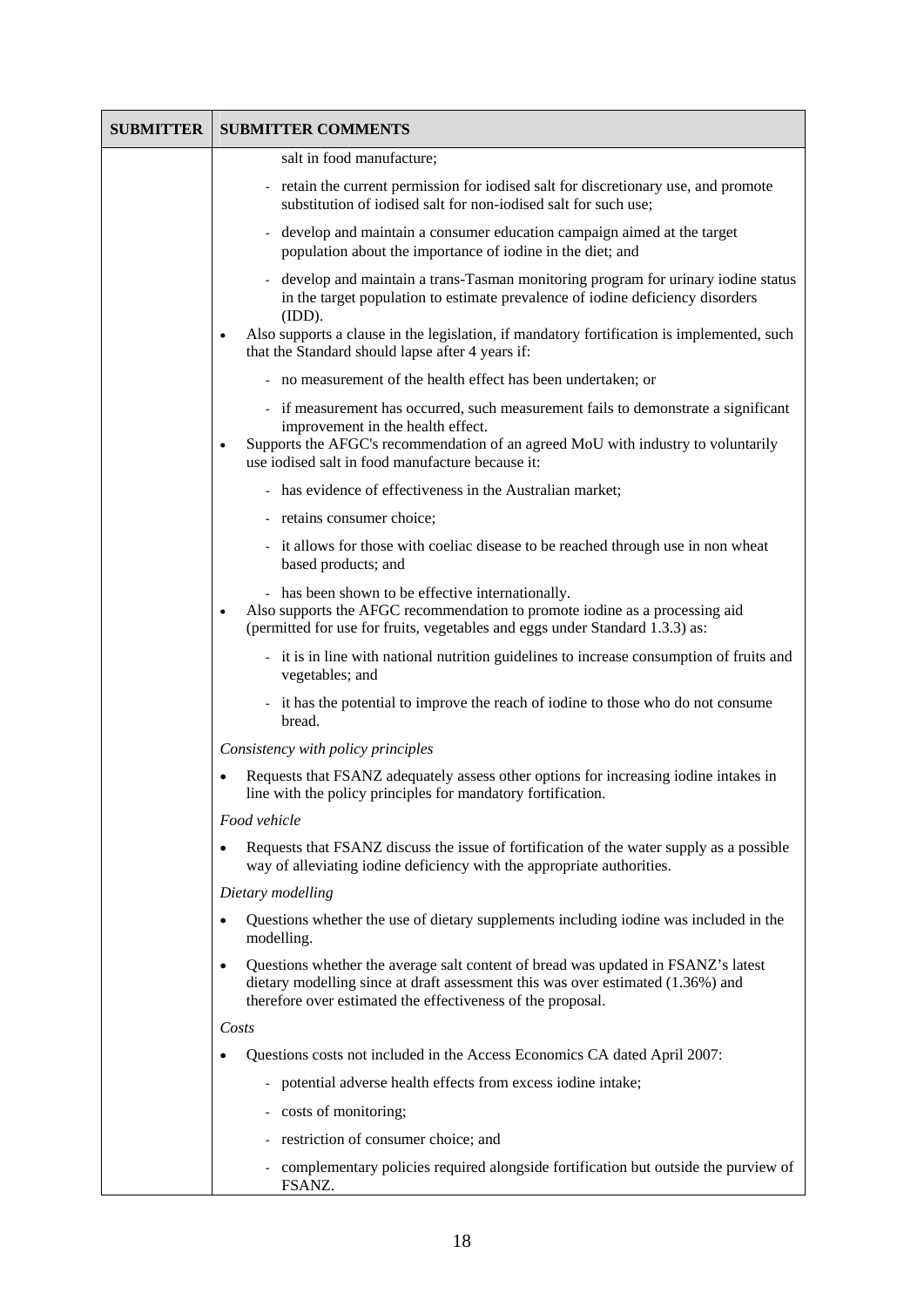| <b>SUBMITTER</b>       | <b>SUBMITTER COMMENTS</b>                                                                                                                                                                                                                                                                                                                                                                        |
|------------------------|--------------------------------------------------------------------------------------------------------------------------------------------------------------------------------------------------------------------------------------------------------------------------------------------------------------------------------------------------------------------------------------------------|
|                        | Also questions the discrepancy in industry costs in the report.<br>٠                                                                                                                                                                                                                                                                                                                             |
|                        | Questions how the ongoing costs for the voluntary program in Tasmania differ from<br>costs associated with mandatory fortification.                                                                                                                                                                                                                                                              |
|                        | Implementation                                                                                                                                                                                                                                                                                                                                                                                   |
|                        | Recommends outcome-based standards to allow industry flexibility in meeting the<br>Standards.                                                                                                                                                                                                                                                                                                    |
|                        | Labelling/claims                                                                                                                                                                                                                                                                                                                                                                                 |
|                        | Questions whether the inability of most bread to make a 'good source' claim will<br>$\bullet$<br>confuse consumers who will be advised to consume bread for iodine.                                                                                                                                                                                                                              |
|                        | Requests FSANZ decides on a specific iodine health claim prior to Final Assessment.<br>Suggests wording for claims.                                                                                                                                                                                                                                                                              |
|                        | Monitoring and compliance                                                                                                                                                                                                                                                                                                                                                                        |
|                        | Notes that in the editorial note to Standard 1.3.3 of the Food Standards Code, FSANZ<br>states they will review the extent of the use of iodine as processing aid three years from<br>inclusion in the Standard. It is imperative that this be reviewed as part of Proposal P230.                                                                                                                |
|                        | Questions if FSANZ will monitor the number of yeast-free bread using iodised salt?                                                                                                                                                                                                                                                                                                               |
|                        | Communication and education                                                                                                                                                                                                                                                                                                                                                                      |
|                        | Recommends that the MoU and promotion of iodine as a processing aid occurs in<br>conjunction with an education campaign that encourages consumers to seek out<br>products naturally high in iodine or fortified with iodine and is specifically targeted to<br>different population groups depending on their needs, including women of child-bearing<br>age and people who don't consume bread. |
|                        | Suggests that non-written material such as radio advertisements could play an important<br>role in an education campaign.                                                                                                                                                                                                                                                                        |
| Go Grains              | Does not support mandatory fortification with iodine                                                                                                                                                                                                                                                                                                                                             |
| Australia              | Considers the proposed approach is inconsistent with policy guidelines as:                                                                                                                                                                                                                                                                                                                       |
| <b>Trish Griffiths</b> | it will not deliver sufficient amount to the target group; and                                                                                                                                                                                                                                                                                                                                   |
|                        | no monitoring system is in place to monitor and review mandatory iodine fortification.                                                                                                                                                                                                                                                                                                           |
|                        | If mandatory fortification proceeds Go Grains seeks commitment from FSANZ and other<br>agencies regarding:                                                                                                                                                                                                                                                                                       |
|                        | - actively promoting the consumption of grain-based foods; and                                                                                                                                                                                                                                                                                                                                   |
|                        | - monitoring consumption of grain based foods.                                                                                                                                                                                                                                                                                                                                                   |
|                        | Food vehicle                                                                                                                                                                                                                                                                                                                                                                                     |
|                        | Recommends a consistent approach to food vehicle selection.                                                                                                                                                                                                                                                                                                                                      |
|                        | Concerns that issues raised by other food groups take priority over bread e.g. breakfast<br>cereals.                                                                                                                                                                                                                                                                                             |
|                        | Safety and efficacy                                                                                                                                                                                                                                                                                                                                                                              |
|                        | Questions the safety of mandatory fortification, and raises concerns regarding the<br>unacceptably high rates of thyrotoxicosis following the introduction of iodine<br>fortification in Tasmania in the late 1960s which lead to its discontinuation in 1976.                                                                                                                                   |
|                        | Monitoring and compliance                                                                                                                                                                                                                                                                                                                                                                        |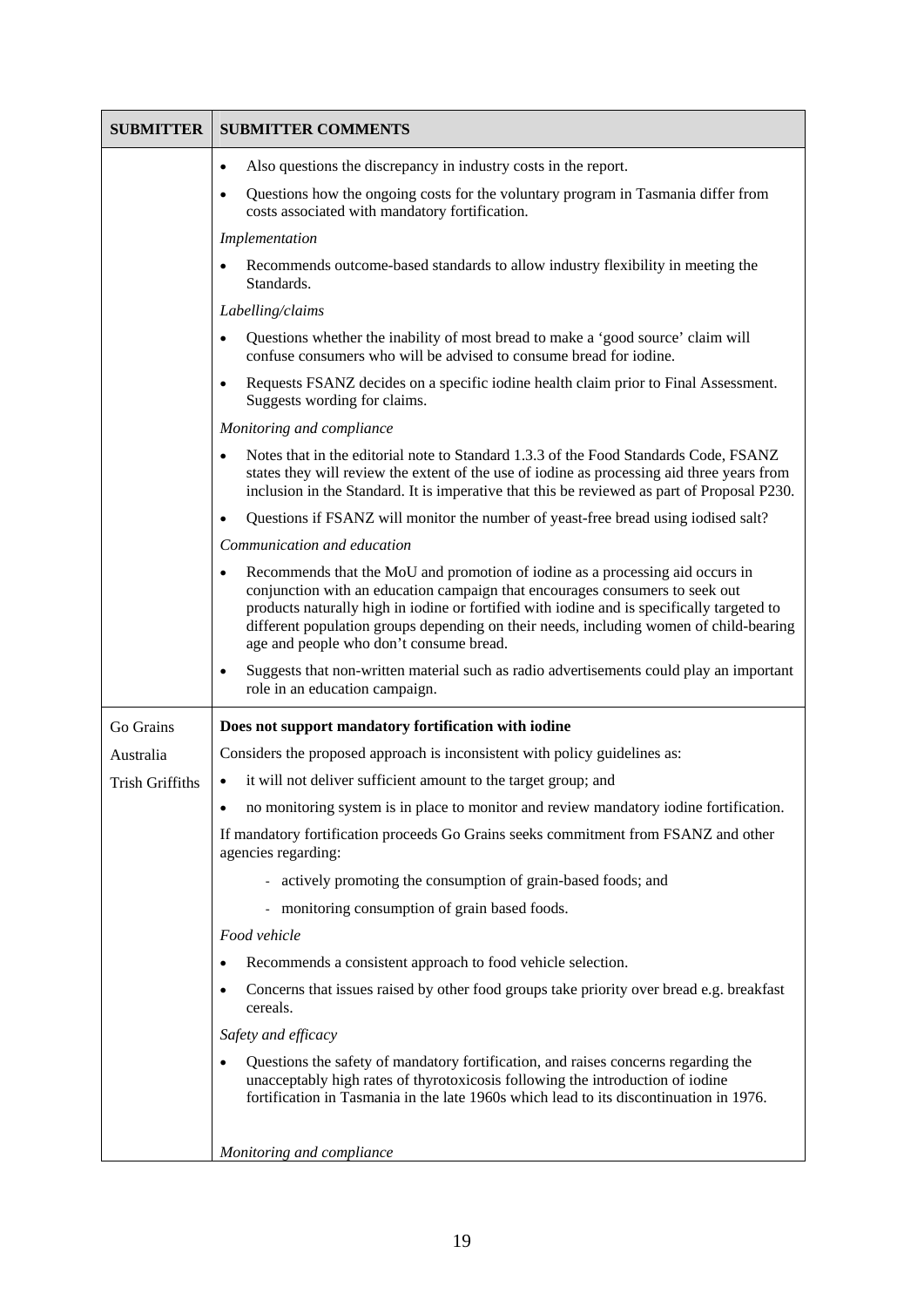| <b>SUBMITTER</b>      | <b>SUBMITTER COMMENTS</b>                                                                                                                                                                                                             |
|-----------------------|---------------------------------------------------------------------------------------------------------------------------------------------------------------------------------------------------------------------------------------|
|                       | Supports implementation of monitoring prior to mandatory fortification.<br>$\bullet$                                                                                                                                                  |
|                       | Identifies general lack information on iodine status of pregnant and breast-feeding<br>$\bullet$<br>women.                                                                                                                            |
|                       | Dietary modelling                                                                                                                                                                                                                     |
|                       | Considers data missing in relation to:                                                                                                                                                                                                |
|                       | - bread consumed – total consumed and segmented by population group;                                                                                                                                                                  |
|                       | - quantitative estimates of total salt consumption; and                                                                                                                                                                               |
|                       | - the iodine content of Australian and New Zealand foods.                                                                                                                                                                             |
|                       | Consumer choice                                                                                                                                                                                                                       |
|                       | Considers mandatory fortification compromises consumer choice and organic and salt-<br>free bread are not adequate alternatives.                                                                                                      |
|                       | Vulnerable groups                                                                                                                                                                                                                     |
|                       | Considers mandatory fortification will not reach specific population groups e.g. those<br>who avoid or limit bread consumption due to coeliac disease, wheat intolerance or<br>allergy, personal preferences and cultural influences. |
|                       | Communication and education                                                                                                                                                                                                           |
|                       | Supports an education campaign targeting at risk groups.                                                                                                                                                                              |
| Goodman               | Does not support mandatory fortification with iodine                                                                                                                                                                                  |
| <b>Fielder Baking</b> | Considers mandatory fortification is medication of the food supply.<br>$\bullet$                                                                                                                                                      |
| Australia<br>Gordon   | Considers mandatory fortification is inconsistent with policy principles regarding<br>$\bullet$<br>demonstrated health need with respect to prevalence and severity.                                                                  |
| Hardie                | Prevalence of iodine deficiency is uncertain and would be better addressed using a<br>$\bullet$<br>targeted approach with MoUs between State governments of South Australia, New<br>South Wales and Victoria.                         |
|                       | Results of Newspoll survey showed that 72% of Australian adults surveyed do not want<br>$\bullet$<br>Government mandating additives in the food supply.                                                                               |
|                       | Supports a MoU as considers that the Tasmanian approach has demonstrated a<br>significant improvement in iodine status in Tasmania (reference in comments).                                                                           |
|                       | Voluntary fortification                                                                                                                                                                                                               |
|                       | Supports retaining current permission for iodised salt for discretionary use.                                                                                                                                                         |
|                       | Safety and efficacy                                                                                                                                                                                                                   |
|                       | Notes that pregnant and breastfeeding women most likely won't get enough iodine<br>through mandatory fortification of bread.                                                                                                          |
|                       | Considers a significant proportion of women in target group consume less than 1.4<br>$\bullet$<br>slices of bread per day (43% of 18-24 yr olds and 38% of 35-44 year olds).                                                          |
|                       | Vulnerable groups                                                                                                                                                                                                                     |
|                       | Concerns for those with Grave's disease and thyroid cancer who may need to avoid<br>bread.                                                                                                                                            |
|                       |                                                                                                                                                                                                                                       |
|                       |                                                                                                                                                                                                                                       |
|                       | Cost                                                                                                                                                                                                                                  |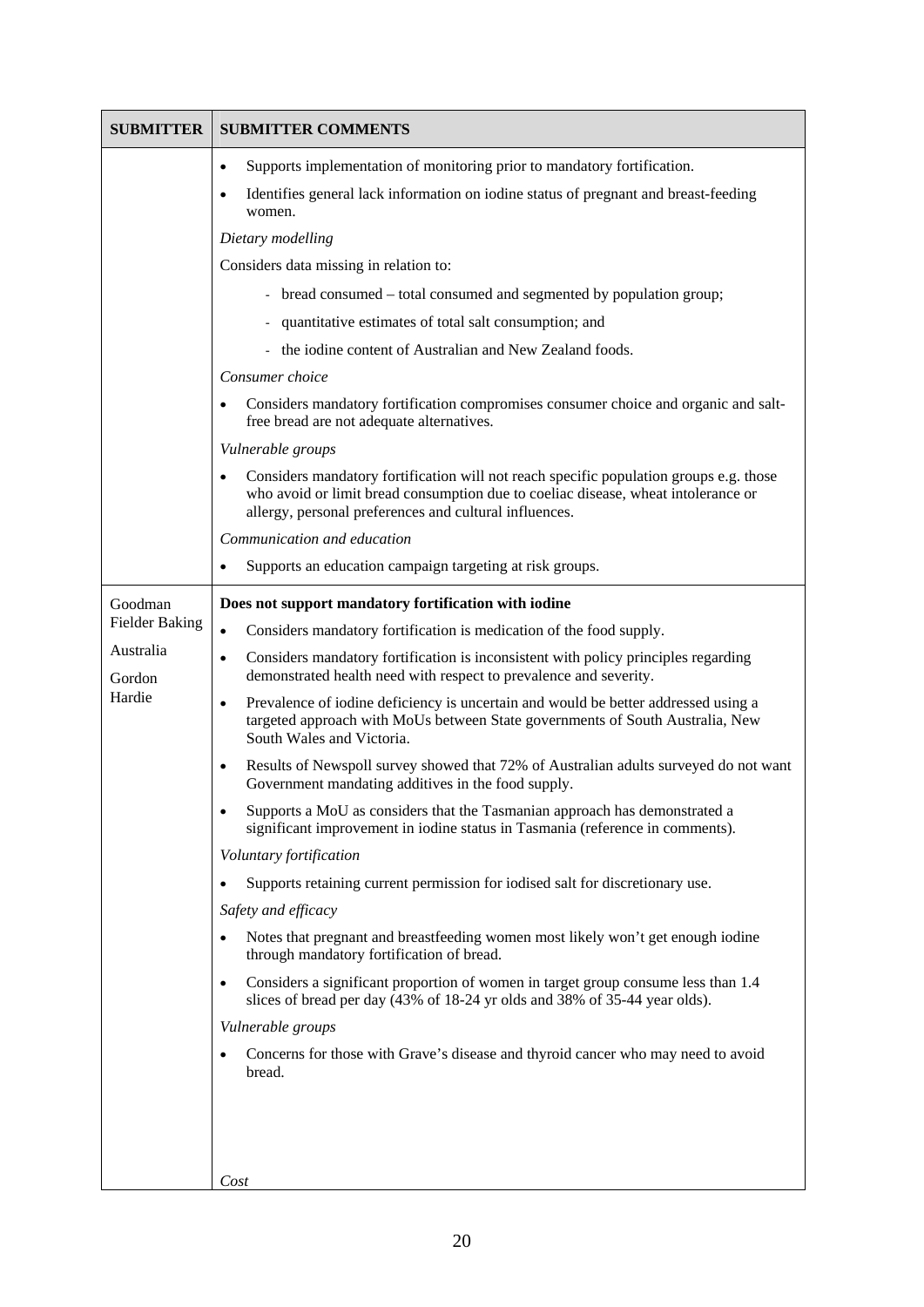| <b>SUBMITTER</b> | <b>SUBMITTER COMMENTS</b>                                                                                                                                                                                                                                                                                                                                              |
|------------------|------------------------------------------------------------------------------------------------------------------------------------------------------------------------------------------------------------------------------------------------------------------------------------------------------------------------------------------------------------------------|
|                  | Recommends FSANZ commission a cost analysis on the cost of restriction to consumer<br>$\bullet$<br>choice, potential adverse health effects from excess iodine intake; monitoring nutrient<br>intake and urinary iodine concentration and complementary policies required alongside<br>fortification but outside the purview of FSANZ.                                 |
|                  | A regulatory impact statement which complies with the Office of Best Practice<br>$\bullet$<br>Regulation should include a cost effectiveness analysis.                                                                                                                                                                                                                 |
|                  | Encourages FSANZ to include cost of labelling changes required for products<br>$\bullet$<br>containing more than 5% of breadcrumbs in cost benefit analysis.                                                                                                                                                                                                           |
|                  | Estimates a cost of changing packaging at \$1.4 million in Australia and New Zealand.<br>$\bullet$                                                                                                                                                                                                                                                                     |
|                  | Trade                                                                                                                                                                                                                                                                                                                                                                  |
|                  | Majority of breadcrumbs are made from bread (6,000 tonnes per year by Goodman<br>Fielder).                                                                                                                                                                                                                                                                             |
|                  | Considers mandatory fortification of breadcrumbs will have a significant impact on<br>imports and exports especially of crumbed products to Japan.                                                                                                                                                                                                                     |
|                  | Implementation                                                                                                                                                                                                                                                                                                                                                         |
|                  | Requests any changes to packaging to incorporate new mandated ingredients be<br>transitioned at the same time, to allow for minimal write off of existing stock.                                                                                                                                                                                                       |
|                  | Labelling/claims                                                                                                                                                                                                                                                                                                                                                       |
|                  | Considers wording of the proposed general level health claim is not suitable for<br>$\bullet$<br>consumers e.g. thyroid hormones. Provides alternate wording.                                                                                                                                                                                                          |
|                  | Dietary modelling                                                                                                                                                                                                                                                                                                                                                      |
|                  | Considers FSANZ has not used best available evidence and should seek from<br>$\bullet$<br>stakeholders information on current consumption patterns relevant to the application or<br>proposal. If none is forthcoming, then FSANZ can justifiably state that they have used<br>the best available evidence in their dietary modelling, albeit with severe limitations. |
|                  | Communication and education                                                                                                                                                                                                                                                                                                                                            |
|                  | Supports national education campaign of promotion of fortified foods.<br>$\bullet$                                                                                                                                                                                                                                                                                     |
|                  | Supports industry awareness campaign re the use of iodised salt and iodine as a<br>processing aid.                                                                                                                                                                                                                                                                     |
|                  | Supports promotion of naturally occurring sources of iodine such as seafood, milk and<br>$\bullet$<br>eggs. These foods also contribute omega 3 oils and calcium.                                                                                                                                                                                                      |
|                  | Recommends modifying and expanding the New South Wales Food Authority's<br>$\bullet$<br>education campaign on safe mercury levels in fish to develop a communication<br>campaign for women planning pregnancy and pregnant women, promoting seafood as a<br>source of iodine.                                                                                          |
|                  | Monitoring and compliance                                                                                                                                                                                                                                                                                                                                              |
|                  | Supports trans-Tasman monitoring program for urinary iodine status in target population<br>to estimate prevalence of IDD.                                                                                                                                                                                                                                              |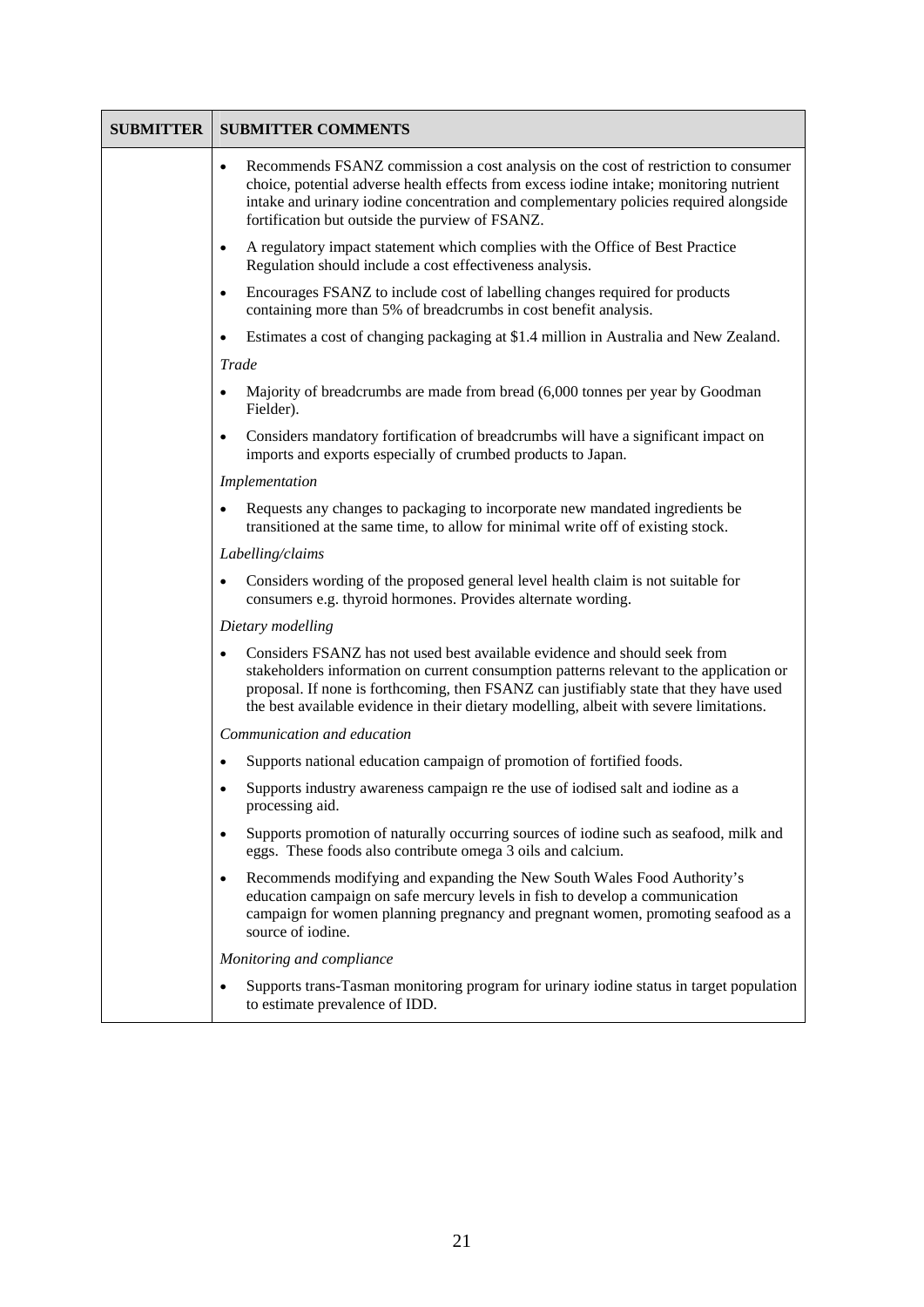| <b>SUBMITTER</b>                | <b>SUBMITTER COMMENTS</b>                                                                                                                           |
|---------------------------------|-----------------------------------------------------------------------------------------------------------------------------------------------------|
| New Zealand                     | Does not support mandatory fortification with iodine                                                                                                |
| Association of<br><b>Bakers</b> | Considers the proposed approach is excessive and impacts on consumer choice.                                                                        |
| (NZAB)<br>New Zealand           | Supports alternative proposal with MoU - to be overseen by joint committee of Government,<br>industry and health representatives. Benefits include: |
| Annette                         | addresses this public health issue;                                                                                                                 |
| Campbell                        | - preserves consumer choice;                                                                                                                        |
|                                 | - industry and government working together;                                                                                                         |
|                                 | - allows targeted and focused campaign for at risk groups; and                                                                                      |
|                                 | - government funded and industry supported education campaign.                                                                                      |
|                                 | Organic/natural                                                                                                                                     |
|                                 | Considers organic bread do not provide consumer choice.                                                                                             |
|                                 | Requests clarification of the status of natural products so that any addition of iodised<br>salt would still allow this claim.                      |
|                                 | Labelling/claims                                                                                                                                    |
|                                 | Industry would need permission to highlight claims on packaging and at point of sale<br>within current health claims legislation.                   |
|                                 | Suggests alternate wording as proposed wording is not helpful for consumers.                                                                        |
|                                 | Consumer choice                                                                                                                                     |
|                                 | Suggests that FSANZ consider Prof. Segal's report to understand the importance and<br>economic value of consumer choice.                            |
|                                 | Technical issues                                                                                                                                    |
|                                 | Suggests that a member of New Zealand Association of Bakers (NZAB) uses brine<br>system technology and that system is used widely internationally.  |
|                                 | NZAB has not had time to research this issue and suggests that FSANZ 'investigate this<br>further'.                                                 |
|                                 | Communication and education                                                                                                                         |
|                                 | Supports independent validation from health authorities to ensure consumer buy-in.<br>$\bullet$                                                     |
|                                 | Supports a government funded and industry supported education campaign.<br>٠                                                                        |
| New Zealand                     | Does not support mandatory fortification with iodine                                                                                                |
| Food and<br>Grocery             | Supports voluntary fortification with MoU.                                                                                                          |
| Council                         | Proposal is unreasonable, inequitable and excessive.                                                                                                |
| New Zealand                     | Considers extending use of iodine as a processing aid as can produce similar outcome to<br>mandatory fortification in conjunction with a MoU.       |
| Brenda<br>Cutress               | Mandatory fortification is a last resort.<br>$\bullet$                                                                                              |
|                                 | Benefits of voluntary fortification approach:                                                                                                       |
|                                 | Same objective can be achieved as mandatory fortification approach.<br>$\bullet$                                                                    |
|                                 | Maintains consumer choice (80% of New Zealand population oppose mandatory<br>$\bullet$<br>fortification.                                            |
|                                 | Those who need to avoid high intakes of iodine would have choice.<br>$\bullet$                                                                      |
|                                 | The 12-13% who do not eat bread would have access to other food choices.<br>٠                                                                       |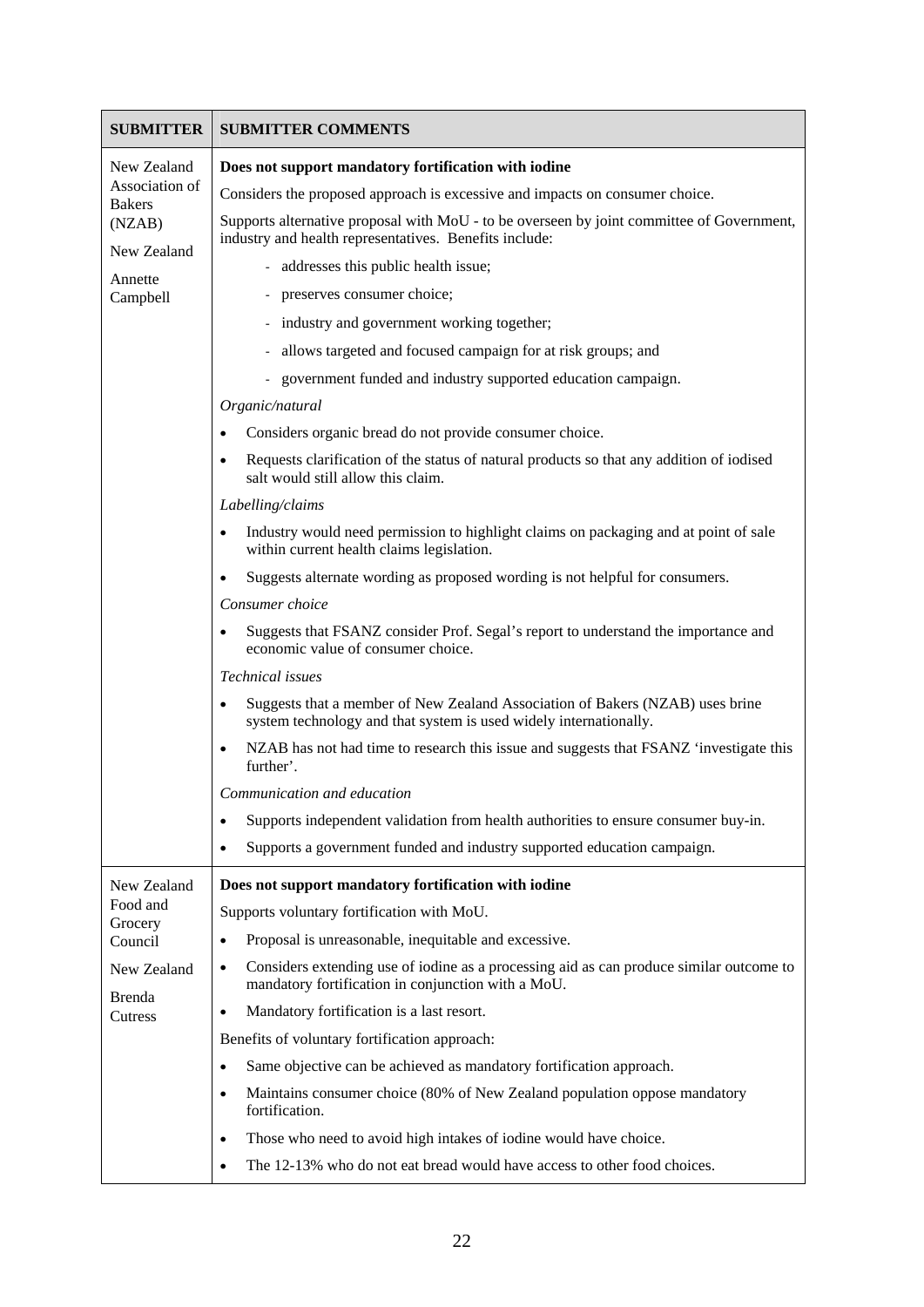| <b>SUBMITTER</b>                              | <b>SUBMITTER COMMENTS</b>                                                                                                                                                                                                                                                                                      |
|-----------------------------------------------|----------------------------------------------------------------------------------------------------------------------------------------------------------------------------------------------------------------------------------------------------------------------------------------------------------------|
|                                               | Women of child bearing age are not high consumers of bread, so a wider variety of<br>$\bullet$<br>products than just bread would increase the chance of raising the iodine level of women<br>of child bearing age, pregnant and breast-feeding women.                                                          |
|                                               | Fulfil same criteria as mandatory fortification i.e. effectiveness, equity, efficiency,<br>$\bullet$<br>certainty, feasibility and sustainability that are required for an effective public health<br>strategy.                                                                                                |
|                                               | Other comments:                                                                                                                                                                                                                                                                                                |
|                                               | It would have been helpful if the dietary intake assessments for the industry MoU were<br>included in the Issues Paper for review and comment. The range of foods could be<br>amended to ensure the required levels of iodine are obtained.                                                                    |
|                                               | Consumer choice                                                                                                                                                                                                                                                                                                |
|                                               | Raises the option of fortification of water with iodine, especially in Australia where<br>iodine deficiency is not a problem in some states.                                                                                                                                                                   |
|                                               | Unleavened bread and organic bread do not provide 'real' choice.                                                                                                                                                                                                                                               |
|                                               | Costs                                                                                                                                                                                                                                                                                                          |
|                                               | Suggests undertaking a cost benefit analysis of the removal of consumer choice.                                                                                                                                                                                                                                |
|                                               | Labelling and claims                                                                                                                                                                                                                                                                                           |
|                                               | Suggests that the wording of proposed health claim would not be understood by the<br>majority of consumers. Proposes alternate wording.                                                                                                                                                                        |
|                                               | Communication and education                                                                                                                                                                                                                                                                                    |
|                                               | Supports a communication strategy.                                                                                                                                                                                                                                                                             |
|                                               | Monitoring and compliance                                                                                                                                                                                                                                                                                      |
|                                               | Considers monitoring is essential.                                                                                                                                                                                                                                                                             |
| Salt Institute                                | <b>Supports mandatory fortification with iodine</b>                                                                                                                                                                                                                                                            |
| <b>USA</b>                                    | Advises that providing iodised salt is relatively simple and inexpensive.<br>$\bullet$                                                                                                                                                                                                                         |
| Richard<br>Hanneman                           | Believes the proposal would be strengthened by including a strong statement that the<br>٠<br>Government is committed to protecting and enhancing the mental development of the<br>next generation through the iodisation of salt and that this proposal is the first step to<br>carry that policy into effect. |
|                                               | This will put the public and the food industry on notice that an extension of the use of<br>$\bullet$<br>iodised salt would be in order if the current intervention falls short of its expected<br>achievement of adequate iodine intakes for the population.                                                  |
| Unilever                                      | Does not support mandatory fortification with iodine                                                                                                                                                                                                                                                           |
| Australasia<br>Australia<br>Julie<br>Newlands | Supports AFGC approach with MoU.<br>٠                                                                                                                                                                                                                                                                          |
|                                               | Considers mandatory fortification to be an impost on industry and restricts consumer<br>٠<br>choice.                                                                                                                                                                                                           |
|                                               | Questions reasons for the release of an Issues Paper rather than a PFAR.<br>$\bullet$                                                                                                                                                                                                                          |
|                                               | Considers evidence from Tasmanian MoU approach does not support mandatory<br>٠<br>fortification of a single food vehicle.                                                                                                                                                                                      |
|                                               | Technical issues                                                                                                                                                                                                                                                                                               |
|                                               | Supports use of iodine as a processing aid.                                                                                                                                                                                                                                                                    |
|                                               |                                                                                                                                                                                                                                                                                                                |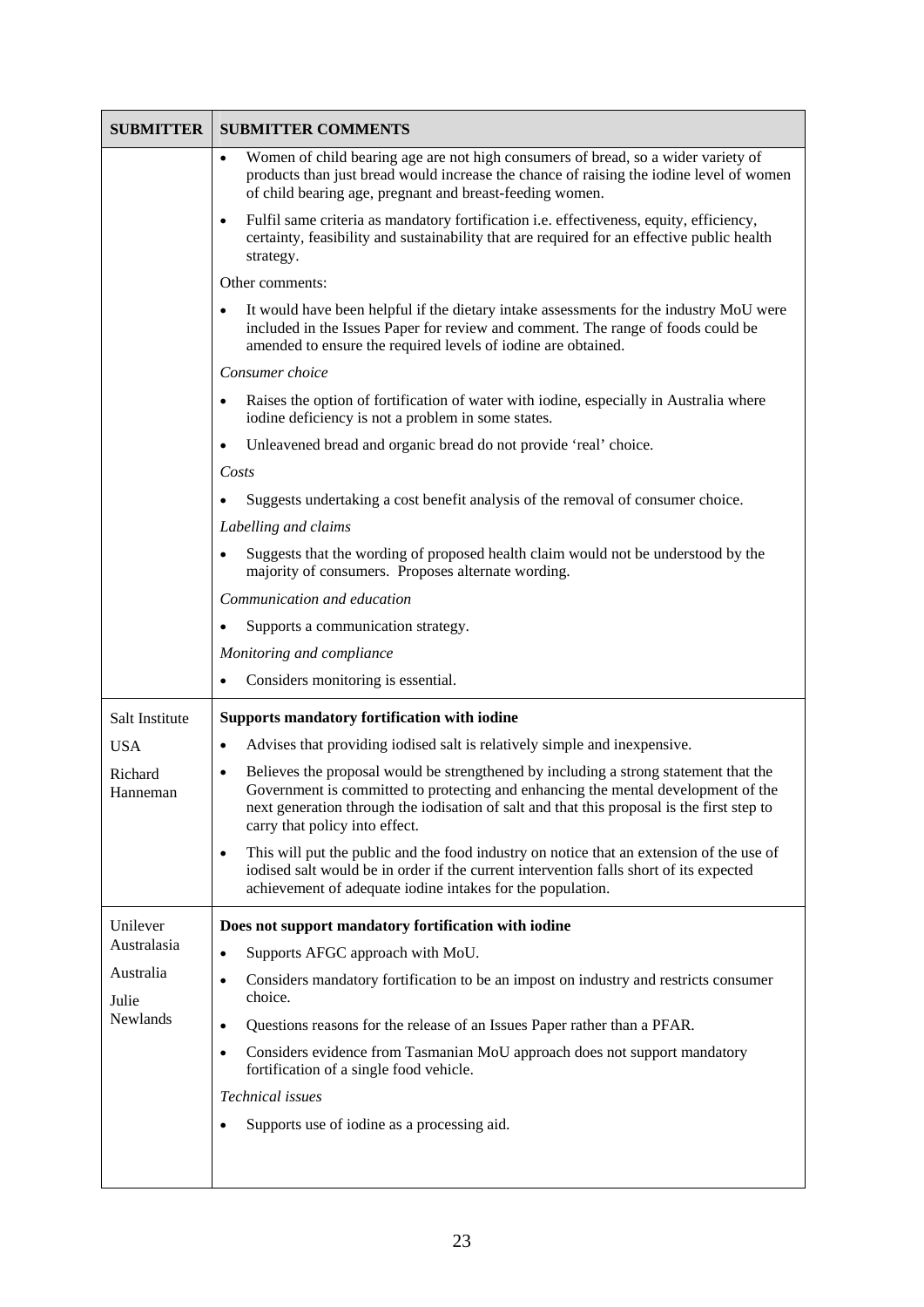| <b>SUBMITTER</b>           | <b>SUBMITTER COMMENTS</b>                                                                                                                                                                                                                                        |
|----------------------------|------------------------------------------------------------------------------------------------------------------------------------------------------------------------------------------------------------------------------------------------------------------|
|                            | Communication and education                                                                                                                                                                                                                                      |
|                            | Supports a communication program.<br>$\bullet$                                                                                                                                                                                                                   |
| New Zealand                | Provisional support for mandatory fortification with iodine                                                                                                                                                                                                      |
| College of<br>Midwives     | Support dependent on wider consultation with public and with their members.                                                                                                                                                                                      |
| New Zealand                | Proposal is well researched and provides a comprehensive risk benefit analysis.                                                                                                                                                                                  |
| Lesley Dixon               | Safety and efficacy                                                                                                                                                                                                                                              |
|                            | Accepts evidence and is concerned with the re-emergence of iodine deficiency.<br>$\bullet$                                                                                                                                                                       |
|                            | Understands that dietary iodine intake is especially limited in pregnant women because<br>$\bullet$<br>they are advised not to eat large predatory fish.                                                                                                         |
|                            | Health risk from increased salt in diet.<br>$\bullet$                                                                                                                                                                                                            |
|                            | Reassured that FSANZ has considered health risk from hypertension and to those with<br>$\bullet$<br>existing thyroid conditions.                                                                                                                                 |
|                            | States that fortification of bread with iodine is unlikely to fully meet needs of pregnant<br>$\bullet$<br>and lactating women.                                                                                                                                  |
|                            | Could alleviate existing conditions and provide improved iodine stores at the beginning<br>of pregnancy.                                                                                                                                                         |
|                            | Communication and education                                                                                                                                                                                                                                      |
|                            | Suggests consultation with public before decision on mandatory fortification.<br>$\bullet$                                                                                                                                                                       |
|                            | Information on the health benefits and RDI of iodine should be provided for the public<br>$\bullet$<br>and health professionals.                                                                                                                                 |
| <b>National Heart</b>      | Supports mandatory fortification with iodine                                                                                                                                                                                                                     |
| Foundation of<br>Australia | Supports mandatory fortification in core foods including bread but has reservations with the<br>use of iodised salt.                                                                                                                                             |
| Australia                  | Food vehicle                                                                                                                                                                                                                                                     |
| Barbara Eden               | If iodisation of bread alone does not improve iodine status adequately then believes that<br>other core foods should be fortified, e.g. breakfast cereals and milk, not biscuits.                                                                                |
|                            | Believes that using salt as food vehicle conflicts with public health messages, evidence<br>$\bullet$<br>based nutrition and their 'Tick Program'.                                                                                                               |
|                            | Adding a nutrient (iodine) with positive health benefits to a food via a nutrient (salt)<br>$\bullet$<br>with negative health effects may confuse consumers.                                                                                                     |
|                            | This may be a disincentive for the food industry to reduce salt levels and food industry<br>$\bullet$<br>need incentives to reduce salt in products.                                                                                                             |
|                            | Seeks clarification regarding the process of increasing the proportion of iodine in salt if<br>$\bullet$<br>manufacturers wish to reduce sodium content of bread.                                                                                                |
|                            | Believes that lower sodium bread fortified with salt iodised at 35µg iodine/100g will not<br>$\bullet$<br>meet the conditions to make a 'good source' claim.                                                                                                     |
|                            | The Heart Foundation encourages FSANZ to explore other methods of iodine<br>$\bullet$<br>fortification e.g. direct addition of iodine in bread, iodised feed for cows (Finland) and<br>in animal feed and other foods in Finland, Norway and Sweden and Germany. |
|                            | Monitoring and compliance                                                                                                                                                                                                                                        |
|                            | Urges FSANZ funded by government to ensure adequate monitoring of dietary intake of<br>iodine.                                                                                                                                                                   |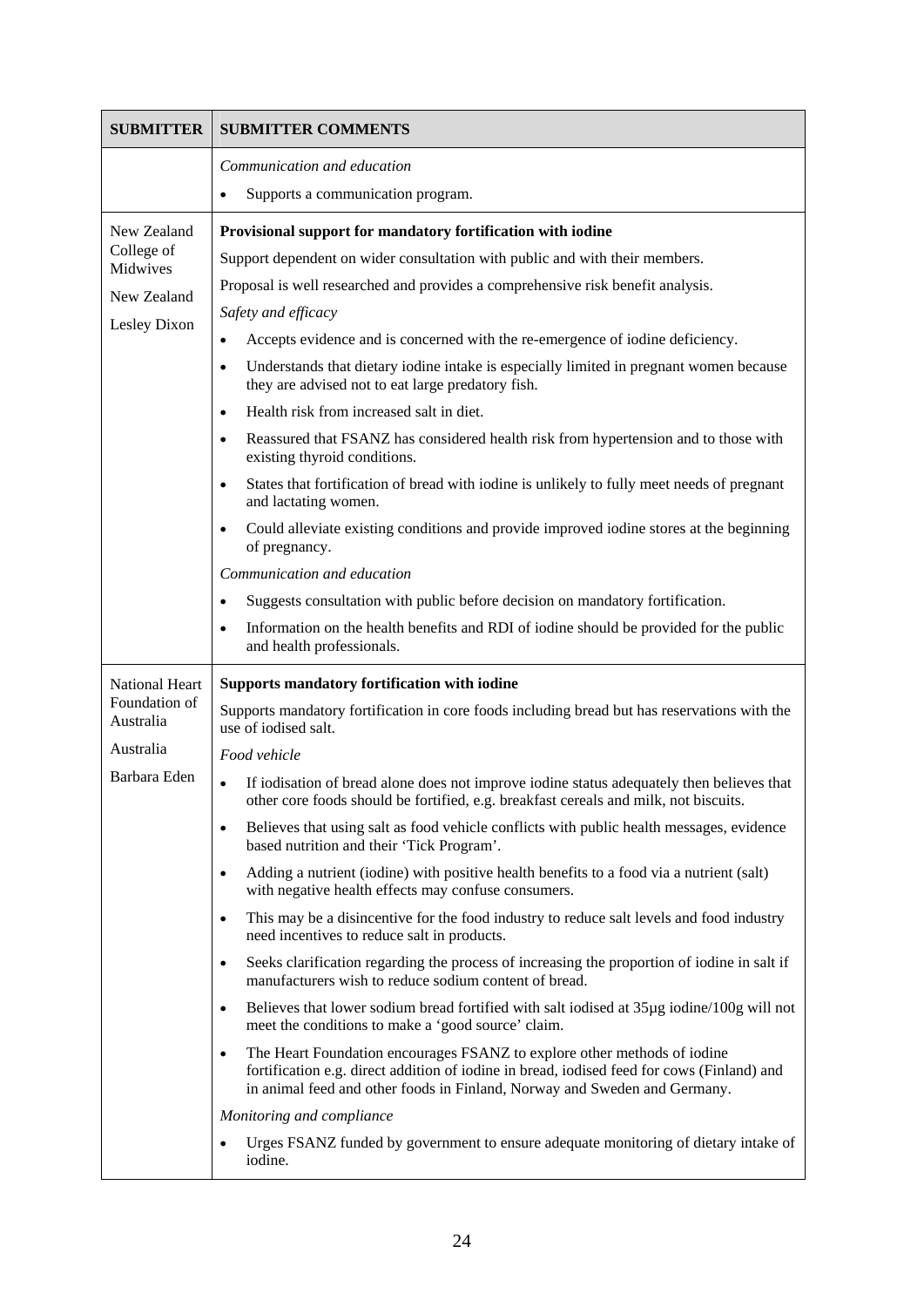| <b>SUBMITTER</b>                      | <b>SUBMITTER COMMENTS</b>                                                                                                                                                                                                                                             |
|---------------------------------------|-----------------------------------------------------------------------------------------------------------------------------------------------------------------------------------------------------------------------------------------------------------------------|
|                                       | Monitoring should focus on those at most risk of deficiency e.g. pregnant and lactating<br>$\bullet$<br>women or those at risk of exceeding the upper limit e.g. young children.                                                                                      |
|                                       | Communication and education                                                                                                                                                                                                                                           |
|                                       | Believes that an education program on achieving adequate iodine intake and possibility<br>$\bullet$<br>of supplements is FSANZ's responsibility.                                                                                                                      |
| National                              | <b>Supports mandatory fortification with iodine</b>                                                                                                                                                                                                                   |
| Council of<br>Women of<br>New Zealand | Most members agree that mandatory preferable to voluntary and would be concerned if<br>universal salt iodisation (USI) were adopted.                                                                                                                                  |
| New Zealand                           | Safety and efficacy                                                                                                                                                                                                                                                   |
| Christine Low<br>and Jan Brown        | Some members have concerns with the increased level of fortification: that people who<br>use iodised salt and consume iodised salt in bread may exceed the upper limit for safety.<br>Most members were reassured that studies have shown addition of iodine is safe. |
|                                       | Need to ensure that those with thyroid conditions or intolerances are monitored<br>regularly.                                                                                                                                                                         |
|                                       | Agrees that iodisation of salt in bread would contribute to alleviating existing iodine<br>$\bullet$<br>deficiency.                                                                                                                                                   |
|                                       | Food vehicle                                                                                                                                                                                                                                                          |
|                                       | Supports exemption of organic bread to provide consumer choice.<br>$\bullet$                                                                                                                                                                                          |
|                                       | Fortifying bread with iodised salt was preferable to iodising milk.                                                                                                                                                                                                   |
|                                       | Most members did not support iodisation of other processed foods (USI).                                                                                                                                                                                               |
|                                       | Labelling/claims                                                                                                                                                                                                                                                      |
|                                       | Labelling must be changed to reflect any changes and needs to be easily read by<br>$\bullet$<br>consumers.                                                                                                                                                            |
|                                       | Monitoring and compliance                                                                                                                                                                                                                                             |
|                                       | Monitoring to ensure ongoing effectiveness and safety of the mandatory fortification<br>program.                                                                                                                                                                      |
|                                       | Formal reviews are essential.                                                                                                                                                                                                                                         |
|                                       | Communication and education                                                                                                                                                                                                                                           |
|                                       | Education initiatives to raise awareness and understanding of the Proposal.<br>٠                                                                                                                                                                                      |
|                                       | Collaboration with other organisations that educate consumers.<br>$\bullet$                                                                                                                                                                                           |
|                                       | Ensure that target groups in the population e.g. those with thyroid conditions should<br>$\bullet$<br>receive advice to avoid iodine rich foods or additional use of iodised salt.                                                                                    |
|                                       | Ensure that pregnant and breastfeeding women are advised that they will need additional<br>$\bullet$<br>iodine supplements. This group will need specific messages.                                                                                                   |
| New Zealand                           | Supports mandatory fortification with iodine                                                                                                                                                                                                                          |
| Dietetic<br>Association               | The New Zealand Dietetic Association supports:                                                                                                                                                                                                                        |
| New Zealand                           | - the removal of biscuits;                                                                                                                                                                                                                                            |
| Ms Jan Milne                          | use of salt in bread as the best vehicle;                                                                                                                                                                                                                             |
|                                       | that the most cost effective fortification is to use iodised salt only in bread rather<br>than require all salt to be iodised; and                                                                                                                                    |
|                                       | the exemption of organic bread.                                                                                                                                                                                                                                       |
|                                       |                                                                                                                                                                                                                                                                       |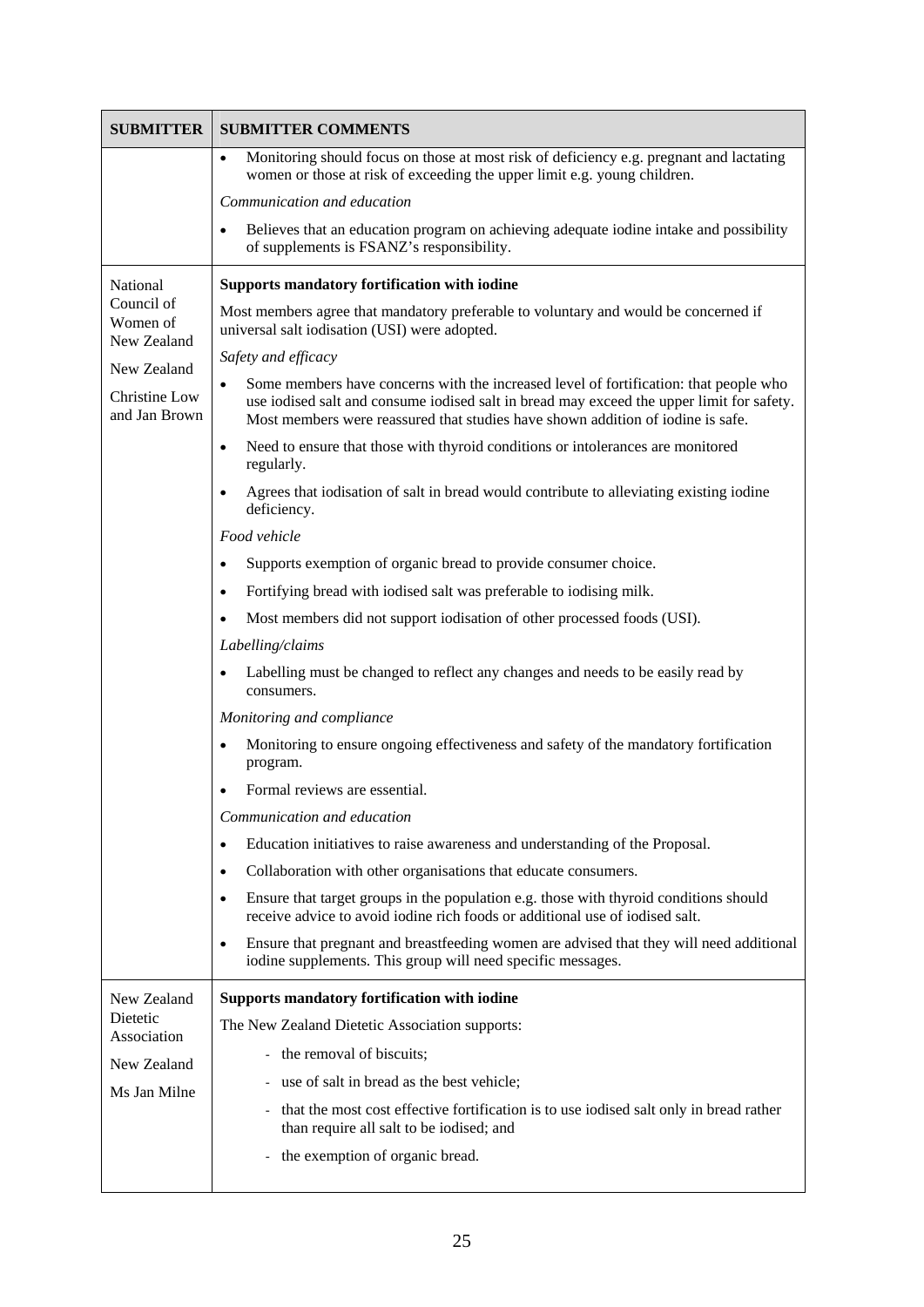| <b>SUBMITTER</b>                                                | <b>SUBMITTER COMMENTS</b>                                                                                                                                                                                                                                                |
|-----------------------------------------------------------------|--------------------------------------------------------------------------------------------------------------------------------------------------------------------------------------------------------------------------------------------------------------------------|
|                                                                 | Food vehicle                                                                                                                                                                                                                                                             |
|                                                                 | Accepts the reasons for removing cereals from proposal but requests that if fortification<br>is inadequate, direct addition of iodine to cereals be considered.                                                                                                          |
|                                                                 | Safety and efficacy                                                                                                                                                                                                                                                      |
|                                                                 | Aware that some groups, especially pregnant and lactating women, will still be at risk of<br>iodine deficiency. Is concerned that supplementation will not reach all women.                                                                                              |
|                                                                 | Multivitamin supplements (Elevit and Pregnacare) available for pregnant and lactating<br>$\bullet$<br>women do not contain iodine. The Ministry of Health and Pharmac should make iodine<br>supplements available for pregnant and lactating women as is done in Europe. |
|                                                                 | Supports use of general practitioner or specialist for those people at risk of high iodine<br>intakes, suggest that registered dietitians be added to list of health professionals that can<br>provide individuals with dietary advice.                                  |
|                                                                 | Communication and education                                                                                                                                                                                                                                              |
|                                                                 | Pregnant and lactating women are poorly informed about the need for iodine and<br>extensive education will be required. The New Zealand Dietetic Association is willing<br>to be involved in this.                                                                       |
|                                                                 | Publicity and education will be required for those people who do not eat bread.<br>Education on other sources of iodine for non-bread eaters should be consistent with the<br>advice regarding mercury in fish.                                                          |
|                                                                 | Dietitians and midwives should be included as key professional groups that can target<br>$\bullet$<br>population groups at risk e.g. pregnant and lactating women. Children should also be<br>added to the list of target groups that need advice regarding iodine.      |
|                                                                 | Labelling/claims                                                                                                                                                                                                                                                         |
|                                                                 | Supports labelling bread to list iodised salt.                                                                                                                                                                                                                           |
|                                                                 | Accepts health claims regarding source and good source provide a method of consumer<br>education.                                                                                                                                                                        |
|                                                                 | Monitoring and compliance                                                                                                                                                                                                                                                |
|                                                                 | Would like FSANZ to have a detailed plan regarding review of the level of iodine<br>fortification and foods to be fortified if the current proposal proves inadequate for<br>pregnant and lactating women.                                                               |
|                                                                 | Would like New Zealand national food composition tables to be updated.<br>$\bullet$                                                                                                                                                                                      |
| New Zealand                                                     | <b>Supports mandatory fortification with iodine</b>                                                                                                                                                                                                                      |
| Nutrition<br>Foundation<br>New Zealand<br>Ms Kelsey<br>Woodcock | Supports mandatory fortification as a starting point but believes it does not meet the needs of<br>pregnant and lactating women and consumers who don't eat bread.                                                                                                       |
|                                                                 | Food vehicle                                                                                                                                                                                                                                                             |
|                                                                 | Food vehicles need to be broadened beyond bread, especially important to have wheat<br>$\bullet$<br>or gluten free food vehicles.                                                                                                                                        |
|                                                                 | Recommends FSANZ reconsider USI.<br>$\bullet$                                                                                                                                                                                                                            |
|                                                                 | Some consumers may choose to reduce salt in their diet while still consuming adequate<br>$\bullet$<br>iodine. This reinforces the need for further research into food vehicles other than salt.                                                                          |
|                                                                 | Communication and education                                                                                                                                                                                                                                              |
|                                                                 | Education campaign should raise awareness of iodine rich foods, iodised salt and<br>$\bullet$<br>multivitamins containing iodine for those with wheat/gluten intolerance.                                                                                                |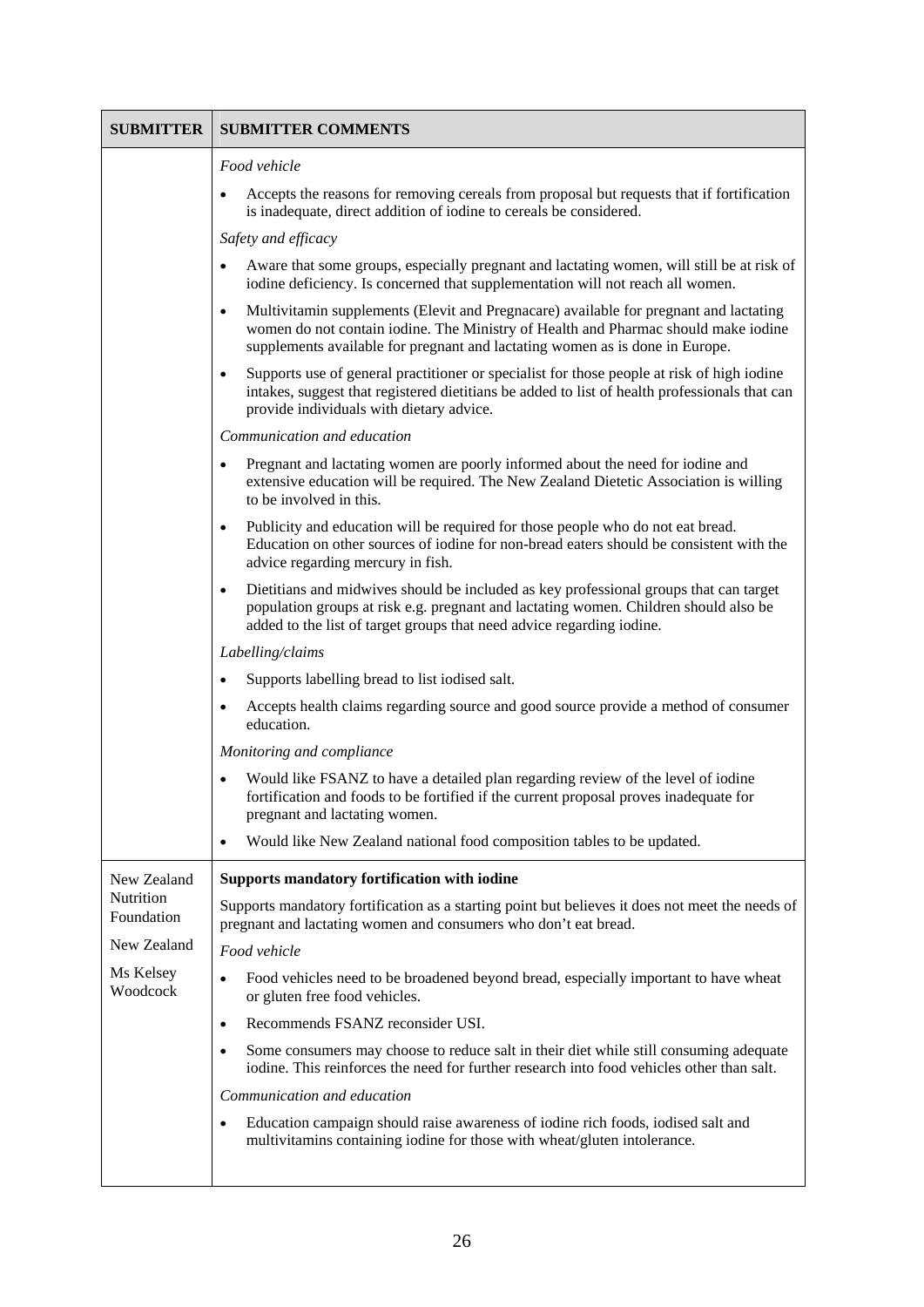| <b>SUBMITTER</b>                                       | <b>SUBMITTER COMMENTS</b>                                                                                                                                                                                                                  |
|--------------------------------------------------------|--------------------------------------------------------------------------------------------------------------------------------------------------------------------------------------------------------------------------------------------|
|                                                        | Essential that health professionals and women of child bearing age are targeted to<br>$\bullet$<br>increase awareness of the requirement for iodine rich foods, iodised salt and multi<br>vitamins containing iodine.                      |
|                                                        | The general public should be advised to avoid using extra salt during cooking or at the<br>table but to use iodised salt when they do. Increased use of salt is not consistent with<br>current health messages re sodium and hypertension. |
|                                                        | Safety and efficacy                                                                                                                                                                                                                        |
|                                                        | Iodine supplements are not currently available in New Zealand.                                                                                                                                                                             |
|                                                        | Elevit, a commonly recommended supplement in pregnancy contains no iodine.<br>٠                                                                                                                                                            |
|                                                        | FSANZ should investigate methods to make oral supplements available in New<br>$\bullet$<br>Zealand.                                                                                                                                        |
|                                                        | Suggests liaison with manufacturers of vitamins used during pregnancy and lactation to<br>include iodine in appropriate amounts to their multivitamins.                                                                                    |
|                                                        | Suggests that FSANZ explores the use of iodised oil for pregnant and lactating women<br>as suggested by Trevor Beard.                                                                                                                      |
|                                                        | Labelling/claims                                                                                                                                                                                                                           |
|                                                        | Allowing health claims may encourage food manufacturers to maintain or increase the<br>$\bullet$<br>amount of salt in their products.                                                                                                      |
|                                                        | Policies need to ensure that this does not happen and also to prevent manufacturers<br>$\bullet$<br>being disadvantaged if they reduce sodium in their products.                                                                           |
|                                                        | Iodised products need to be appropriately labelled, as some consumers need to avoid<br>iodine.                                                                                                                                             |
|                                                        | Monitoring and compliance                                                                                                                                                                                                                  |
|                                                        | Ongoing monitoring and evaluation of the iodine status of the population is essential.                                                                                                                                                     |
|                                                        | The iodine content of foods should be monitored.                                                                                                                                                                                           |
| Asia-Pacific                                           | <b>Supports mandatory fortification with iodine</b>                                                                                                                                                                                        |
| Region<br><b>ICCIDD</b> and<br>Australian              | Supports mandatory fortification as effective for the majority of population but considers<br>level of fortification inadequate for pregnant and lactating women and small infants.                                                        |
| National<br>Iodine                                     | Considers this unfortunate because 'the worst expression of iodine deficiency is seen in<br>these groups'.                                                                                                                                 |
| Steering                                               | Food vehicle                                                                                                                                                                                                                               |
| Committee<br>Australia                                 | Believes that USI would provide higher iodine intake, for those with higher<br>requirements i.e. pregnant and lactating women.                                                                                                             |
| Creswell                                               | Safety and efficacy                                                                                                                                                                                                                        |
| Eastman,<br>Phillip<br>Harding, Basil<br>Hetzel, Mu Li | Developing foetus, (mother) and infant will need iodine supplements to avoid iodine<br>$\bullet$<br>deficiency.                                                                                                                            |
|                                                        | Adverse effects of undesirable salt and/or iodine intake were adequately addressed by<br>$\bullet$<br>proposal.                                                                                                                            |
|                                                        | Costs/benefit analysis                                                                                                                                                                                                                     |
|                                                        | Notes industry opposed to mandatory fortification because of cost of implementation<br>and to regulation on principle.                                                                                                                     |
|                                                        | Negative reactions to mandatory fortification might be based on a poor understanding of<br>$\bullet$<br>the issues involved, including the potential health benefit.                                                                       |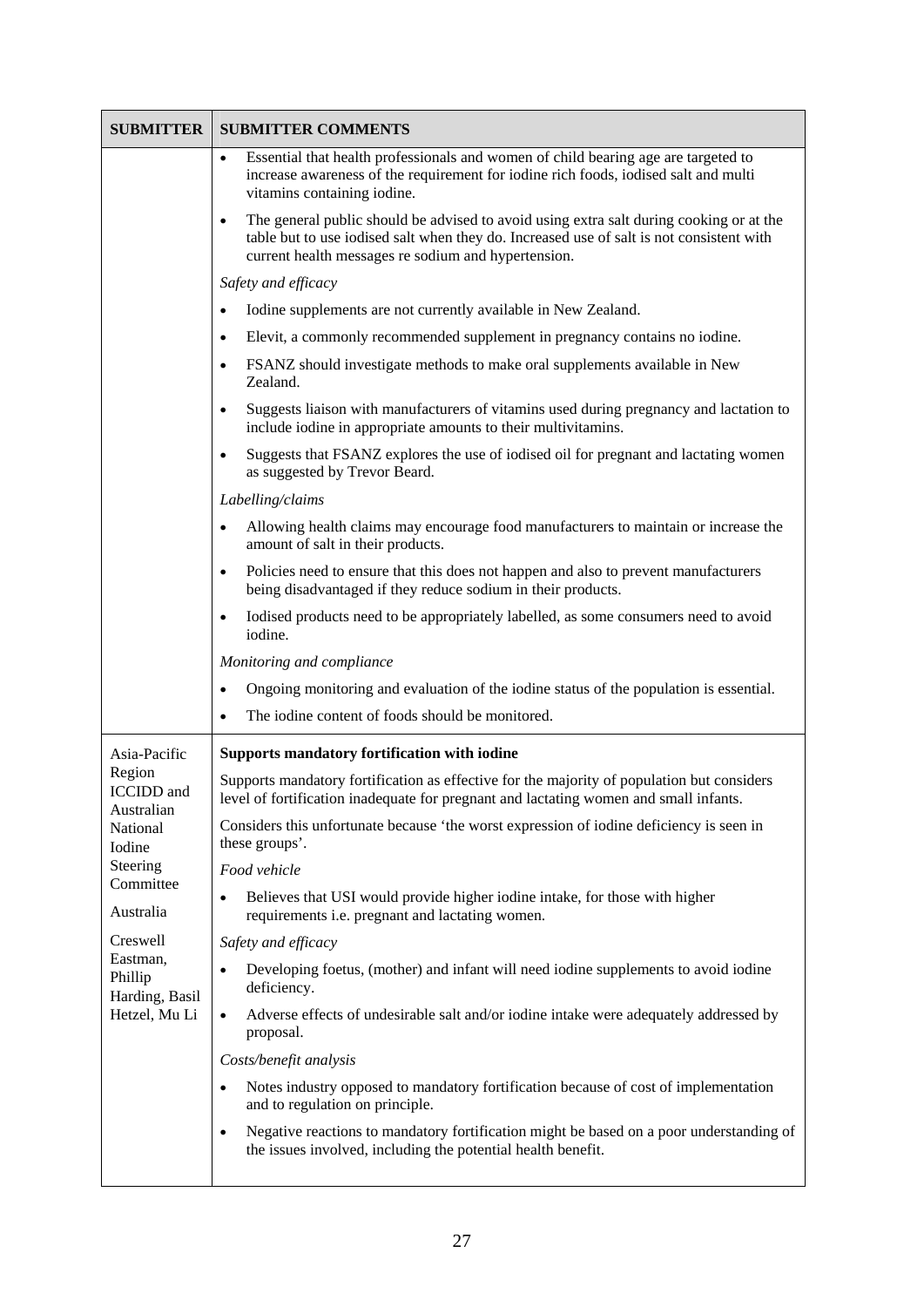| <b>SUBMITTER</b>                      | <b>SUBMITTER COMMENTS</b>                                                                                                                                                                                                                                |
|---------------------------------------|----------------------------------------------------------------------------------------------------------------------------------------------------------------------------------------------------------------------------------------------------------|
|                                       | Communication and education                                                                                                                                                                                                                              |
|                                       | Believes that a consultative approach to industry explaining the benefits of mandatory<br>$\bullet$<br>fortification to community health.                                                                                                                |
|                                       | Manufacturers should be encouraged to view mandatory fortification positively, as<br>$\bullet$<br>portraying their products to the public as conducive to good health.                                                                                   |
|                                       | Scientists and clinicians should be in dialogue with industry representatives and<br>$\bullet$<br>regulators working towards a collaborative rather than adversarial process.                                                                            |
|                                       | Monitoring and compliance                                                                                                                                                                                                                                |
|                                       | Concerns that only process and some aspects of impact monitoring have been outlined.                                                                                                                                                                     |
|                                       | Believes that the most important monitoring should be outcome based.<br>٠                                                                                                                                                                                |
|                                       | Need baseline data for pregnant and lactating women in both Australia and New<br>$\bullet$<br>Zealand.                                                                                                                                                   |
| Meniere's                             | Supports mandatory fortification with iodine, but in foods other than salt                                                                                                                                                                               |
| <b>Support Group</b><br>of NSW        | Salt exacerbates their condition. They cannot eat commercial produced bread as it is too<br>high in salt and therefore would not receive the benefits of iodisation.                                                                                     |
| Australia                             | Food vehicle                                                                                                                                                                                                                                             |
| David Brigden                         | Salt is not an appropriate vehicle for iodine fortification.                                                                                                                                                                                             |
|                                       | Prefer direct fortification of all flour (for home use and in processed foods) with iodine<br>$\bullet$<br>and folic acid.                                                                                                                               |
|                                       | Notes current salt intake in Australia is too high and would exacerbate several medical<br>٠<br>conditions including hypertension.                                                                                                                       |
|                                       | Fortifying salt would encourage the perception of salt as healthy and people may choose<br>$\bullet$<br>more highly salted bread. This may lead to an incorrect belief that all highly salted foods<br>are healthy.                                      |
| Australian                            | Supports mandatory fortification with iodine, as an interim measure                                                                                                                                                                                      |
| Division of                           | Food vehicle                                                                                                                                                                                                                                             |
| World Action<br>on Salt and<br>Health | Believes that there is a public confusion and administrative difficulty with having<br>conjoined food additives with opposite health messages - iodine (you need more<br>because it is good for you) and salt (you need less because it is bad for you). |
| (AWASH)                               | Wide variation in the amount of salt in bread will produce different doses of iodine from<br>$\bullet$                                                                                                                                                   |
| Australia                             | different bread products.                                                                                                                                                                                                                                |
| Jacqui<br>Webster                     | Increasing the level of iodine in salt as the sodium level in bread decreases is not a good<br>٠<br>response as the bread with the lowest salt content will still have the lowest iodine<br>content.                                                     |
|                                       | The absolute difference between 2 breads with different iodine contents will be even<br>$\bullet$<br>greater as the iodine level increases.                                                                                                              |
|                                       | Plan with clear timelines to replace iodised salt with a better alternative such as iodised<br>$\bullet$<br>flour in bread perhaps in conjunction with folic acid.                                                                                       |
|                                       | Safety and efficacy                                                                                                                                                                                                                                      |
|                                       | Iodised bread is unlikely to provide sufficient iodine for the most vulnerable groups i.e.<br>$\bullet$<br>young children 9 months to 3 years who do not eat much bread.                                                                                 |
|                                       | Considers whether an alternative approach to iodisation is required to target high risk<br>$\bullet$<br>groups.                                                                                                                                          |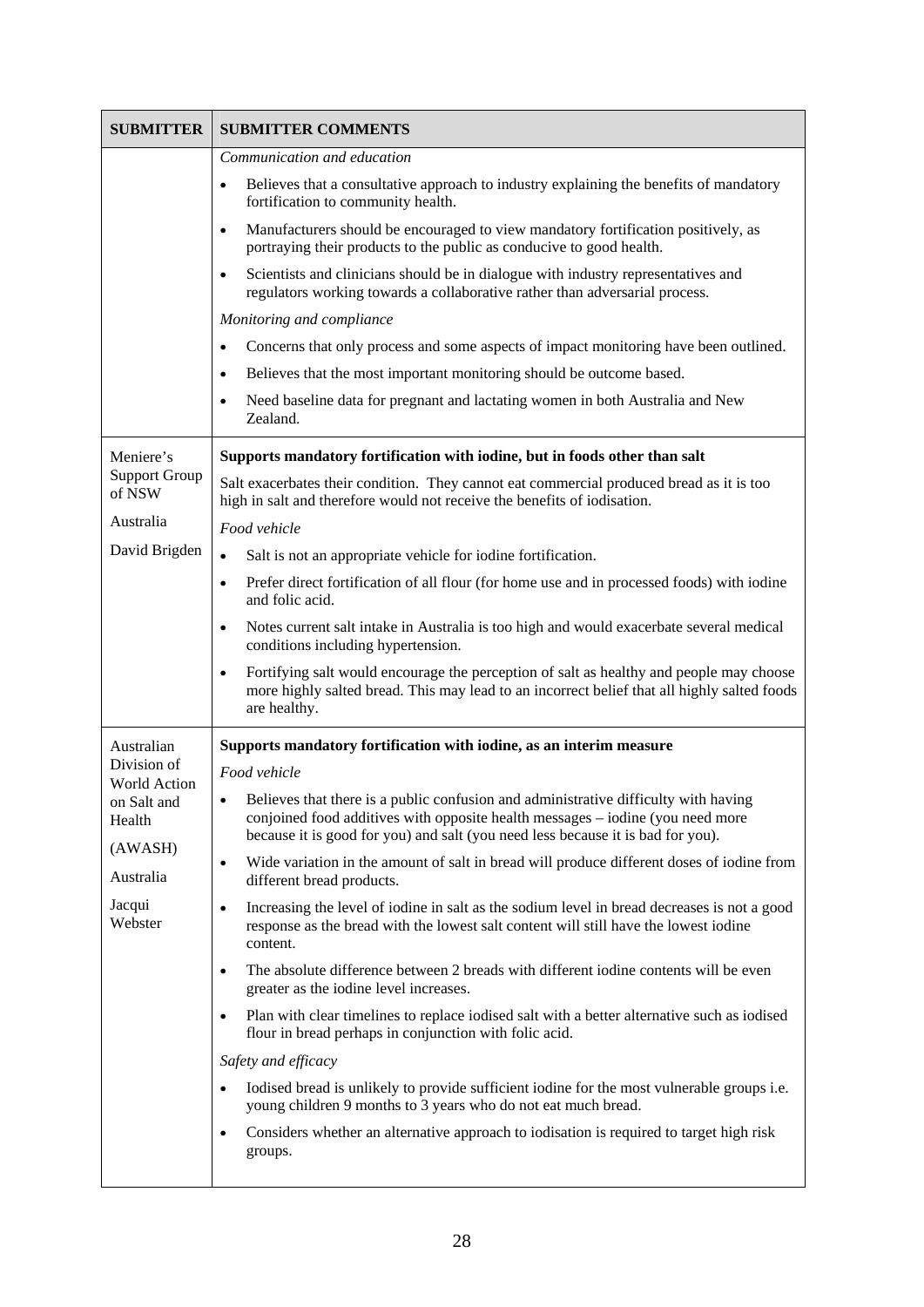| <b>SUBMITTER</b>      | <b>SUBMITTER COMMENTS</b>                                                                                                                                                                                                                |
|-----------------------|------------------------------------------------------------------------------------------------------------------------------------------------------------------------------------------------------------------------------------------|
|                       | Communication and education                                                                                                                                                                                                              |
|                       | Use iodised bread initially but make sure that the importance of reducing salt intake is<br>communicated clearly as a priority.                                                                                                          |
|                       | Monitoring and compliance                                                                                                                                                                                                                |
|                       | A monitoring program should assess the impact on iodine status of the population.<br>$\bullet$                                                                                                                                           |
| The Australian        | Offers qualified support for current mandatory fortification proposal                                                                                                                                                                    |
| Thyroid<br>Foundation | Believes that all processed foods should be iodised.                                                                                                                                                                                     |
| Australia             | Food vehicle                                                                                                                                                                                                                             |
| Beverly<br>Garside    | Pregnant women are at particular risk for inadequate iodine as they often watch their<br>weight and may not eat bread regularly and because they are advised not to eat large<br>fish.                                                   |
|                       | Iodine should be mandatory in all food sources to ensure that every mother and baby has<br>$\bullet$<br>enough iodine in their diet.                                                                                                     |
|                       | Safety and efficacy                                                                                                                                                                                                                      |
|                       | Research from the MJA shows that iodisation of bread in Tasmania does not provide<br>adequate iodine for pregnant women.                                                                                                                 |
|                       | Many doctors and obstetricians do not advise pregnant women to take iodine despite the<br>$\bullet$<br>paper by Creswell Eastman informing them of the importance of iodine supplements<br>and the results of the NINS.                  |
|                       | ADD and autism are steadily increasing. This may be due to iodine deficiency.<br>$\bullet$                                                                                                                                               |
|                       | Those who suffer from coeliac disease or do not eat bread will be not benefit from the<br>$\bullet$<br>iodisation of salt in bread and will be discriminated against.                                                                    |
|                       | Those who do not eat bread should not have to pay for supplements. Some people<br>$\bullet$<br>cannot afford to buy supplements.                                                                                                         |
|                       | FSANZ should ensure that supplements contain adequate amounts of iodine.<br>$\bullet$                                                                                                                                                    |
|                       | The supplement 'Elevit' is often recommended by obstetricians as a multivitamin for<br>$\bullet$<br>pregnant women but it does not contain any iodine and is twice as expensive as other<br>multivitamins. FSANZ should review 'Elevit'. |
|                       | Cost                                                                                                                                                                                                                                     |
|                       | Cost to society of autism and ADD if proved that they are caused by iodine deficiency.                                                                                                                                                   |
|                       | It is discriminatory that some people who do not eat bread will need to pay for<br>$\bullet$<br>supplements. Many of these people may not be able to afford supplements.                                                                 |
|                       | Communication and education                                                                                                                                                                                                              |
|                       | Educate the medical profession about the importance of iodine for the mother and her<br>developing foetus and the need for iodine supplements in pregnancy.                                                                              |
|                       | Monitoring and compliance                                                                                                                                                                                                                |
|                       | A monitoring system needs to be in place before implementation of mandatory<br>iodisation and follow up research is necessary after implementation.                                                                                      |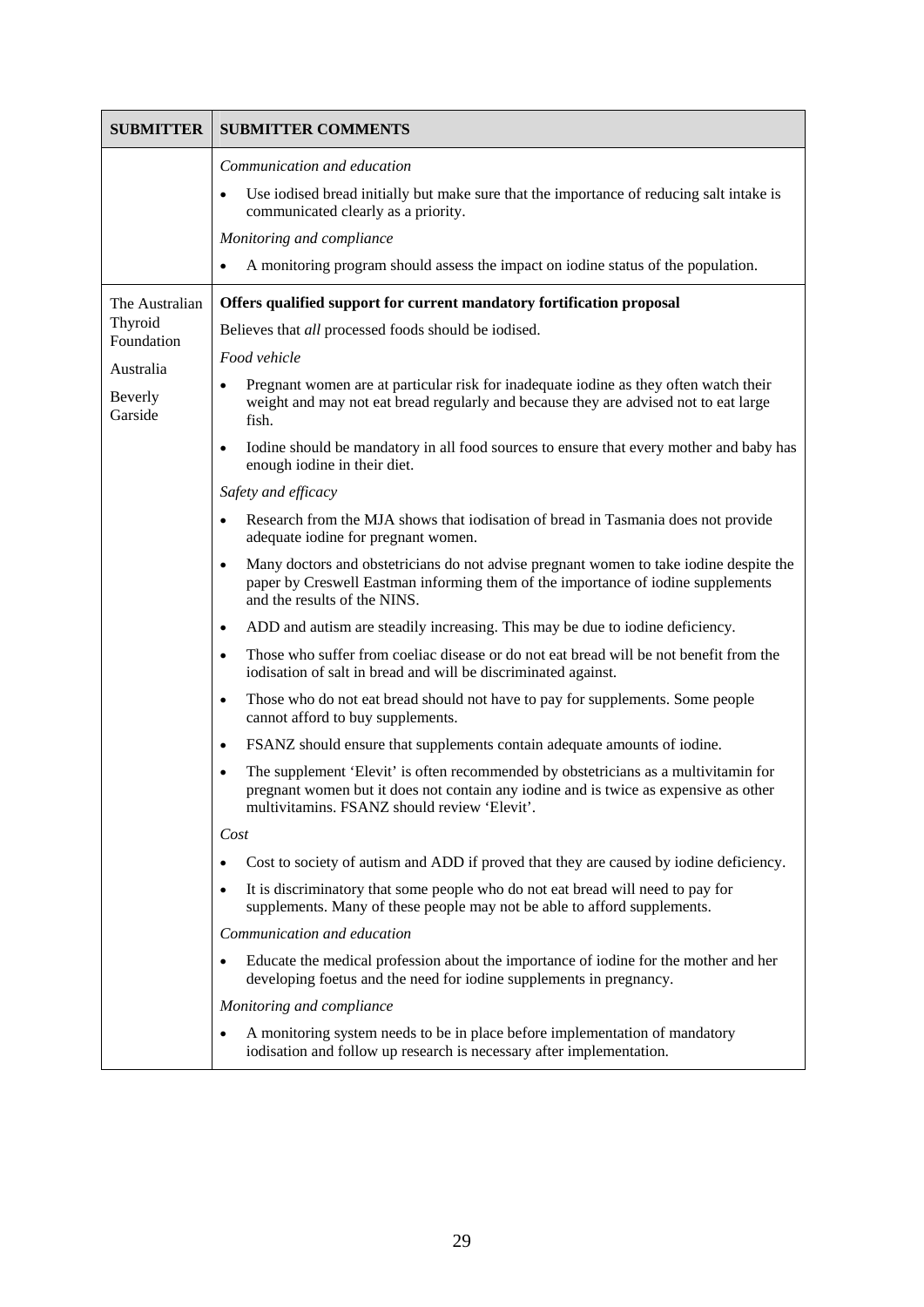| <b>SUBMITTER</b>                                                          | <b>SUBMITTER COMMENTS</b>                                                                                                                                                                                                                                                                                                                                                                                                                                                                                                                                                                                                                                                                                                                                                                                                                                                                                                                                                                                                                                                                                                                                                                                                                                                                                                                                                                                                                                                                                                                  |
|---------------------------------------------------------------------------|--------------------------------------------------------------------------------------------------------------------------------------------------------------------------------------------------------------------------------------------------------------------------------------------------------------------------------------------------------------------------------------------------------------------------------------------------------------------------------------------------------------------------------------------------------------------------------------------------------------------------------------------------------------------------------------------------------------------------------------------------------------------------------------------------------------------------------------------------------------------------------------------------------------------------------------------------------------------------------------------------------------------------------------------------------------------------------------------------------------------------------------------------------------------------------------------------------------------------------------------------------------------------------------------------------------------------------------------------------------------------------------------------------------------------------------------------------------------------------------------------------------------------------------------|
| Australian<br>Medical<br>Association<br>Australia<br>Margaret<br>Chirgwin | Supports mandatory fortification with iodine, but would prefer USI<br>Food vehicle<br>Supports USI the preferred approach of WHO, ICCIDD and UNICEF.<br>Mandatory will only have an impact on those people who eat bread.<br>$\bullet$<br>In Tasmania 10% of children surveyed continued to have low iodine levels. Suggested<br>٠<br>this is due to their families' not consuming bread.<br>Safety and efficacy<br>The current level of fortification is unlikely to meet the needs of pregnant and<br>breastfeeding women as well as children. They will still need supplementation, which is<br>not the preferred public health approach.<br>Monitoring and compliance<br>Monitoring should be included as part of an updated NNS and should include collection<br>of blood and urine samples. This will support ongoing monitoring of micronutrient<br>levels in population.<br>Prefer urinary iodine concentration (UIC) across a representative sample of the<br>population. Used by WHO and ICCIDD.<br>Communication and education<br>Doctors and other medical professionals are well placed to provide information on<br>iodine fortification to their patients.<br>Doctors will be the first point of inquiry for those with thyroid disorders who are<br>$\bullet$<br>concerned with iodine fortification.<br>FSANZ will need to work closely with the medical profession in development of the<br>communication strategy. Should include take home resources which doctors can provide<br>to their patients.<br>Implementation |
| Dietitians<br>Association of<br>Australia<br>Australia<br>Kate Poyner     | Believes that one year is an adequate implementation time.<br>Supports mandatory fortification with iodine<br>The benefits of mandatory fortification will be compromised if not supported by a public<br>health program included targeted monitoring and education of groups most at risk of iodine<br>deficiency<br>Food vehicle<br>Concerns with salt as the vehicle. Bread is the major contributor of salt to the Australian<br>$\bullet$<br>diet. Communication should focus on iodine in bread not salt.<br>Concerned that reduced salt bread will have reduced iodine levels.<br>$\bullet$<br>Seeks clarification whether good source claims would be available for bread fortified<br>with iodine.<br>Would prefer consideration of an alternative method of fortification such as 'iodised<br>kilojoules.'<br>Safety and efficacy<br>Many pregnant and lactating women will have difficulty reaching sufficient iodine<br>intakes consistent with NRVs and may need iodine supplementation.                                                                                                                                                                                                                                                                                                                                                                                                                                                                                                                                      |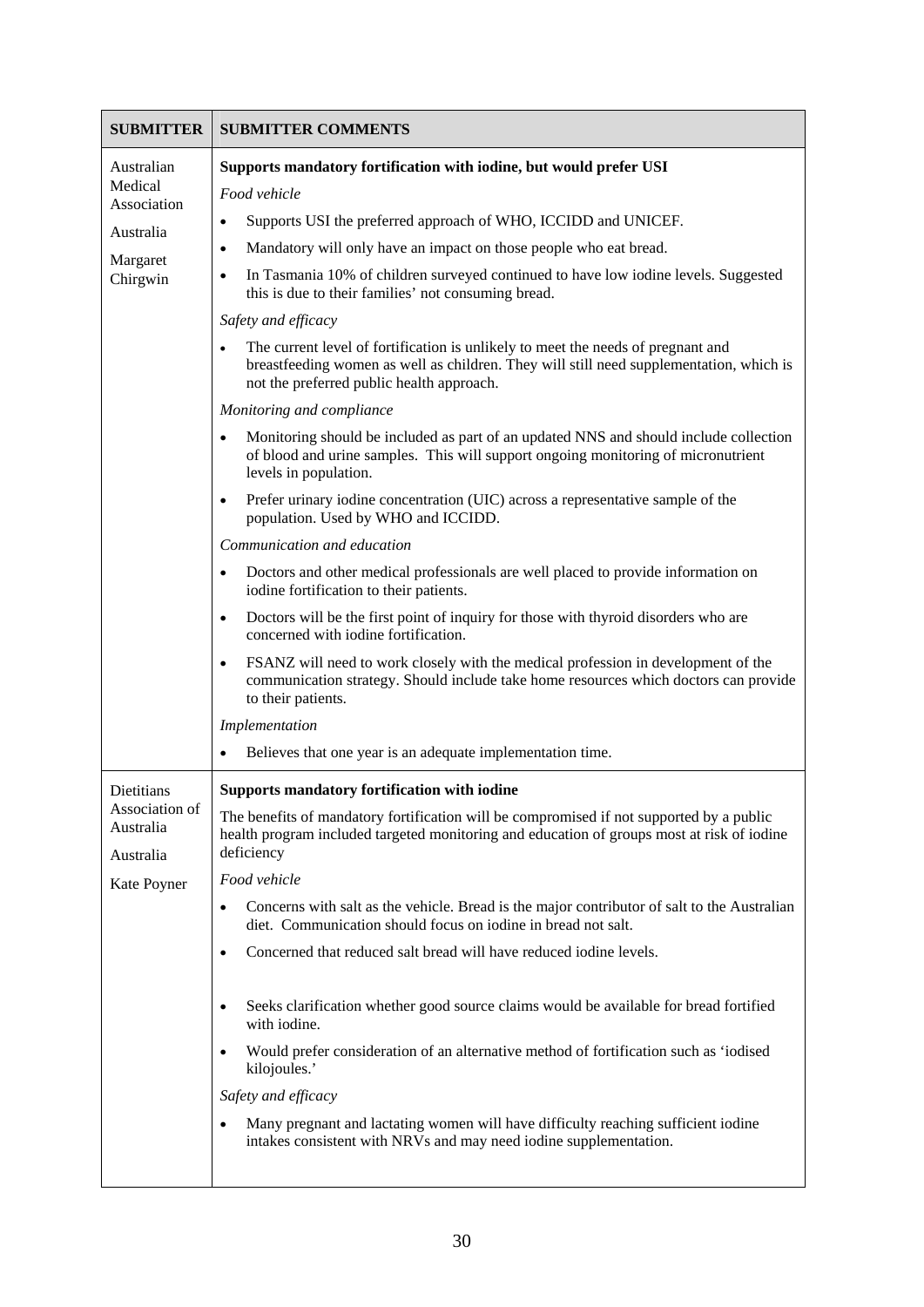| <b>SUBMITTER</b>                                                                                        | <b>SUBMITTER COMMENTS</b>                                                                                                                                                                                                                                                                                                                                                                                                          |
|---------------------------------------------------------------------------------------------------------|------------------------------------------------------------------------------------------------------------------------------------------------------------------------------------------------------------------------------------------------------------------------------------------------------------------------------------------------------------------------------------------------------------------------------------|
|                                                                                                         | Implementation                                                                                                                                                                                                                                                                                                                                                                                                                     |
|                                                                                                         | Changing the fortification level needs to be technologically easy so that as sodium is<br>reduced in bread, iodine levels can be raised.                                                                                                                                                                                                                                                                                           |
|                                                                                                         | Monitoring and compliance                                                                                                                                                                                                                                                                                                                                                                                                          |
|                                                                                                         | Details of the monitoring framework have not been announced. Concern that safety and<br>efficacy of the proposed mandatory fortification cannot be evaluated without<br>appropriate monitoring in place.                                                                                                                                                                                                                           |
|                                                                                                         | Monitoring and review is desirable for all age groups. WHO recommends<br>schoolchildren be used as an indicator of the population iodine status. But this would<br>not give an accurate indication of the iodine status of pregnant and lactating women.<br>The Dietitians Association of Australia asks that women of childbearing age, and<br>children under 3 years, particularly those in iodine depleted areas, be monitored. |
|                                                                                                         | A monitoring program should consider; i) Health status, ii) Urinary iodine excretion in<br>$\bullet$<br>school aged children, women of child bearing age and children under 3. iii) Nutrient<br>intake and food consumption patterns as assessed by food frequency questionnaires. iv)<br>Food composition data on iodine from major dietary sources v) Compliance monitoring<br>for industry                                      |
|                                                                                                         | Monitoring is a core government responsibility.                                                                                                                                                                                                                                                                                                                                                                                    |
|                                                                                                         | Labelling should be monitored, especially for those with thyroid conditions.                                                                                                                                                                                                                                                                                                                                                       |
|                                                                                                         | Communication and education                                                                                                                                                                                                                                                                                                                                                                                                        |
|                                                                                                         | There is a need for a public health program to highlight the importance of adequate<br>iodine during pregnancy, lactation and childhood as present levels of fortification will<br>not provide adequate iodine for many women.                                                                                                                                                                                                     |
|                                                                                                         | Women may incorrectly believe that the fortification of bread will provide them with<br>$\bullet$<br>adequate iodine.                                                                                                                                                                                                                                                                                                              |
|                                                                                                         | Some women will not consume bread due to allergies or food intolerance.<br>$\bullet$                                                                                                                                                                                                                                                                                                                                               |
|                                                                                                         | Suggest human development programs at secondary schools provide an opportunity for<br>$\bullet$<br>targeting adolescent girls.                                                                                                                                                                                                                                                                                                     |
|                                                                                                         | The number of people exceeding the UL will be greater in Queensland and Western<br>$\bullet$<br>Australia. They might need a specific education program.                                                                                                                                                                                                                                                                           |
| Centre for                                                                                              | Supports mandatory fortification (with a few concerns)                                                                                                                                                                                                                                                                                                                                                                             |
| Public Health<br>Nutrition<br>University of<br>Sydney<br>Australia<br>Vicki Flood<br>and Jimmy<br>Louie | Food vehicle                                                                                                                                                                                                                                                                                                                                                                                                                       |
|                                                                                                         | Pleased that biscuits have been removed                                                                                                                                                                                                                                                                                                                                                                                            |
|                                                                                                         | Acknowledges FSANZ's intention to reconsider breakfast cereals as a fortification<br>$\bullet$<br>vehicle if current approach is inadequate.                                                                                                                                                                                                                                                                                       |
|                                                                                                         | Acknowledge that FSANZ has considered the question of reducing salt in the diet and<br>$\bullet$<br>reassured by i) modelling that even with a 30% reduction in salt bread can still make a<br>nutrition content claim ii) that manufacturers reduce the level of salt in bread iodine<br>levels can be raised in salt.                                                                                                            |
|                                                                                                         | Safety and efficacy                                                                                                                                                                                                                                                                                                                                                                                                                |
|                                                                                                         | Concerns that a substantial minority of people do not eat bread (14% from a New South<br>Wales survey in 2002).                                                                                                                                                                                                                                                                                                                    |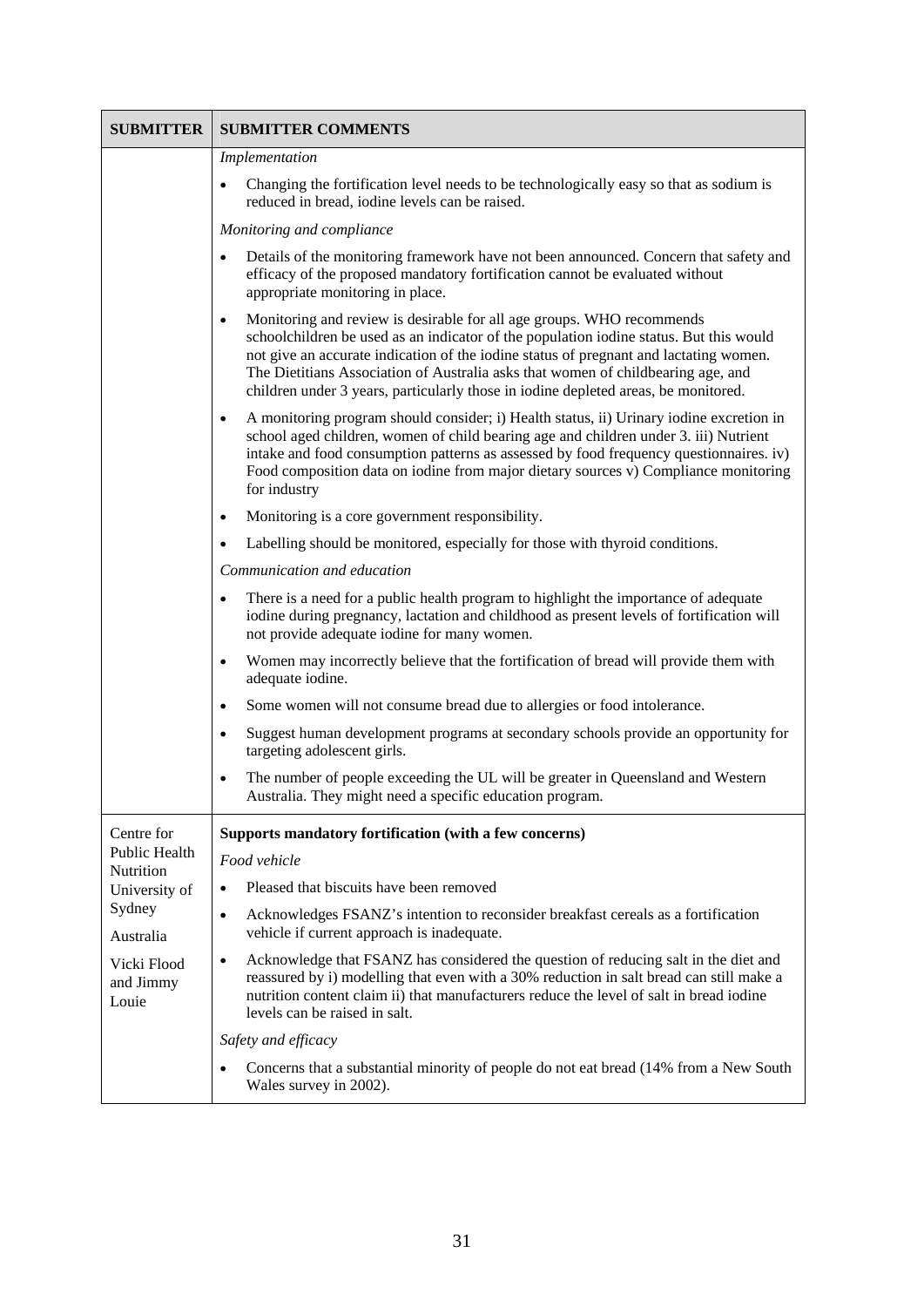| <b>SUBMITTER</b>                                                                                       | <b>SUBMITTER COMMENTS</b>                                                                                                                                                                                                                                                                                                                                                                                                                                                                                                                                                                                                                                                                                                                                                                                                                                                                                                                                                                                                                                                                                                                                                                                                                                                                                       |
|--------------------------------------------------------------------------------------------------------|-----------------------------------------------------------------------------------------------------------------------------------------------------------------------------------------------------------------------------------------------------------------------------------------------------------------------------------------------------------------------------------------------------------------------------------------------------------------------------------------------------------------------------------------------------------------------------------------------------------------------------------------------------------------------------------------------------------------------------------------------------------------------------------------------------------------------------------------------------------------------------------------------------------------------------------------------------------------------------------------------------------------------------------------------------------------------------------------------------------------------------------------------------------------------------------------------------------------------------------------------------------------------------------------------------------------|
| Salt Matters of<br>Australia and<br>New Zealand<br>Australia and<br>New Zealand<br><b>Trevor Beard</b> | Supports mandatory fortification with iodine, as a short-term solution<br>Food vehicle<br>It was true in the past and it is still true for 3rd world countries that using salt as a<br>$\bullet$<br>vehicle for iodine is the best way to 'combat IDD'.<br>Using salt as the vehicle for iodine will create an epidemic of hypertension.<br>$\bullet$<br>Australia should only use salt as an interim measure and should plan now for a change<br>$\bullet$<br>to a safe vehicle such as iodised dough improver or iodised bread flour.<br>Public confusion and administrative nightmare result from a marriage of two food<br>$\bullet$<br>additives with opposite health messages.<br>Salt Matters of Australia and New Zealand recommends adding iodine directly to bread<br>$\bullet$<br>flour. This could be managed with the same equipment as folic acid additions.                                                                                                                                                                                                                                                                                                                                                                                                                                      |
|                                                                                                        | Safety and efficacy<br>The whole population approach is no longer adequate: those most in need of iodine,<br>pregnant and lactating women, will not receive adequate iodine from mandatory<br>fortification.<br>This special subgroup requires special prescriptive measures e.g. supplements, iodised<br>oil etc.<br>Iodised oil could be used in clinics as part of primary health care.<br>$\bullet$<br>Implementation<br>It will be difficult to increase the iodine content of salt if salt content of bread decreases<br>$\bullet$<br>because different bread manufacturers will not reduce salt content uniformly unless salt<br>reduction in bread is mandatory.<br>Salt Matters of Australia and New Zealand recommends that when iodine fortification is<br>$\bullet$<br>implemented there should be a mandatory reduction of salt in all bread to 400 mg/100 g.<br>Health conscious consumers will choose bread with the highest iodine content if they<br>$\bullet$<br>listen to International Council for the Control of Iodine Deficiency Disorders and bread<br>with the lowest salt if they listen to Salt Matters of Australia and New Zealand. This is<br>a conflict for those trying to control their salt intake and provides an excuse for those<br>who do not want to reduce salt intake. |
| Taranaki<br><b>District Health</b><br>Board, New<br>Zealand<br>New Zealand<br>Amanda Brien             | Bread with the 'Tick' for low sodium will also contain the lowest iodine.<br><b>Supports mandatory fortification with iodine</b><br>Believes a voluntary approach would not work but there are too many exemptions e.g. flat,<br>organic, homemade and gluten free bread for it to be truly effective.<br>Food vehicle<br>Supports removal of biscuits but believes cereals would be a good vehicle for<br>$\bullet$<br>mandatory iodised salt as they are a major food group that the population is encouraged<br>to eat. In the New Zealand nutritional guidelines cereals are the same category as bread<br>and can be considered a substitute for bread.<br>Support FSANZ exploring direct addition of iodine to cereals.<br>$\bullet$<br>Believe that it is better to add salt to a staple than to advise people to add iodised salt to<br>$\bullet$<br>food.<br>Disappointed that the decision on the food vehicle was based on non nutritional<br>considerations (trade, cost to industry).                                                                                                                                                                                                                                                                                                              |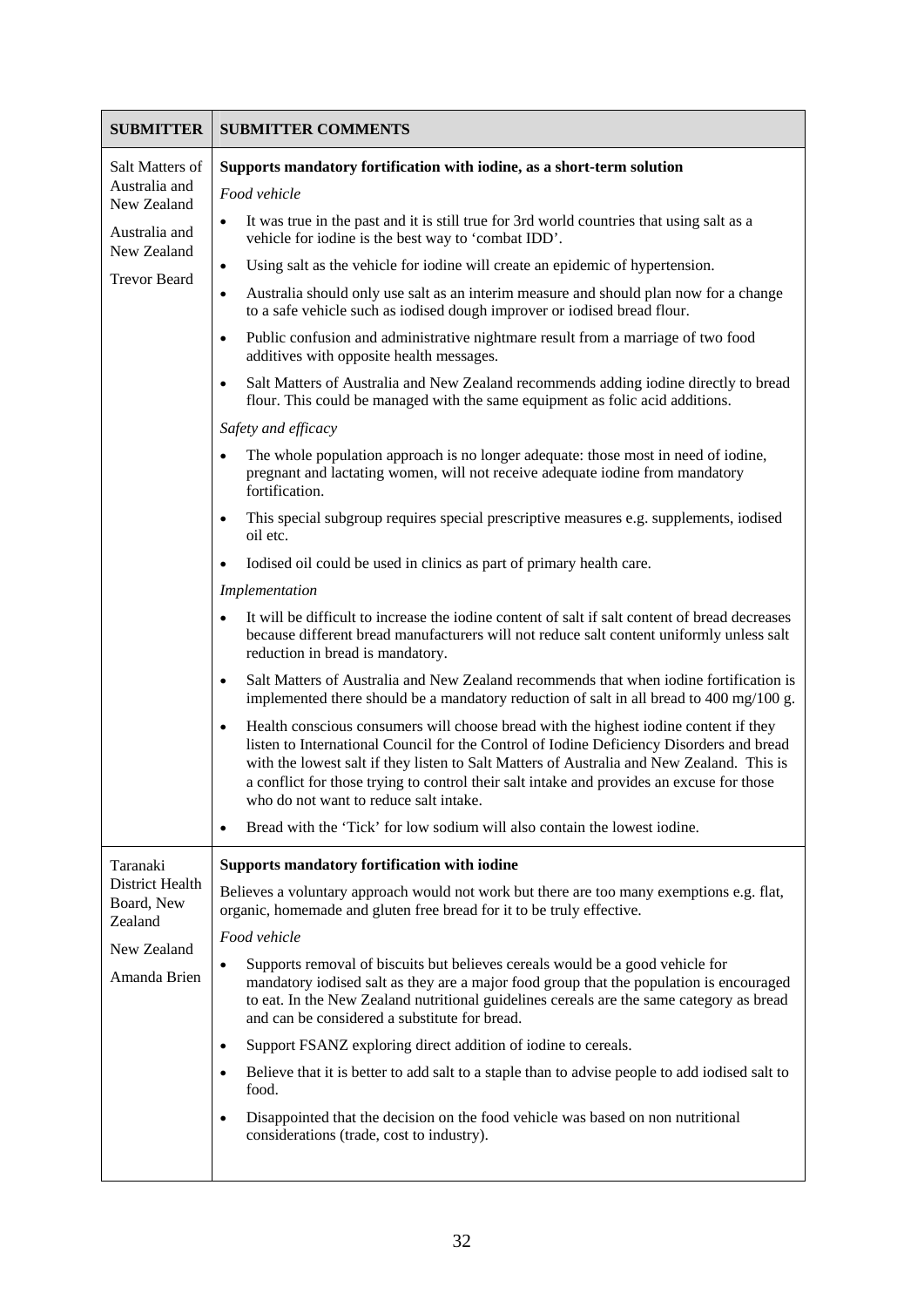| <b>SUBMITTER</b> | <b>SUBMITTER COMMENTS</b>                                                                                                                                                                                                                                                                                                                              |
|------------------|--------------------------------------------------------------------------------------------------------------------------------------------------------------------------------------------------------------------------------------------------------------------------------------------------------------------------------------------------------|
|                  | Is it possible to add iodine to the water supply? This would eliminate health inequalities<br>$\bullet$<br>and regional variation.                                                                                                                                                                                                                     |
|                  | For this strategy to be effective nearly all bread would have to be iodised. Yeast free<br>$\bullet$<br>bread are becoming more common in the food supply and this would decrease the<br>effectiveness of the proposal.                                                                                                                                |
|                  | Safety and efficacy                                                                                                                                                                                                                                                                                                                                    |
|                  | The proposal is still inadequate to address needs of pregnant and lactating women and<br>$\bullet$<br>their children. Less than one quarter of pregnant and lactating women will obtain<br>enough iodine.                                                                                                                                              |
|                  | Elevit a supplement currently recommended during pregnancy does not contain iodine.<br>$\bullet$                                                                                                                                                                                                                                                       |
|                  | Most pregnancies are undetected in the early stages when critical growth and<br>$\bullet$<br>neurological development occurs so would not be taking supplementation at the most<br>crucial time.                                                                                                                                                       |
|                  | The UL is not an issue and more study needs to be done in this area.<br>$\bullet$                                                                                                                                                                                                                                                                      |
|                  | Toxicity is not a problem for Asian countries, in fact seems to contribute to this<br>$\bullet$<br>population's higher average intelligence quotient.                                                                                                                                                                                                  |
|                  | If bread becomes considered an iodine rich food will people with existing thyroid<br>$\bullet$<br>conditions be advised to reduce bread intake? This will have other nutritional<br>implications: folic acid, fibre and carbohydrate intake.                                                                                                           |
|                  | Females tend to eat less food than males, especially if on 'low carbohydrate' diet. Will<br>$\bullet$<br>be difficult for women to obtain enough iodine from other dietary sources particularly as<br>pregnant women are advised to avoid seafood.                                                                                                     |
|                  | Those of Middle-Eastern and Asian descent and those with coeliac disease will be<br>$\bullet$<br>disadvantaged because they do not eat bread as a staple food.                                                                                                                                                                                         |
|                  | Supports the use of potassium iodate rather than sodium iodate due to the consequences<br>$\bullet$<br>of hypertension that result from increased dietary sodium.                                                                                                                                                                                      |
|                  | Labelling/claims                                                                                                                                                                                                                                                                                                                                       |
|                  | Most bread manufacturers would be able to make a source claim for iodine but the less<br>$\bullet$<br>expensive brands may choose not to. This would lead consumers to believe that the<br>cheaper breads had less iodine.                                                                                                                             |
|                  | Manufacturers may see this as an opportunity to increase the cost of bread.<br>$\bullet$                                                                                                                                                                                                                                                               |
|                  | Monitoring and compliance                                                                                                                                                                                                                                                                                                                              |
|                  | Supports monitoring iodine in the food supply so that the need for additional food<br>$\bullet$<br>vehicles can be reconsidered.                                                                                                                                                                                                                       |
|                  | Questions data that indicates that 88% of Australians 2 years and over are consuming<br>$\bullet$<br>bread. Is this at a level to meet nutritional recommendations? A recent study in New<br>Zealand Medical Journal by Theodore et al, found that only 7% of pre-school aged<br>children in Auckland are meeting daily bread and cereal requirements. |
|                  | Communication and education                                                                                                                                                                                                                                                                                                                            |
|                  | Those of low socioeconomic status will be disadvantaged, as lack of education/<br>$\bullet$<br>knowledge and or income means this group is less likely to obtain iodine supplements.                                                                                                                                                                   |
|                  | Health education alone does not result in complete compliance. A study in Germany<br>$\bullet$<br>found that only 59% of pregnant women and 21% of lactating women are taking the<br>recommended supplementation following 13 years of public health efforts.                                                                                          |
|                  | Health education of naturally rich sources of iodine will not ensure that minority groups<br>$\bullet$<br>not eating bread will get sufficient iodine. This increases disparities as there are few<br>alternatives of iodine rich foods that are readily available or affordable.                                                                      |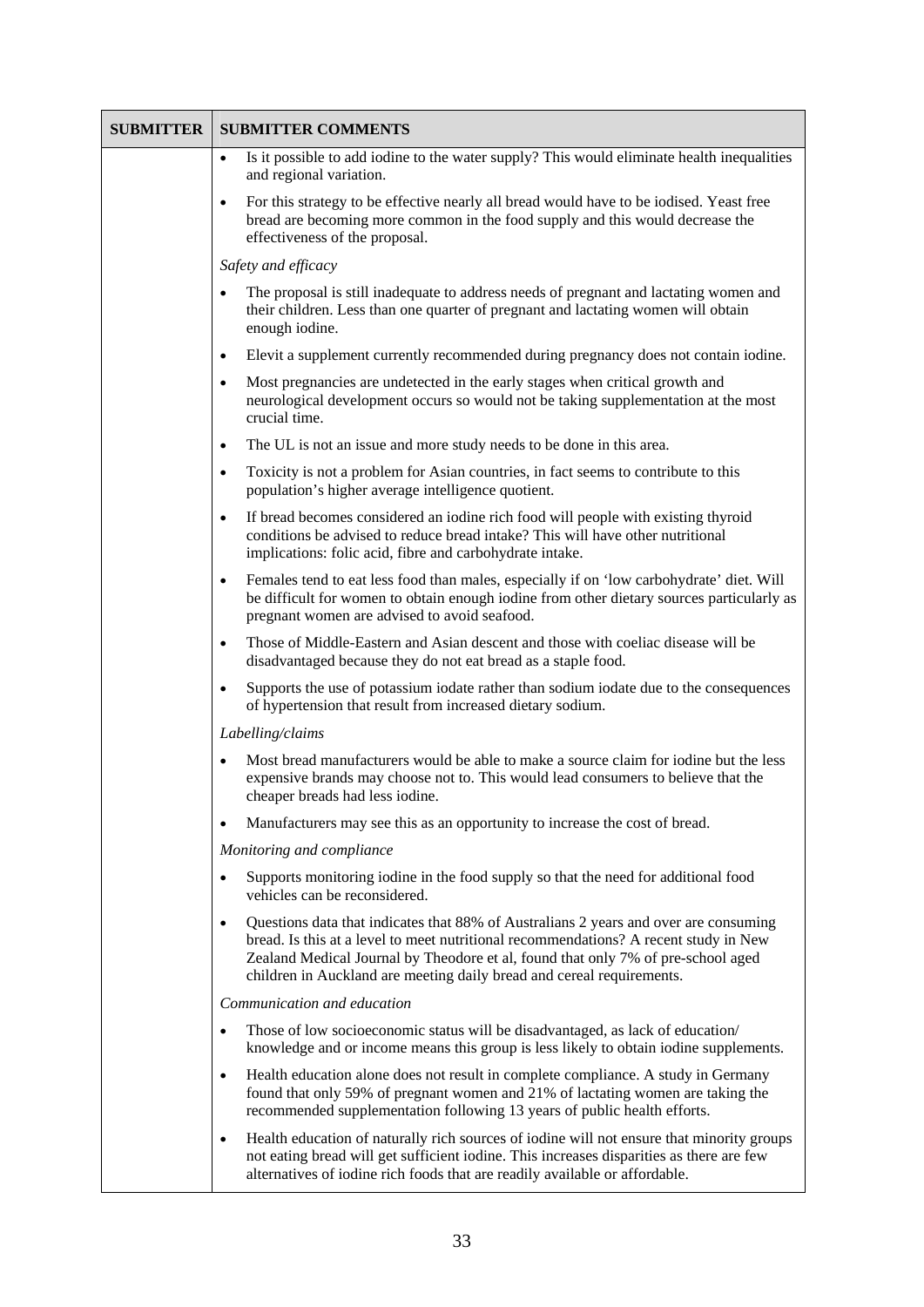| <b>SUBMITTER</b>           | <b>SUBMITTER COMMENTS</b>                                                                                                                                                                                                                                                          |
|----------------------------|------------------------------------------------------------------------------------------------------------------------------------------------------------------------------------------------------------------------------------------------------------------------------------|
|                            | Maori and other at risk ethnic and socioeconomic groups have been overlooked in the<br>$\bullet$<br>communication policy. Key messages need to be tailored for these groups and<br>stakeholders need to be consulted to ensure that the messages are appropriate and<br>effective. |
|                            | Any education campaign would have to be sustained to ensure future mothers are aware<br>$\bullet$<br>of the matter.                                                                                                                                                                |
| Massey                     | Supports mandatory fortification with iodine                                                                                                                                                                                                                                       |
| University<br>New Zealand  | Supports mandatory fortification with iodine, but the level is not sufficient for pregnant and<br>lactating women.                                                                                                                                                                 |
| Louise                     | Safety and efficacy                                                                                                                                                                                                                                                                |
| Brough, Jane<br>Coad, Gary | The level of fortification is based on an UL that is calculated on extrapolation of adult<br>data based on body weight that is not appropriate.                                                                                                                                    |
| Mendoza and<br>Janet Weber | There is no documentation of iodine toxicity from supplemented food in children.<br>$\bullet$                                                                                                                                                                                      |
|                            | In the UK median iodine intakes for children aged $11/2 - 41/2$ were 100 µg/day with the<br>$\bullet$<br>97.5 percentile being 322 µg/day with no adverse effects seen or concern regarding<br>children being above the UL for iodine.                                             |
|                            | The Expert Group on Vitamins and Minerals in the UK state there is insufficient data to<br>$\bullet$<br>establish a safe upper level and state that children may consume high levels of iodine<br>but there are compensatory mechanisms that alleviate concerns.                   |
|                            | Acknowledges the difficulty of ignoring the UL but other countries have done so, and<br>$\bullet$<br>urge FSANZ to ask NHMRC to reconsider the UL.                                                                                                                                 |
|                            | Food vehicle                                                                                                                                                                                                                                                                       |
|                            | Agrees with the decision to exempt organic bread.                                                                                                                                                                                                                                  |
|                            | Disappointed that iodisation of table salt is not mandatory.                                                                                                                                                                                                                       |
|                            | Labelling/claims                                                                                                                                                                                                                                                                   |
|                            | Iodine content should be displayed on the NIP.                                                                                                                                                                                                                                     |
|                            | Communication and education                                                                                                                                                                                                                                                        |
|                            | Should highlight importance of actively choosing iodised salt whenever salt is<br>purchased.                                                                                                                                                                                       |
|                            | Nutrition and related claims should not be allowed as a claim of high iodine will also<br>$\bullet$<br>signal high sodium level. This may confuse consumers. If level of iodine in salt is such<br>that all breads can make a claims it should be mandatory to on all breads.      |
|                            | All bread manufacturers could be involved with a public sector education campaign to<br>$\bullet$<br>promote generic bread which would help to offset the costs of implementation.                                                                                                 |
|                            | A communication strategy should make it clear that iodine content is linked to salt.<br>$\bullet$                                                                                                                                                                                  |
|                            | The outline of the communications is appropriate but no indication of level of resources<br>$\bullet$<br>available.                                                                                                                                                                |
|                            | The main message needs to come from the health food/standards sector not just the food<br>$\bullet$<br>industry to ensure credibility.                                                                                                                                             |
|                            | Special attention must be given to health professionals who might be sceptical about the<br>$\bullet$<br>use of fortified foods.                                                                                                                                                   |
|                            | Important to address the needs of pregnant women and the health professionals who<br>$\bullet$<br>work with them.                                                                                                                                                                  |
|                            | Appropriate, low cost/free supplements must be available for this group.<br>$\bullet$                                                                                                                                                                                              |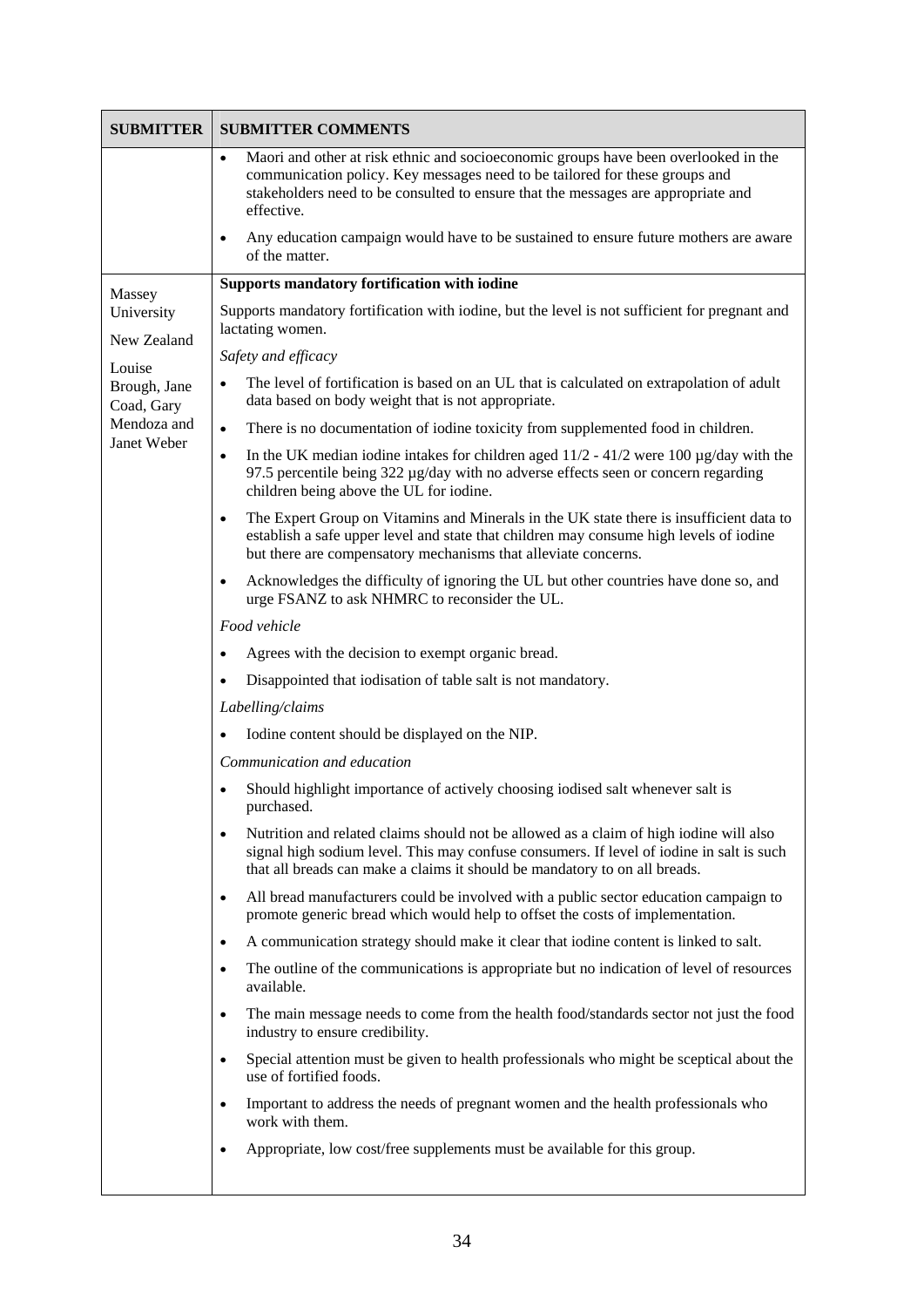| <b>SUBMITTER</b>                                     | <b>SUBMITTER COMMENTS</b>                                                                                                                                        |
|------------------------------------------------------|------------------------------------------------------------------------------------------------------------------------------------------------------------------|
|                                                      | The difficulty of promoting a supplement for pregnancy has been illustrated by the lack<br>$\bullet$<br>of success with folate supplementation.                  |
| Aidan<br>McElduff<br>Private                         | <b>Supports mandatory fortification with iodine</b>                                                                                                              |
|                                                      | Supports mandatory fortification but considers the proposed level of fortification inadequate<br>for the most vulnerable group pregnant women and their infants. |
| Australia                                            | This strategy is least effective in targeting the most vulnerable group and iodine supplements<br>will still be necessary.                                       |
| (Royal North<br>Shore                                | Safety and efficacy                                                                                                                                              |
| Hospital,<br>Sydney)                                 | Pregnant women and infants are a major subgroup vulnerable to serious consequences<br>of iodine deficiency.                                                      |
|                                                      | Pregnant women present to medical care late in 1st trimester when developing foetus<br>$\bullet$<br>may have suffered damage due to iodine deficiency.           |
|                                                      | Women should commence a supplement prior to pregnancy for effective prophylaxis<br>$\bullet$<br>against iodine deficiency.                                       |
|                                                      | Communication and education                                                                                                                                      |
|                                                      | Pre-pregnancy counselling is not particularly effective.<br>$\bullet$                                                                                            |
|                                                      | Unlikely to improve iodine intake through supplement use without specific targeted<br>$\bullet$<br>education programs.                                           |
|                                                      | Difficult to reach the most vulnerable.                                                                                                                          |
|                                                      | Monitoring and compliance                                                                                                                                        |
|                                                      | Should ensure adequate intake and guard against excess.                                                                                                          |
|                                                      | Dietary modelling would be a useful adjunct to monitoring the use of voluntary<br>permissions.                                                                   |
|                                                      | Understands FSANZ role in monitoring but there must be a financial commitment to<br>$\bullet$<br>monitoring.                                                     |
| Sheila Skeaff                                        | <b>Supports mandatory fortification with iodine</b>                                                                                                              |
| Private                                              | Food vehicle                                                                                                                                                     |
| New Zealand<br>(Otago<br>University,<br>New Zealand) | Disappointed biscuits and cereals removed because 10% of the population who do not<br>$\bullet$<br>eat bread will not receive additional iodine.                 |
|                                                      | Safety and efficacy                                                                                                                                              |
|                                                      | The additional iodine from fortification will not meet the requirements of the most<br>important group; pregnant women.                                          |
|                                                      | Monitoring and compliance                                                                                                                                        |
|                                                      | Iodine status of the New Zealand population will need to be monitored.<br>$\bullet$                                                                              |
|                                                      | Assume iodine monitoring will occur through National Nutrition Surveys.                                                                                          |
|                                                      | Implementation                                                                                                                                                   |
|                                                      | Two-year implementation period seems more than generous.<br>$\bullet$                                                                                            |
|                                                      | Hope iodine fortification will not be delayed if there are problems with folic acid.<br>$\bullet$                                                                |
|                                                      | Communication and education                                                                                                                                      |
|                                                      | Would like to see the communication and education strategy.<br>$\bullet$                                                                                         |
|                                                      | Strategy to inform pregnant women about iodine deficiency should already have been<br>$\bullet$                                                                  |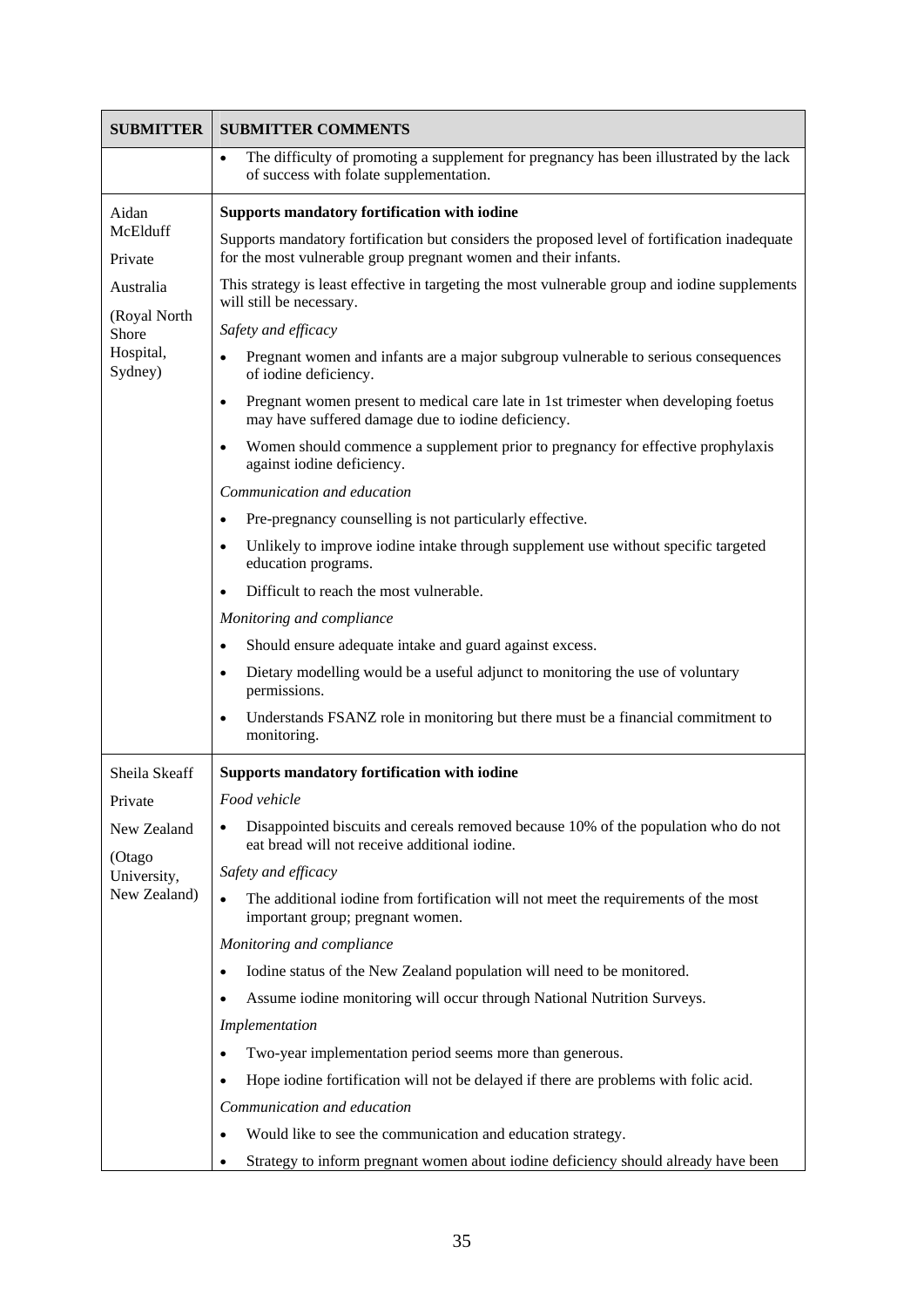| <b>SUBMITTER</b>                 | <b>SUBMITTER COMMENTS</b>                                                                                                                                                                                                                                                                                                                                                                                                                                                                                                                                                                            |
|----------------------------------|------------------------------------------------------------------------------------------------------------------------------------------------------------------------------------------------------------------------------------------------------------------------------------------------------------------------------------------------------------------------------------------------------------------------------------------------------------------------------------------------------------------------------------------------------------------------------------------------------|
|                                  | implemented.                                                                                                                                                                                                                                                                                                                                                                                                                                                                                                                                                                                         |
| Eugen Kriener                    | <b>Supports mandatory fortification with iodine</b>                                                                                                                                                                                                                                                                                                                                                                                                                                                                                                                                                  |
| Private                          | Supports mandatory fortification but believes that it is inadequate and would support direct<br>addition of iodine to breakfast cereals.                                                                                                                                                                                                                                                                                                                                                                                                                                                             |
| Germany                          | Food vehicle                                                                                                                                                                                                                                                                                                                                                                                                                                                                                                                                                                                         |
| (Wurzburg<br>Board of<br>Health, | Suggest including direct iodination of breakfast cereals as the percentage of people not<br>eating bread is too high.                                                                                                                                                                                                                                                                                                                                                                                                                                                                                |
| Germany)                         | Safety and efficacy                                                                                                                                                                                                                                                                                                                                                                                                                                                                                                                                                                                  |
|                                  | Believes that the UL for iodine is false.                                                                                                                                                                                                                                                                                                                                                                                                                                                                                                                                                            |
|                                  | There is hypothyroidism that is normally not detected in the foetus during pregnancy in<br>$\bullet$<br>areas with moderate iodine deficiency. This has been shown to impact on the babies IQ.                                                                                                                                                                                                                                                                                                                                                                                                       |
|                                  | Authors of Spanish study (referenced in comments) claim 1.42 times the risk for an IQ<br>$\bullet$<br>below the 25th percentile when urinary levels are below 100 $\mu$ g/L.                                                                                                                                                                                                                                                                                                                                                                                                                         |
|                                  | An Italian study (referenced in comments) showed moderate iodine deficiency caused a<br>$\bullet$<br>cognitive deficiency in 9.5% of children.                                                                                                                                                                                                                                                                                                                                                                                                                                                       |
|                                  | There is a dose-effect relationship between iodine supply and the risk of an IQ below<br>$\bullet$<br>the 25 percentile. With iodine intakes (for mothers?) increased to $150 \mu g/d$ (aligning<br>with the EAR for pregnancy) the risk for an IQ below the 25th percentile can be reduced<br>by 20%. It can be further reduced by another 20% when intakes increase to 225 $\mu$ g/day.                                                                                                                                                                                                            |
|                                  | Increasing the daily iodine intake of a population with an MUIC of 42 $\mu$ g/L to 92 $\mu$ g/L<br>$\bullet$<br>doesn't alter the intelligence distribution very much.                                                                                                                                                                                                                                                                                                                                                                                                                               |
|                                  | Mild iodine deficiency can lead to a high incidence of autonomous thyroid nodules with<br>hyperthyroidism in the older population. This can lead to severe osteoporosis, and heart<br>damage with heart failure and atrial fibrillation atrial thrombosis and atrial embolism<br>causing apoplectic stroke. Switzerland solved this problem by raising the MUI excretion<br>from 90 $\mu$ g/L to 150 $\mu$ g/L.                                                                                                                                                                                      |
|                                  | Austria had a mandatory salt iodation at 7.4 ppm iodine which resulted in an estimated<br>$\bullet$<br>average increase of 65 µg iodine per day. This increment only prevented visible goitre<br>and the total goitre rate of children remained at 11.8%. Fortification was increased to 15<br>ppm and iodine was also added to animal feed to give an extra 60 µg iodine per day.                                                                                                                                                                                                                   |
|                                  | Infants and children have a markedly higher T4 turnover relative to adults. In infants T4<br>$\bullet$<br>production is estimated to be 5-6 µg/kg per day. This decreases over the first few years<br>of life to about 2-3 µg/kg per day at ages 3-9 years. Adult production rate is only 1.5<br>µg/kg per day. This suggests that infants and young children would have a higher EAR<br>for iodine relative to bodyweight. Supported by epidemiological evidence in Japan<br>where intakes for children are $600-700 \mu g$ iodine per day at age 1-3 years without<br>visible deleterious effects. |
|                                  | Implementation                                                                                                                                                                                                                                                                                                                                                                                                                                                                                                                                                                                       |
|                                  | There should be a tax on non-iodised salt.                                                                                                                                                                                                                                                                                                                                                                                                                                                                                                                                                           |
|                                  | Monitoring and compliance                                                                                                                                                                                                                                                                                                                                                                                                                                                                                                                                                                            |
|                                  | It is urgent to monitor iodine in milk regularly and to make a legislation for iodine<br>content in livestock feed. A change in iodine content of animal feed can have major<br>effects on dietary iodine e.g. from milk, dairy food, meat etc.                                                                                                                                                                                                                                                                                                                                                      |
|                                  | Iodine content of nutritional supplements needs to be monitored.<br>٠                                                                                                                                                                                                                                                                                                                                                                                                                                                                                                                                |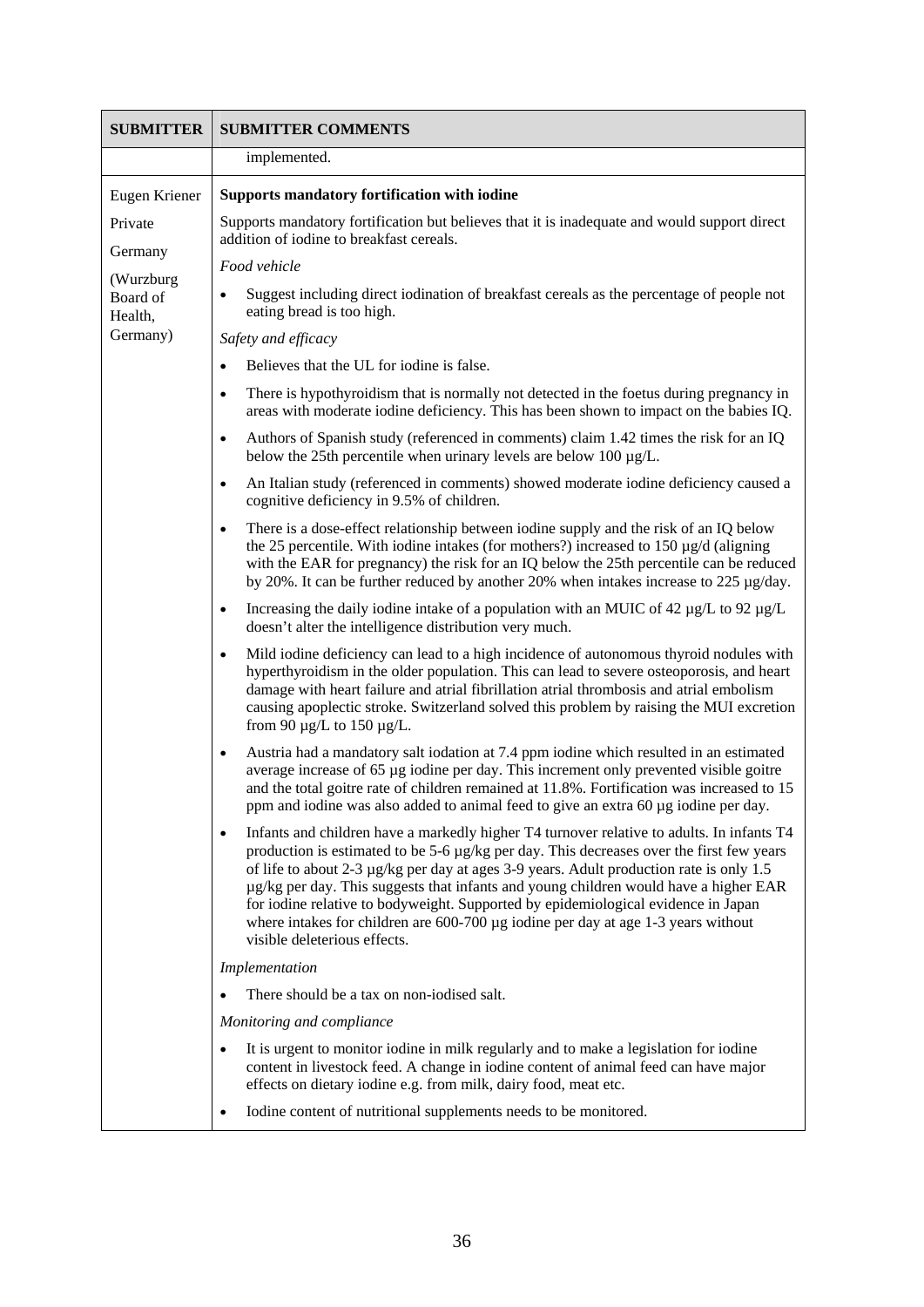| <b>SUBMITTER</b> | <b>SUBMITTER COMMENTS</b>                                                                                                                                                                                                                                                                                                                                                                                                                                                                                                                                  |
|------------------|------------------------------------------------------------------------------------------------------------------------------------------------------------------------------------------------------------------------------------------------------------------------------------------------------------------------------------------------------------------------------------------------------------------------------------------------------------------------------------------------------------------------------------------------------------|
| Ben Balzar       | Supports mandatory fortification with iodine but would prefer USI                                                                                                                                                                                                                                                                                                                                                                                                                                                                                          |
| Private          | Believes that the current proposal is inadequate and prefers USI.                                                                                                                                                                                                                                                                                                                                                                                                                                                                                          |
| Australia        | Believes that FSANZ's inadequate recommendations are based on an invalid NHMRC upper<br>level.                                                                                                                                                                                                                                                                                                                                                                                                                                                             |
|                  | Considers the Proposal is a sham program that will inevitably fail and require further<br>modification and will damage the reputations of FSANZ, and nutritional and medical<br>communities.                                                                                                                                                                                                                                                                                                                                                               |
|                  | Safety and efficacy                                                                                                                                                                                                                                                                                                                                                                                                                                                                                                                                        |
|                  | The proposal will not address the emerging health problem adequately.                                                                                                                                                                                                                                                                                                                                                                                                                                                                                      |
|                  | Fails to account for cultural diversity in Australia where some sub-groups may be more<br>or less at risk of iodine deficiency due to different diets. The proposal may be in breach<br>of general principles of multiculturalism and equality.                                                                                                                                                                                                                                                                                                            |
|                  | Defies the advice of the WHO experts, the ICCIDD and ACCIDD and leaves Australia<br>open to ridicule.                                                                                                                                                                                                                                                                                                                                                                                                                                                      |
|                  | The assumed UL for young children of 200-300 mmol/day is based totally on conjecture<br>and is extrapolated from adult recommendations on a metabolic bodyweight basis.                                                                                                                                                                                                                                                                                                                                                                                    |
|                  | Over reliance on the UL has lead FSANZ to propose ridiculously low levels of iodine<br>$\bullet$<br>fortification and will definitely result in brain damaged children.                                                                                                                                                                                                                                                                                                                                                                                    |
|                  | Dietary modelling                                                                                                                                                                                                                                                                                                                                                                                                                                                                                                                                          |
|                  | The modelling of children's intake iodine may have overlooked that children get a very<br>large proportion of their food as dairy products and thus fortification of bread may have<br>a smaller impact on them than on adults.                                                                                                                                                                                                                                                                                                                            |
|                  | Cost                                                                                                                                                                                                                                                                                                                                                                                                                                                                                                                                                       |
|                  | The economic modelling seriously underestimates the economic costs of the definite<br>injuries to IQ of Australian and New Zealand children from iodine deficiency.                                                                                                                                                                                                                                                                                                                                                                                        |
|                  | The proposal and the economic modelling fails to acknowledge that a nation's greatest<br>resource is the national IQ, and this is under direct threat by the current levels of iodine<br>deficiency. Even small changes in IQ can cause a profound increase in the number of<br>children with mild and severe developmental delay and decrease in the occurrence of<br>genius and giftedness. A 1 point drop in IQ can result in a 2.3% drop in earnings. This 1<br>point drop in IQ in 250,000 children would add up to a loss of \$12 billion per annum. |
|                  | The proposal opens the door to medico-legal proceedings against GPs, obstetricians,<br>$\bullet$<br>midwives and nutritionists that could total millions of dollars for brain injury claims.                                                                                                                                                                                                                                                                                                                                                               |
|                  | The modelling used by Access Economics places an undue emphasis on EAR a level<br>٠<br>that is by definition inadequate as it will only make 50% of the population replete.                                                                                                                                                                                                                                                                                                                                                                                |
|                  | Modelling severely underestimates the benefits of iodine supplementation.<br>٠                                                                                                                                                                                                                                                                                                                                                                                                                                                                             |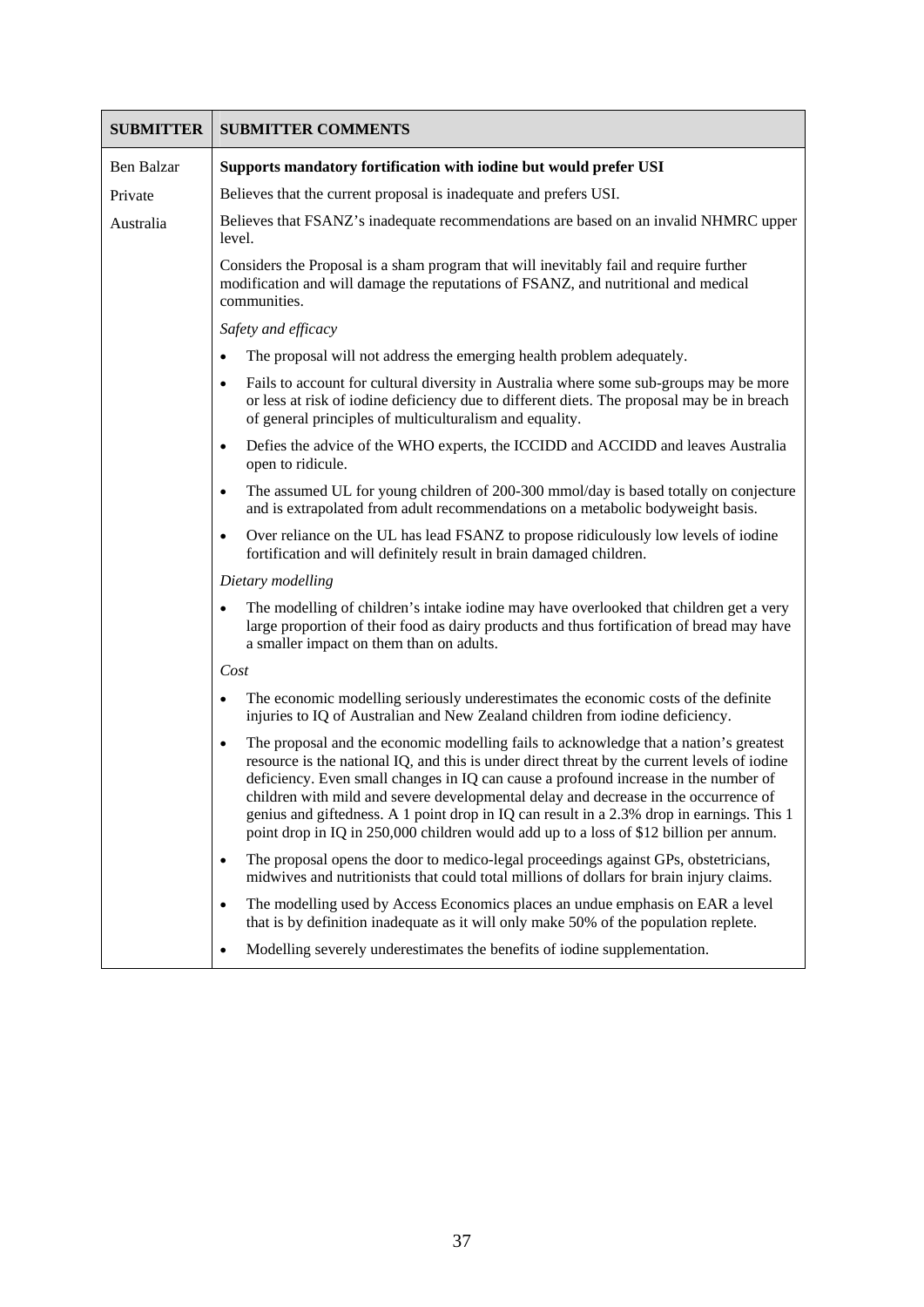| <b>SUBMITTER</b>                                                                                                                                                                                                                           | <b>SUBMITTER COMMENTS</b>                                                                                                                                                                                                                                                                                                                                                                                                                                                                                                                                                                                                                                                                                                                                                                                                                                                                                                                                                                                                                                                                                                                                                                                                                                                                                                                                                                                                                                                                                                                                                                                                                                                                                                                                                                                                                                                                                                                                                                                                                                                                                                                                                                                                                                                                                                                                                                                                                                                                                                                                                                                                                                                                                                                                                                                                                                                                                                                                                                                                                                                                                                                                                                                                                                                                    |
|--------------------------------------------------------------------------------------------------------------------------------------------------------------------------------------------------------------------------------------------|----------------------------------------------------------------------------------------------------------------------------------------------------------------------------------------------------------------------------------------------------------------------------------------------------------------------------------------------------------------------------------------------------------------------------------------------------------------------------------------------------------------------------------------------------------------------------------------------------------------------------------------------------------------------------------------------------------------------------------------------------------------------------------------------------------------------------------------------------------------------------------------------------------------------------------------------------------------------------------------------------------------------------------------------------------------------------------------------------------------------------------------------------------------------------------------------------------------------------------------------------------------------------------------------------------------------------------------------------------------------------------------------------------------------------------------------------------------------------------------------------------------------------------------------------------------------------------------------------------------------------------------------------------------------------------------------------------------------------------------------------------------------------------------------------------------------------------------------------------------------------------------------------------------------------------------------------------------------------------------------------------------------------------------------------------------------------------------------------------------------------------------------------------------------------------------------------------------------------------------------------------------------------------------------------------------------------------------------------------------------------------------------------------------------------------------------------------------------------------------------------------------------------------------------------------------------------------------------------------------------------------------------------------------------------------------------------------------------------------------------------------------------------------------------------------------------------------------------------------------------------------------------------------------------------------------------------------------------------------------------------------------------------------------------------------------------------------------------------------------------------------------------------------------------------------------------------------------------------------------------------------------------------------------------|
| New Zealand<br>Food Safety<br>Authority,<br>Ministry of<br>Health,<br>Ministry of<br>Foreign<br>Affairs and<br>Trade,<br>Ministry of<br>Economic<br>Development<br>and Ministry<br>of Consumer<br>Affairs<br>New Zealand<br>Carole Inkster | Supports mandatory fortification with iodine<br>Key comments:<br>Supports the mandatory replacement of salt with iodised salt in bread, with a salt<br>$\bullet$<br>iodisation range from 35-55 mg of iodine per kg of salt.<br>Supports retaining the voluntary permission for iodine in iodised salt and reduced<br>$\bullet$<br>sodium salt at the new range of 35-55 mg per kg to make it consistent with the<br>mandatory requirement.<br>Acknowledges that the voluntary use of iodised salt in manufactured foods may also be<br>٠<br>an important contributor of iodine to the diet of New Zealanders.<br>Safety and efficacy<br>Acknowledges that the proposed new approach to iodine fortification will not deliver<br>$\bullet$<br>enough iodine to fully meet the needs of pregnant and breast-feeding women, and some<br>children.<br>Dietary modelling<br>Seeks a direct comparison of projected increase in average daily iodine intake of adults<br>$\bullet$<br>in the Issues Paper with the modelling done for the Draft Assessment Report. This<br>should be presented in the Final Assessment Report.<br>Requests the % of adults at the lower end of the range of increase in average daily<br>$\bullet$<br>iodine intake (i.e. 30 $\mu$ g/day) that will meet the RDI for iodine at 150 $\mu$ g per day,<br>especially in New Zealand.<br>Recommend that FSANZ reflect the impact of such salt reduction programs in their<br>$\bullet$<br>dietary modelling because the review process is unlikely to detect the impact of such<br>strategies on iodine status quickly enough.<br>Costs<br>Would like to see costs to Government of monitoring and communication included in<br>٠<br>the Final Assessment Report.<br>Implementation<br>Supports the exemption of bread represented as organic from mandatory iodine<br>$\bullet$<br>fortification to provide consumers with a greater level of choice if they do not wish to<br>consume iodine fortified bread. However, would like FSANZ to be more specific in the<br>provision to exempt bread made under or aligned with an organic certification agency or<br>a recognised agency (recognised by the relevant competent authority). This would<br>accommodate the range of certified standards available for organic produce in New<br>Zealand and assist with compliance and enforcement issues.<br>Supports the proposal to implement iodine fortification over the same timeframe as folic<br>$\bullet$<br>acid fortification.<br>Communication and education<br>Recognises that iodised table salt will continue to play a role in meeting the iodine<br>٠<br>needs of some individuals and that careful consideration will need to be given to how<br>best to communicate health messages associated with the consumption of salt.<br>Seeks clarification from FSANZ as to whether the strategy to guide communication and<br>٠<br>education initiatives to raise awareness and understanding of the proposed Standard is a<br>trans-Tasman strategy. If so, we recommend that New Zealand be involved in the<br>development of the strategy to ensure that the New Zealand situation is adequately<br>addressed and sufficient time and resource are available to implement the<br>communication strategy. |
|                                                                                                                                                                                                                                            |                                                                                                                                                                                                                                                                                                                                                                                                                                                                                                                                                                                                                                                                                                                                                                                                                                                                                                                                                                                                                                                                                                                                                                                                                                                                                                                                                                                                                                                                                                                                                                                                                                                                                                                                                                                                                                                                                                                                                                                                                                                                                                                                                                                                                                                                                                                                                                                                                                                                                                                                                                                                                                                                                                                                                                                                                                                                                                                                                                                                                                                                                                                                                                                                                                                                                              |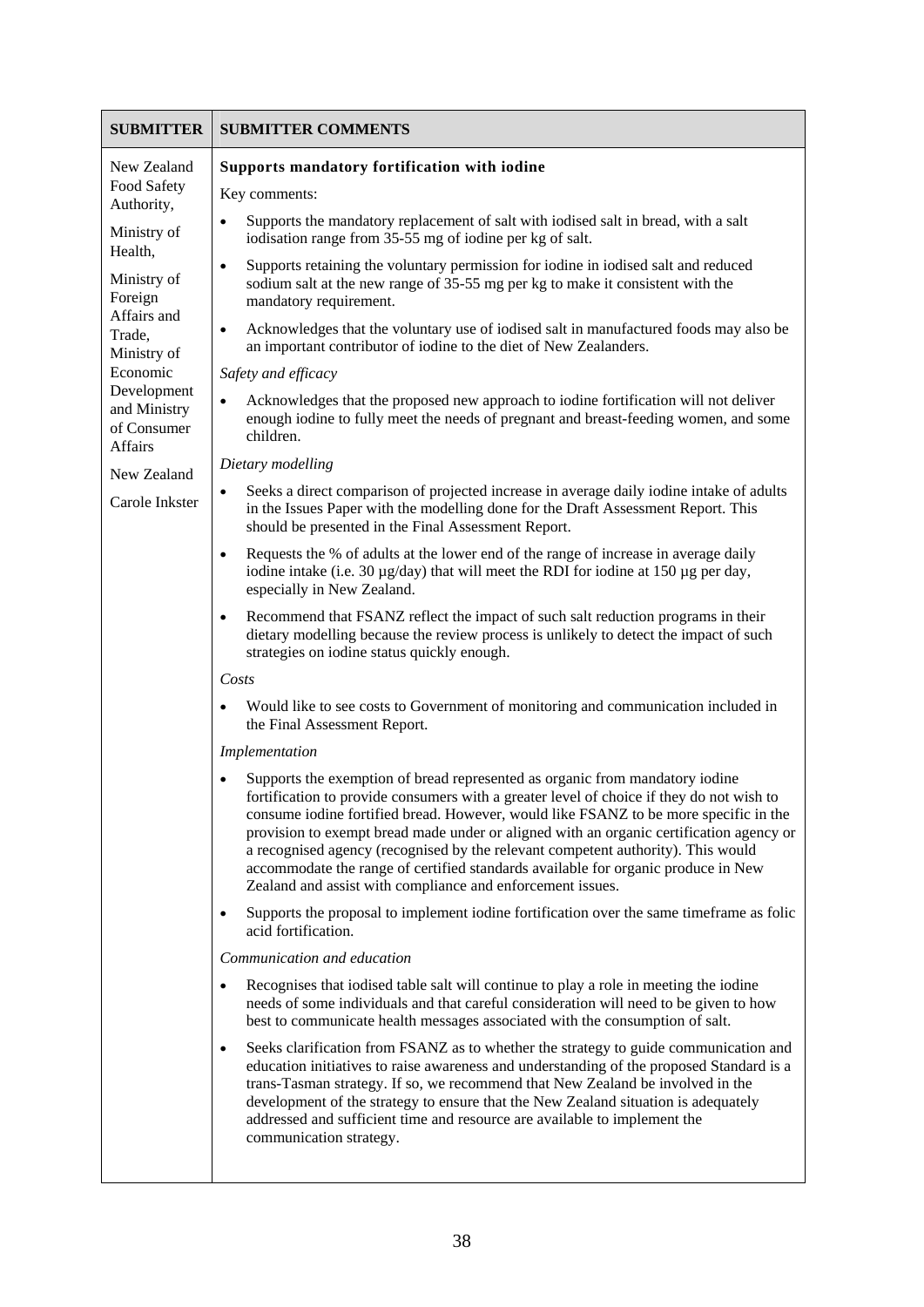| <b>SUBMITTER</b>                          | <b>SUBMITTER COMMENTS</b>                                                                                                                                                                                                                                                                                                                                              |
|-------------------------------------------|------------------------------------------------------------------------------------------------------------------------------------------------------------------------------------------------------------------------------------------------------------------------------------------------------------------------------------------------------------------------|
|                                           | In the absence of a suitable iodine supplement for pregnant and breastfeeding women in<br>$\bullet$<br>New Zealand, thought will need to be given to how best to assist these women to<br>achieve their RDI for iodine.                                                                                                                                                |
|                                           | Labelling/claims                                                                                                                                                                                                                                                                                                                                                       |
|                                           | Acknowledges the potential role of iodine content claims in the promotion of iodine<br>containing foods through voluntary fortification, but would be disappointed to see<br>iodine content claims on foods inconsistent with Food and Nutrition Guidelines.                                                                                                           |
|                                           | Monitoring and compliance                                                                                                                                                                                                                                                                                                                                              |
|                                           | Recognises the need for on-going monitoring and the need for a review of the<br>$\bullet$<br>effectiveness of the Standard.                                                                                                                                                                                                                                            |
|                                           | Acknowledges that industry may undertake programs to reduce the salt content of their<br>$\bullet$<br>bread. New Zealand Food Safety Authority and Ministry of Health are interested in the<br>impact that salt reduction strategies may have on the iodine intake and status of the<br>population.                                                                    |
|                                           | Acknowledges a FSANZ role for some components of an overall monitoring system,<br>$\bullet$<br>including the contribution to updating Australian national food composition databases.<br>Suggests that work be undertaken to share food composition data between the two<br>countries, particularly for foods that are the same, to avoid duplication.                 |
|                                           | Suggests need for a timeframe for review of the effectiveness of the Standard which will<br>$\bullet$<br>need to draw on health status data.                                                                                                                                                                                                                           |
|                                           | Changes in fortification level, additional food vehicles or direct addition should be<br>$\bullet$<br>considered as part of any review process.                                                                                                                                                                                                                        |
|                                           | It will be important for industry to keep the Ministry of Health and New Zealand Food<br>$\bullet$<br>Safety Authority informed as to the timing of the change to iodised salt in bread making<br>because any overlap with the 2008 New Zealand Adult Nutrition Survey will have<br>implications for estimating iodine intake and interpreting urinary iodine results. |
| Department of                             | Does not support mandatory fortification with iodine                                                                                                                                                                                                                                                                                                                   |
| Agriculture,<br>Fisheries and<br>Forestry | Supports strategies to reduce iodine deficiency, providing initiatives impose minimal<br>regulatory and financial burden on industry.                                                                                                                                                                                                                                  |
| Australia                                 | Costs                                                                                                                                                                                                                                                                                                                                                                  |
| Richard<br>Souness                        | Acknowledges that FSANZ's revised approach to add iodised salt to bread as the food<br>$\bullet$<br>vehicle addresses previous technical and trade issues and reduces costs imposed by<br>using breakfast cereals and biscuits.                                                                                                                                        |
|                                           | Acknowledges lack of empirical evidence in Australia to link an increase in iodine<br>$\bullet$<br>status with quantifiable health benefits.                                                                                                                                                                                                                           |
|                                           | Review of alternate approaches to increasing iodine intake                                                                                                                                                                                                                                                                                                             |
|                                           | Considers that FSANZ needs to address the principles for good regulatory process that<br>were recommended by the Report of the Taskforce on Reducing Regulatory Burdens on<br>Business.                                                                                                                                                                                |
|                                           | Supports undertaking an evaluation of alternative approaches for increasing iodine<br>$\bullet$<br>intakes in Australia (consistent with Proposal P295 First Review Request).                                                                                                                                                                                          |
|                                           | Monitoring and compliance                                                                                                                                                                                                                                                                                                                                              |
|                                           | Supports further consideration of the need for baseline data and implementation of an<br>$\bullet$<br>effective monitoring and evaluation framework to monitor health benefits over time and<br>to prevent an unjustifiable regulatory burden being imposed on industry.                                                                                               |
|                                           |                                                                                                                                                                                                                                                                                                                                                                        |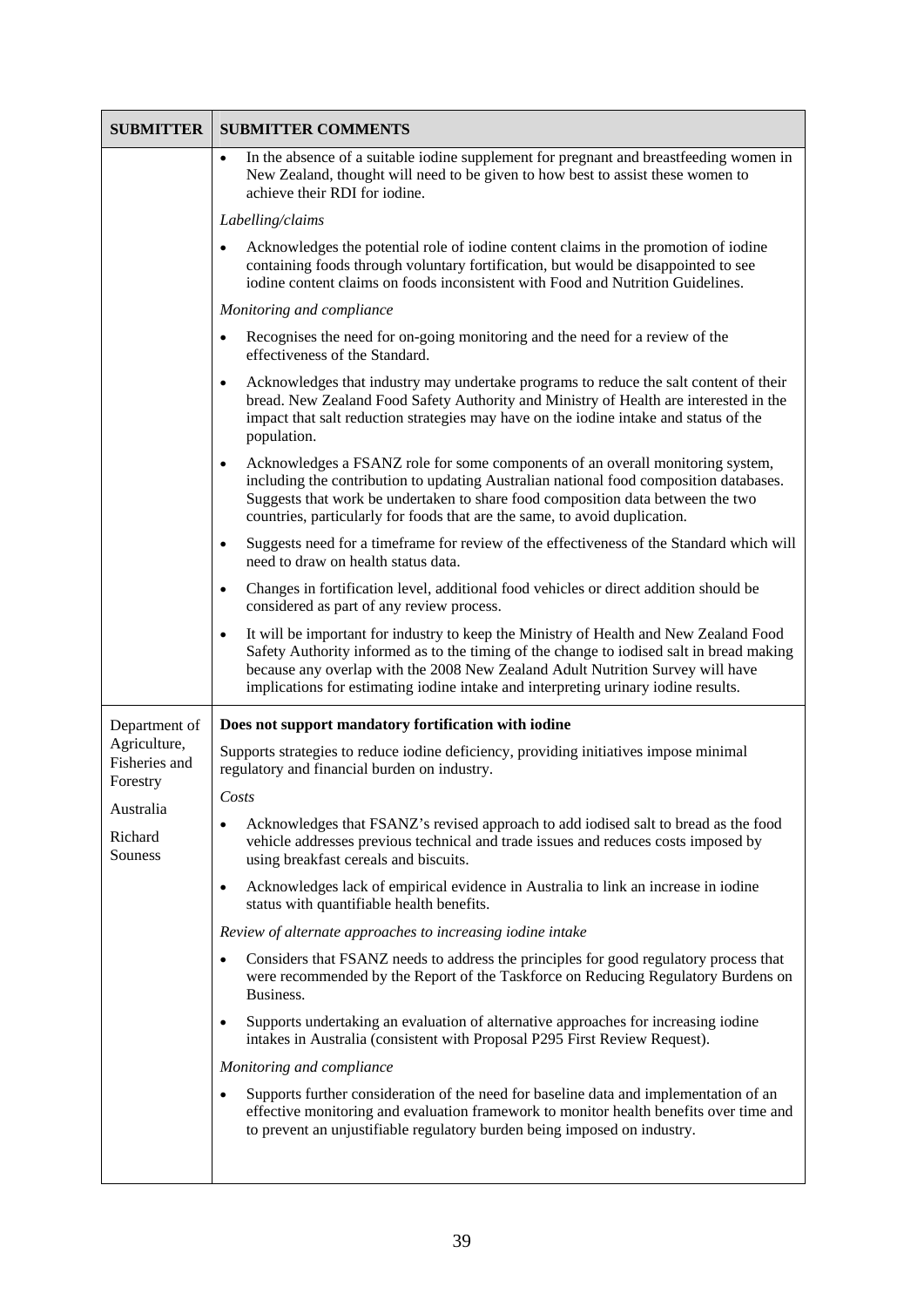| <b>SUBMITTER</b>                        | <b>SUBMITTER COMMENTS</b>                                                                                                                                                                                                                                                                                                                                                                                                                                                                  |
|-----------------------------------------|--------------------------------------------------------------------------------------------------------------------------------------------------------------------------------------------------------------------------------------------------------------------------------------------------------------------------------------------------------------------------------------------------------------------------------------------------------------------------------------------|
|                                         | Implementation                                                                                                                                                                                                                                                                                                                                                                                                                                                                             |
|                                         | Supports a stock-in-trade provision in the Standard that legally allows industry to<br>manage the content and label changeover within the phase in period.                                                                                                                                                                                                                                                                                                                                 |
|                                         | Communication and education                                                                                                                                                                                                                                                                                                                                                                                                                                                                |
|                                         | Supports a communication strategy to advise consumers of the possible inclusion of<br>iodine without accompanying labelling during the changeover period.                                                                                                                                                                                                                                                                                                                                  |
| New South                               | Preference not specified                                                                                                                                                                                                                                                                                                                                                                                                                                                                   |
| Wales Food<br>Authority/                | Safety and efficacy                                                                                                                                                                                                                                                                                                                                                                                                                                                                        |
| New South<br><b>Wales Health</b>        | Suggests that quantitative data on the extent of iodine deficiency in the Australian<br>$\bullet$<br>community be provided in the Final Assessment Report.                                                                                                                                                                                                                                                                                                                                 |
| Australia                               | Recommends including percentage of each specific age group in the population below<br>$\bullet$<br>the RDI.                                                                                                                                                                                                                                                                                                                                                                                |
| David Cusack,<br><b>Bill Porter and</b> | Food vehicle                                                                                                                                                                                                                                                                                                                                                                                                                                                                               |
| Kerry Chant                             | Supports use of salt for bread-making as the vehicle for mandatory fortification with<br>$\bullet$<br>iodine.                                                                                                                                                                                                                                                                                                                                                                              |
|                                         | Dietary modelling                                                                                                                                                                                                                                                                                                                                                                                                                                                                          |
|                                         | Recommends including results in the Final Assessment Report of modified dietary<br>$\bullet$<br>intake assessment data using iodised salt at the proposed fortification level to determine<br>the impact and appropriateness of this new approach.                                                                                                                                                                                                                                         |
|                                         | Concerns regarding the level of iodine in infant formula and the impact on exclusively<br>$\bullet$<br>formula fed infants and recommends this issue be addressed in the Final Assessment<br>Report.                                                                                                                                                                                                                                                                                       |
|                                         | Costs                                                                                                                                                                                                                                                                                                                                                                                                                                                                                      |
|                                         | Requests FSANZ include the estimated cost of the current iodine deficiency to the<br>Australian community and advise on the quantitative benefit delivered by iodine<br>fortification in the final assessment report.                                                                                                                                                                                                                                                                      |
|                                         | Should the initial proposal prove unsuccessful in achieving the health outcome, suggests<br>$\bullet$<br>FSANZ carefully investigate the costs of raising the level of iodine in salt used for bread<br>making or substituting salt used for making breakfast cereals with iodised salt before<br>moving forward.                                                                                                                                                                          |
|                                         | Assumes that costs of non-compliance and subsequent investigations associated with<br>$\bullet$<br>non-compliance have been appropriately factored into cost estimates of this proposal on<br>jurisdictions.                                                                                                                                                                                                                                                                               |
|                                         | Trade                                                                                                                                                                                                                                                                                                                                                                                                                                                                                      |
|                                         | Suggests FSANZ thoroughly investigate trade implications arising from substituting salt<br>used for making breakfast cereals with iodised salt.                                                                                                                                                                                                                                                                                                                                            |
|                                         | Labelling/claims                                                                                                                                                                                                                                                                                                                                                                                                                                                                           |
|                                         | Suggests the eligibility criteria applicable to general and high level health claims under<br>Standard 1.2.7 be extended to foods prepared with iodised salt using voluntary<br>permissions. Concerns that retention of voluntary permissions for iodised salt may allow<br>foods, by virtue of their iodised salt content, to make source claims where these claims<br>that are not considered by nutritionists to be healthy (e.g. potato chips). Does not<br>consider this appropriate. |
|                                         | Implementation                                                                                                                                                                                                                                                                                                                                                                                                                                                                             |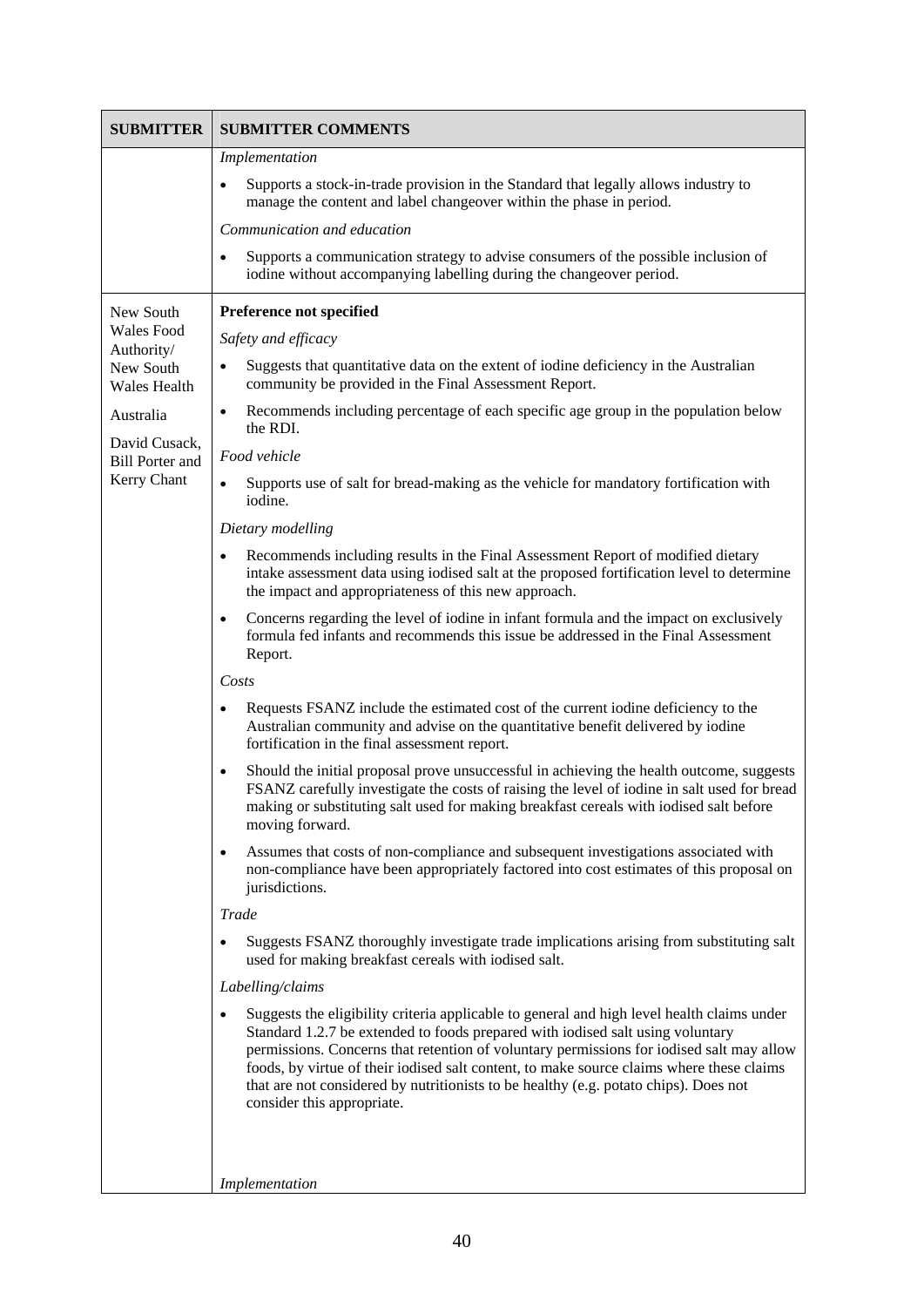| <b>SUBMITTER</b>                 | <b>SUBMITTER COMMENTS</b>                                                                                                                                                                                                                                                                                                                                                                                                                                                              |
|----------------------------------|----------------------------------------------------------------------------------------------------------------------------------------------------------------------------------------------------------------------------------------------------------------------------------------------------------------------------------------------------------------------------------------------------------------------------------------------------------------------------------------|
|                                  | Suggests the removal of the proposed exemption for 'organic' bread until a standard<br>$\bullet$<br>definition of 'organic' has been determined.                                                                                                                                                                                                                                                                                                                                       |
|                                  | Requests FSANZ to provide an exhaustive list of breads that will be exempt under this<br>$\bullet$<br>proposal, by virtue of the definition proposed by FSANZ for bread.                                                                                                                                                                                                                                                                                                               |
|                                  | Suggests FSANZ provide guidance on the flexibility for a bread manufacturer to prepare<br>$\bullet$<br>their bread with iodised salt from the date of gazettal, or some other time in the<br>transition period, but use up their old packaging stocks before changing to ones labelled<br>with 'iodised salt' in the Final Assessment Report.                                                                                                                                          |
|                                  | Monitoring and compliance                                                                                                                                                                                                                                                                                                                                                                                                                                                              |
|                                  | Monitoring programs for mandatory fortification will be addressed by AHMAC in mid-<br>$\bullet$<br>June.                                                                                                                                                                                                                                                                                                                                                                               |
|                                  | Communication and education                                                                                                                                                                                                                                                                                                                                                                                                                                                            |
|                                  | Suggests FSANZ consult with health portfolios to ensure this Proposal is properly<br>$\bullet$<br>integrated into the health promotion framework and implemented in conjunction with<br>other health initiatives.                                                                                                                                                                                                                                                                      |
|                                  | Recommends inclusion of education programs targeting at risk groups in the population,<br>$\bullet$<br>people not receiving their daily iodine requirements from this initiative, and those that<br>do not consume bread.                                                                                                                                                                                                                                                              |
|                                  | Considers it important that educational material be prepared identifying foods that will<br>$\bullet$<br>be fortified with iodine under this proposal and how much iodine will be in a standard<br>serve of these foods (i.e.: two slices of bread). Also suggests education material be<br>prepared for those sectors of the community not consuming these foods, identifying<br>alternate dietary sources of iodine and promoting the use and availability of iodine<br>supplements. |
|                                  | Supports educational material targeted at those sensitive to iodine.<br>$\bullet$                                                                                                                                                                                                                                                                                                                                                                                                      |
|                                  | Suggests the preparation of educational material informing the public on the re-<br>$\bullet$<br>emergence of iodine deficiency in Australia and the importance of consuming sufficient<br>dietary iodine to meet daily requirements.                                                                                                                                                                                                                                                  |
| Department of                    | <b>Supports mandatory fortification with iodine</b>                                                                                                                                                                                                                                                                                                                                                                                                                                    |
| Health and<br>Human<br>Services, | Supports mandatory fortification, but considers USI more likely to achieve adequacy for<br>pregnant and lactating women.                                                                                                                                                                                                                                                                                                                                                               |
| Tasmania                         | Consistency with policy principles                                                                                                                                                                                                                                                                                                                                                                                                                                                     |
| Australia<br>Jen Savenake        | Considers there is no conflict with iodised salt as the food vehicle and the need for<br>$\bullet$<br>Australians to lower their salt intake.                                                                                                                                                                                                                                                                                                                                          |
|                                  | Safety and efficacy                                                                                                                                                                                                                                                                                                                                                                                                                                                                    |
|                                  | Considers voluntary fortification is inadequate as it does not provide certainty around<br>$\bullet$<br>the level of iodine in the food supply, reach across the population or sustainability of the<br>program over time.                                                                                                                                                                                                                                                             |
|                                  | Tasmanian experience shows a small increase in iodine status with iodised salt in bread.<br>$\bullet$                                                                                                                                                                                                                                                                                                                                                                                  |
|                                  | Proposed level of fortification is inadequate to meet the requirements of pregnant and<br>$\bullet$<br>lactating women. (data to be published in June MJA).                                                                                                                                                                                                                                                                                                                            |
|                                  | USI is more likely to achieve an adequate intake in this target group.<br>$\bullet$                                                                                                                                                                                                                                                                                                                                                                                                    |
|                                  | Recommend ongoing investigation of alternate sources of increasing iodine in the food<br>$\bullet$<br>supply e.g. fortification of breakfast cereals.                                                                                                                                                                                                                                                                                                                                  |
|                                  | Other comments                                                                                                                                                                                                                                                                                                                                                                                                                                                                         |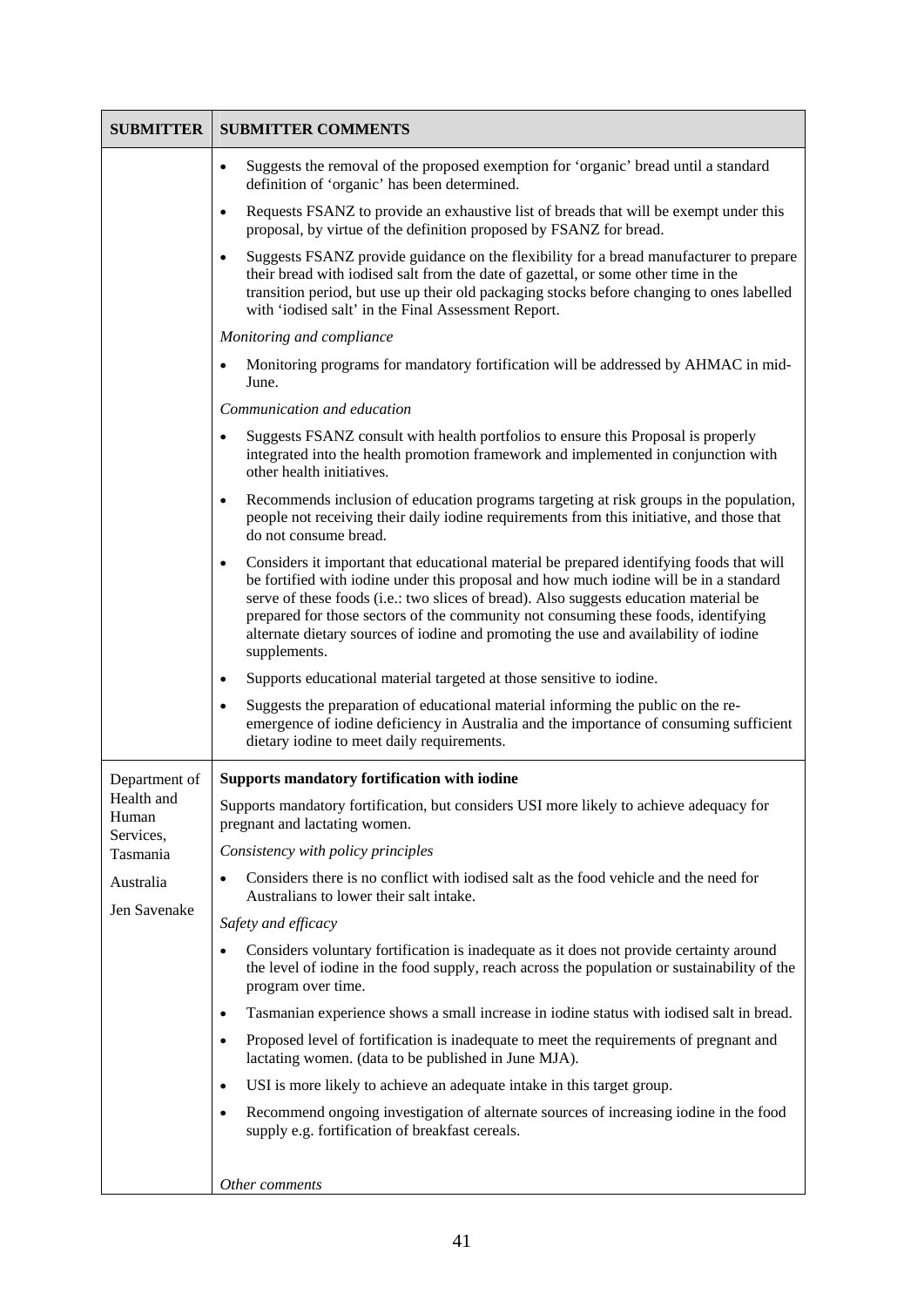| <b>SUBMITTER</b>                                                 | <b>SUBMITTER COMMENTS</b>                                                                                                                                                                                                                                                                |
|------------------------------------------------------------------|------------------------------------------------------------------------------------------------------------------------------------------------------------------------------------------------------------------------------------------------------------------------------------------|
|                                                                  | Avoid further delays.<br>٠                                                                                                                                                                                                                                                               |
| Queensland                                                       | Supports mandatory fortification with iodine                                                                                                                                                                                                                                             |
| Health                                                           | Whole of Queensland Government Response.                                                                                                                                                                                                                                                 |
| Australia                                                        | Food vehicle                                                                                                                                                                                                                                                                             |
| <b>Gary Bielby</b>                                               | Supports voluntary permission to be consistent with mandatory range.<br>$\bullet$                                                                                                                                                                                                        |
|                                                                  | Consumer choice                                                                                                                                                                                                                                                                          |
|                                                                  | Supports exemption for organic bread and yeast-free bread.                                                                                                                                                                                                                               |
|                                                                  | Implementation and transition                                                                                                                                                                                                                                                            |
|                                                                  | Supports two year implementation period.                                                                                                                                                                                                                                                 |
|                                                                  | Safety and efficacy                                                                                                                                                                                                                                                                      |
|                                                                  | Expressed continuing concerns regarding vulnerable groups who are non-bread eaters<br>e.g. people trying to lose weight through low carbohydrate diets, those on low salt diets<br>and some ethnic groups.                                                                               |
|                                                                  | Costs                                                                                                                                                                                                                                                                                    |
|                                                                  | Concerns that cost of monitoring and surveillance as well as education and health<br>promotion activities are not included in the cost assessment.                                                                                                                                       |
|                                                                  | Monitoring and compliance                                                                                                                                                                                                                                                                |
|                                                                  | Concerns regarding lack of data on supplements.<br>$\bullet$                                                                                                                                                                                                                             |
|                                                                  | Collection of baseline data should include drinking water.<br>$\bullet$                                                                                                                                                                                                                  |
|                                                                  | Lack of data of iodine status in rural and remote areas in Queensland.<br>$\bullet$                                                                                                                                                                                                      |
|                                                                  | Lack of date on iodine status of pregnant and breastfeeding women which has generally<br>$\bullet$<br>been shown to be lower than that of children.                                                                                                                                      |
|                                                                  | Lack of data on discretionary salt intake.                                                                                                                                                                                                                                               |
|                                                                  | Expressed concern about the Food Regulation Standing Committee's proposal for<br>monitoring framework for mandatory fortification and supports referral of the<br>framework and draft monitoring systems for folic acid and iodine being referred to<br>AHMAC for advice in relation to: |
|                                                                  | the integration of the proposed monitoring data collection with existing health<br>collections for nutrition and health outcomes;                                                                                                                                                        |
|                                                                  | the appropriate bodies to oversee reporting and evaluation of data; and<br>$\overline{\phantom{0}}$                                                                                                                                                                                      |
|                                                                  | the funding of these two monitoring systems.                                                                                                                                                                                                                                             |
| Department of                                                    | Supports mandatory fortification with iodine                                                                                                                                                                                                                                             |
| Human<br>Services<br>Victoria<br>Australia<br>Victor Di<br>Paola | Support for mandatory fortification is contingent on development of comprehensive<br>monitoring program.                                                                                                                                                                                 |
|                                                                  | Consistency with policy principles                                                                                                                                                                                                                                                       |
|                                                                  | Concerns the proposal is inconsistent with the FSANZ Act and the fortification Policy<br>$\bullet$<br>Guideline.                                                                                                                                                                         |
|                                                                  | The Specific Order Policy Principles 1, 2 and 4 for mandatory fortification have not<br>$\bullet$<br>been clearly demonstrated.                                                                                                                                                          |
|                                                                  | Policy Principle 2 has not been demonstrated in the following:                                                                                                                                                                                                                           |
|                                                                  | FSANZ hasn't reviewed the relevant research thoroughly, especially in relation to                                                                                                                                                                                                        |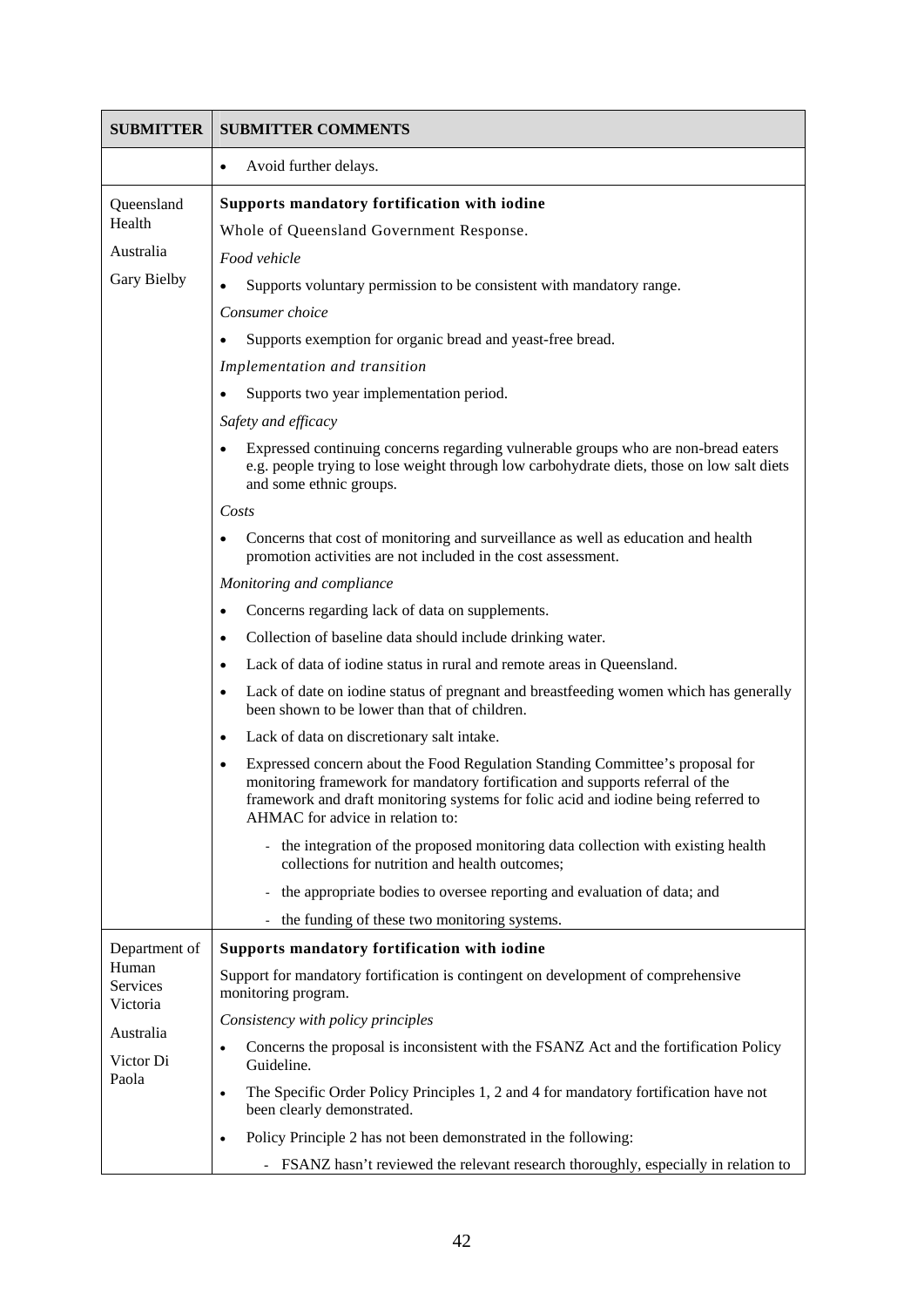| <b>SUBMITTER</b> | <b>SUBMITTER COMMENTS</b>                                                                                                                                                                                                                                                                                  |
|------------------|------------------------------------------------------------------------------------------------------------------------------------------------------------------------------------------------------------------------------------------------------------------------------------------------------------|
|                  | analysing the costs and benefits of the proposal.                                                                                                                                                                                                                                                          |
|                  | Wishes to ensure the most cost effective strategy is introduced.                                                                                                                                                                                                                                           |
|                  | Strategies other than fortifying the food supply have not been adequately assessed<br>e.g. water fortification, soil enrichment, iodine added to animal feed or fertiliser.                                                                                                                                |
|                  | Policy Principle 1: justification for mandatory fortification has not been clearly<br>$\bullet$<br>demonstrated given the differing levels of severity and prevalence in the Australian<br>population.                                                                                                     |
|                  | Policy Principle 4 is contradicted for the Western Australia and Queensland populations<br>$\bullet$<br>who are iodine sufficient and would not benefit from iodine fortification.                                                                                                                         |
|                  | Monitoring and compliance                                                                                                                                                                                                                                                                                  |
|                  | A robust monitoring system is integral and should be developed in conjunction with<br>$\bullet$<br>mandatory fortification not as a separate adjunct.                                                                                                                                                      |
|                  | Support is contingent on establishment of a comprehensive national monitoring<br>$\bullet$<br>program.                                                                                                                                                                                                     |
|                  | Monitoring is essential to ascertain the success of the strategy in reaching all population<br>$\bullet$<br>groups and the need for any adjustment in iodine levels or food vehicles used.                                                                                                                 |
|                  | Assumes that analysis of bread to determine final iodine levels will be done by Local<br>$\bullet$<br>Government Agencies. They have not been consulted and have not accepted the<br>responsibilities. The may not have the resources to do this and must enforce issues with<br>a public health priority. |
|                  | Food vehicle                                                                                                                                                                                                                                                                                               |
|                  | Supports the change from cereals, biscuits and bread to bread only.<br>$\bullet$                                                                                                                                                                                                                           |
|                  | Safety and efficacy                                                                                                                                                                                                                                                                                        |
|                  | Concerned that people with coeliac disease and those from cultures who do not<br>$\bullet$<br>regularly eat bread will not obtain any benefit fro fortification of bread.                                                                                                                                  |
|                  | Communication and education                                                                                                                                                                                                                                                                                |
|                  | Needs to address those who do not eat bread and who will remain at risk of iodine<br>$\bullet$<br>deficiency.                                                                                                                                                                                              |
|                  | Costs                                                                                                                                                                                                                                                                                                      |
|                  | The Access Economics Report is incomplete and does not include many key costs.<br>$\bullet$<br>These include costs associated with:                                                                                                                                                                        |
|                  | - monitoring                                                                                                                                                                                                                                                                                               |
|                  | - the restriction of consumer choice, and with                                                                                                                                                                                                                                                             |
|                  | - complementary policies required alongside fortification but outside the purview of<br>FSANZ.                                                                                                                                                                                                             |
|                  | A comprehensive cost benefit analysis is imperative to inform decision making on the<br>$\bullet$<br>proposal. The cost benefit analysis needs to be consistent with the COAG Principles and<br>Guidelines for National Standard Setting by Ministerial Councils and Standard Setting<br>Bodies.           |
|                  | The cost of monitoring has to be considered as a necessary and fundamental part of the<br>$\bullet$<br>proposal.                                                                                                                                                                                           |
|                  | Who will bear the cost has yet to be established.<br>$\bullet$                                                                                                                                                                                                                                             |
|                  | In Victoria, monitoring iodine will be competing with other immediate health resources<br>$\bullet$<br>such as heart disease and diabetes. Costs to the government in the report include                                                                                                                   |